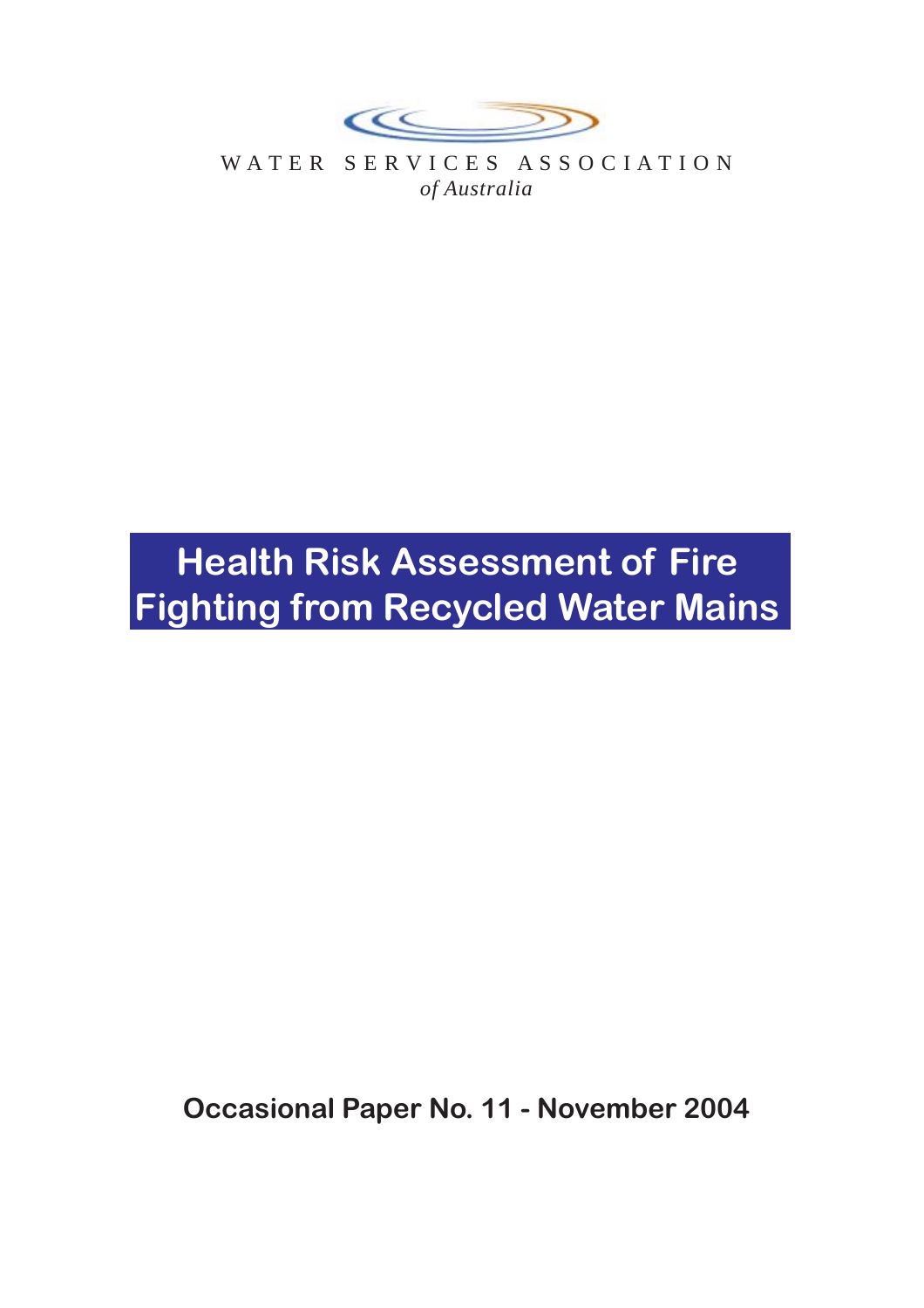# **Prepared by:**

## **Water Futures**

32 Sirius Street, Dundas Valley NSW 2117

## **for**

# **Water Services Association** *of Australia*

## **COPYRIGHT**

This document is copyrighted. Apart from any use as permitted under the Copyright Act 1968, no part of this document may be reproduced or transmitted in any form or by any means, electronically or mechanical, for any purpose, without the express written permission of the Water Services Association of Australia.

© Water Services Association of Australia Inc, 2004 ALL RIGHTS RESERVED

ISBN 1 920760 04 0

## DISCLAIMER

This occasional paper is issued by the Water Services Association of Australia Inc. on the understanding that:

- 1. Water Services Association of Australia Inc. and individual contributors are not responsible for the results of any action taken on the basis of information in this occasional paper, nor for any errors or omissions.
- 2. The Water Services Association of Australia Inc and individual contributors disclaim all and any liability to any person in respect of anything, and the consequences of anything, done or omitted to be done by a person in reliance upon the whole or any part of this occasional paper.
- 3. The occasional paper does not purport to be a comprehensive statement and analysis of its subjective matter, and if further expert advice is required, the services of a competent professional should be sought.



W A T E R S E R V I C E S A S S O C I A T I O N *of Australia*

MELBOURNE OFFICE 469 LATROBE STREET, MELBOURNE 3000 VICTORIA AUSTRALIA TEL: 03 9606 0678. FAX: 03 9606 0376 EMAIL info@wsaa.asn.au

SYDNEY OFFICE 321 PITT STREET, SYDNEY, NSW PO BOX A812, SYDNEY SOUTH, NSW, 1235 TEL: 02 9283 0725. FAX: 02 9283 0799 EMAIL: david.cox@wsaa.asn.au

INTERNET HOMEPAGE http://www.wsaa.asn.au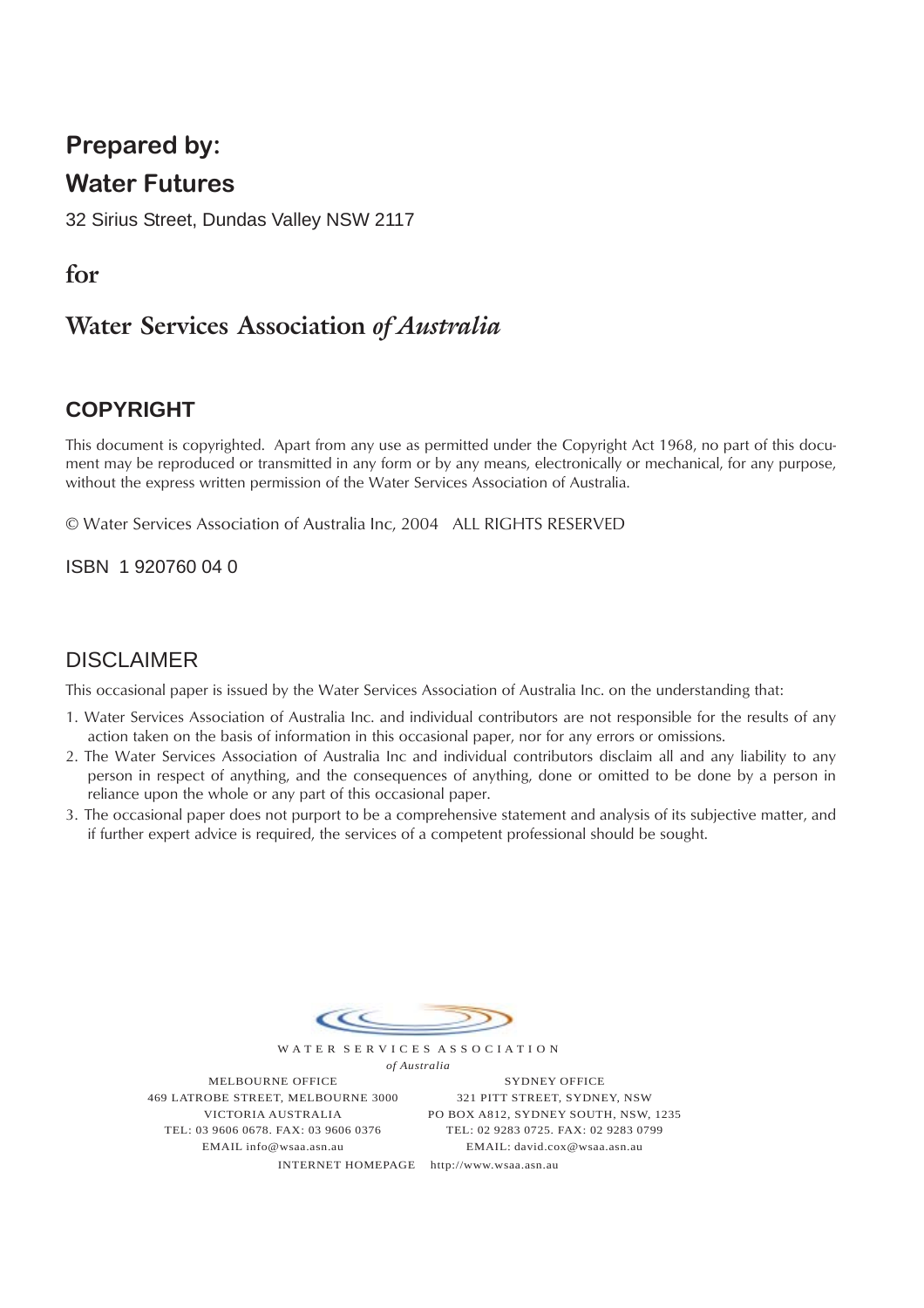

WATER SERVICES ASSOCIATION *of Australia*

# **Health Risk Assessment of Fire Fighting from Recycled Water Mains**

# *Authors***:**

**Dr. Daniel Deere** and **Dr. Annette Davison** of Water Futures

## **in conjunction with**

**Dr. Peter Teunis**, The National Institute of Public Health, The Netherlands **Dr. David Cunliffe**, Department of Human Services, South Australia **Mr Peter Donlon**, Water Services Association of Australia

**Occasional Paper No. 11 - November 2004**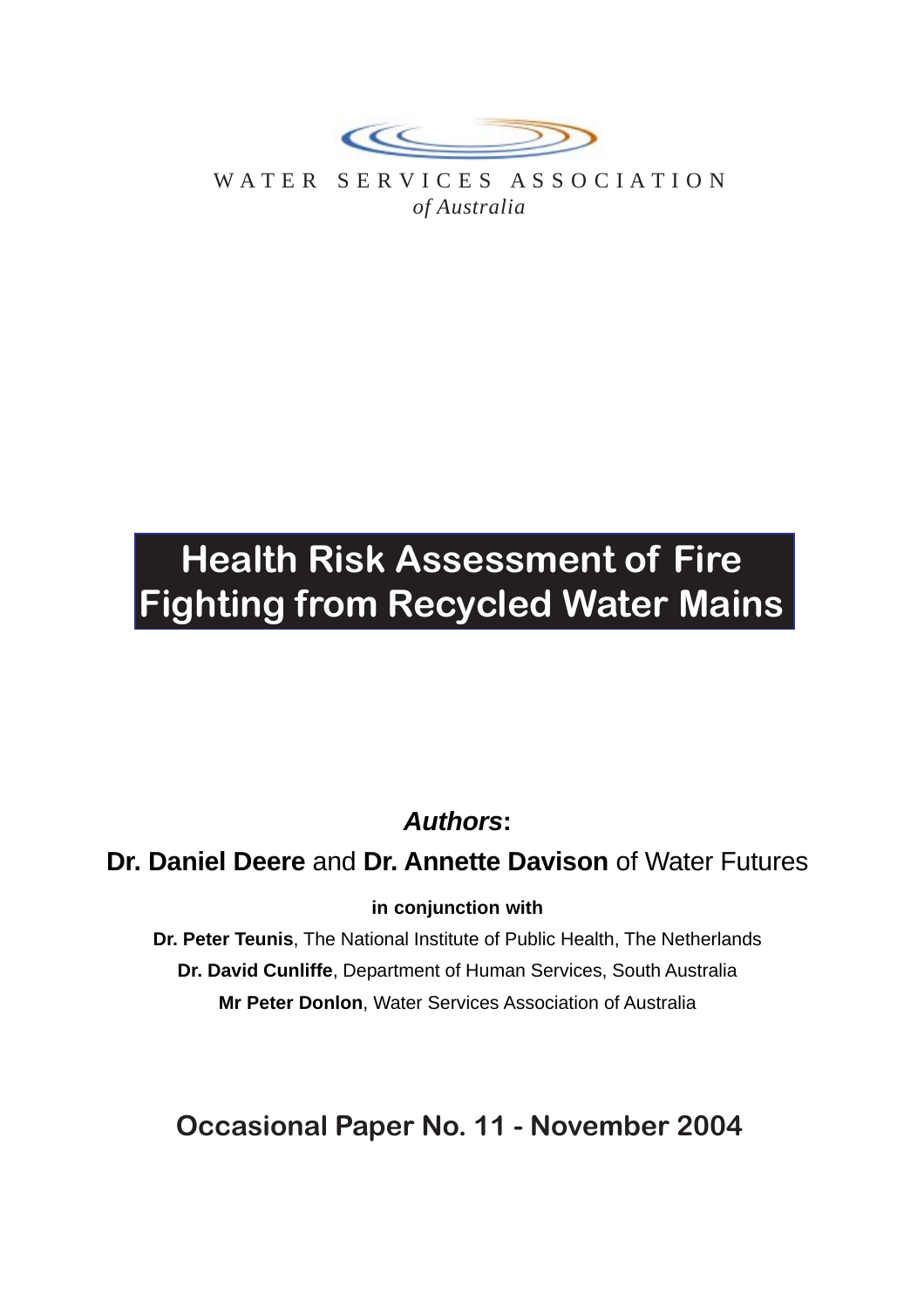# Table of Contents

| 3.1.2.3 Significance of opportunistic pathogens to fire fighting with recycled water  16 |  |
|------------------------------------------------------------------------------------------|--|
|                                                                                          |  |
|                                                                                          |  |
|                                                                                          |  |
|                                                                                          |  |
|                                                                                          |  |
|                                                                                          |  |
|                                                                                          |  |
|                                                                                          |  |
|                                                                                          |  |
|                                                                                          |  |
|                                                                                          |  |
|                                                                                          |  |
|                                                                                          |  |
|                                                                                          |  |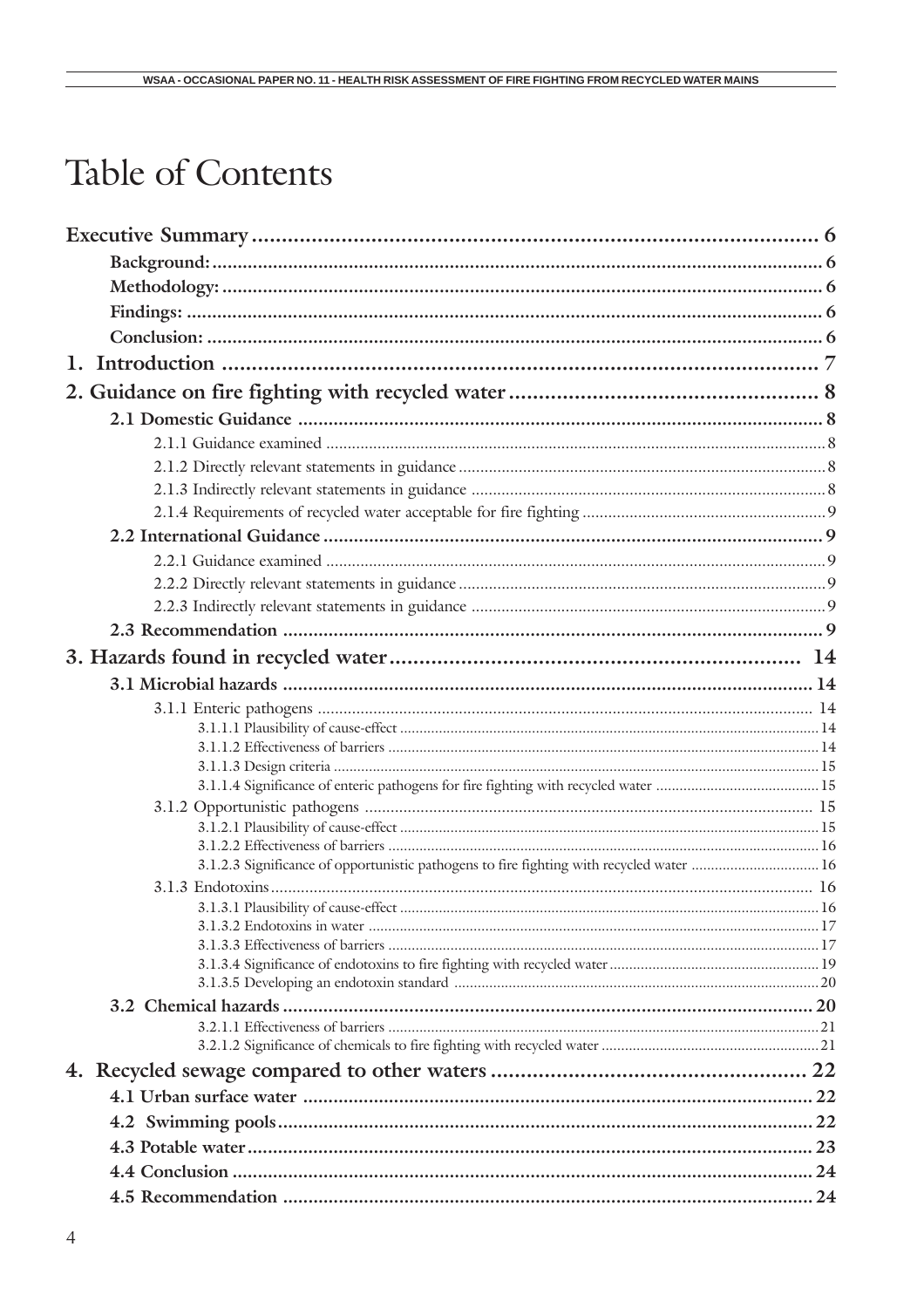# Table of Contents, Continued

| 5 |
|---|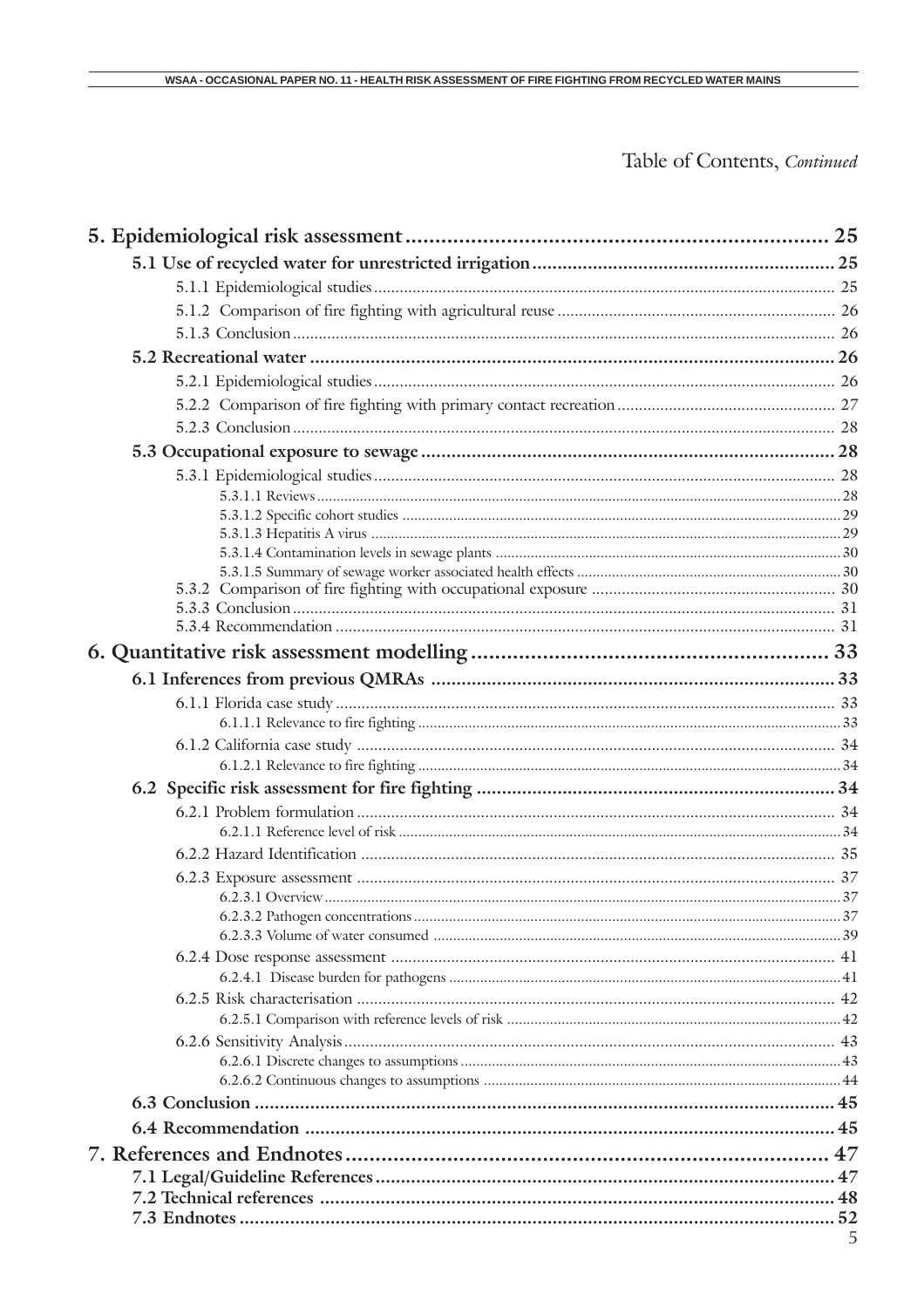# Executive Summary

## Background:

Appropriately treated recycled water can be used in place of potable water to reduce pressure on urban water supplies and reduce the quantities of water extracted from the environment.

Of the many appropriate uses to which treated recycled water can be applied, fire fighting is one which may at first seem trivial due to the small relative volumes likely to be used. However, fire fighting requirements define the hydraulic capacity of urban water reticulation systems making it an important consideration in recycled water system design.

It is, therefore, vital to know whether or not particular classes of recycled water can be used for particular forms of fire fighting at the project concept design and economic analysis stage.

Fire fighters need to be protected from unacceptable levels of risk when using recycled water but there are no specific guidance documents providing an assessment of the level of risk to which fire fighters are exposed.

The Water Services Association of Australia (WSAA) has responded to urgent questions raised by member utilities and health regulators relating to the risks associated with fighting fires with recycled water, by working in collaboration with independent health risk assessors and stakeholders to put together this targeted health risk assessment.

# Methodology:

A review of current information and knowledge was undertaken to uncover any extant substantive documents or opinions relating to the health risks associated with the use of recycled water for fire fighting. This review involved scanning the scientific and technical literature, specific guidance, accepted practice and policy documents and calling for information from water sector and health professionals.

To support the information gathered by the review of current information and knowledge, a probabilistic quantitative microbial risk assessment was used to predict the risk profile.

## Findings:

**National and international guidance:** Specific and explicit guidance exists endorsing the use of Australian Class A and, in some cases, Australian Class B, recycled water for fire fighting.

**Alternative water sources:** Comparison of recycled water quality and management requirements with the requirements and realities of alternative water sources revealed that Australian Class A, and in some cases Class B, recycled water would be expected to be as safe as, or safer than, many alternative water sources used for fire fighting, such as urban streams and private swimming pools.

**Epidemiology:** Reported health effects from various forms of exposure to raw, diluted and treated sewage were reviewed. Based on this evidence, Australian Class A, and in some cases Class B, recycled water would not be expected to lead to observable adverse effects when used for fire fighting. The exposures considered were:

- Bathing in sewage contaminated beaches;
- Working with recycled water in agriculture and consuming the products; and
- Occupational exposure to sewage.

**Risk assessment:** Quantitative microbial risk assessment revealed that health risks to fire fighters using Australian Class A, and in many cases Class B, recycled water would be below the international (WHO 2004 Guidelines for Drinking Water Quality) and national (NHMRC draft revised Australian guidelines for Use of Recycled Water) reference levels for acceptable risk based on the disease burden (disability adjusted life years) metric.

## Conclusion:

Properly treated and managed Australian Class A, and in some cases Class B, recycled water is acceptably safe for fire fighting use.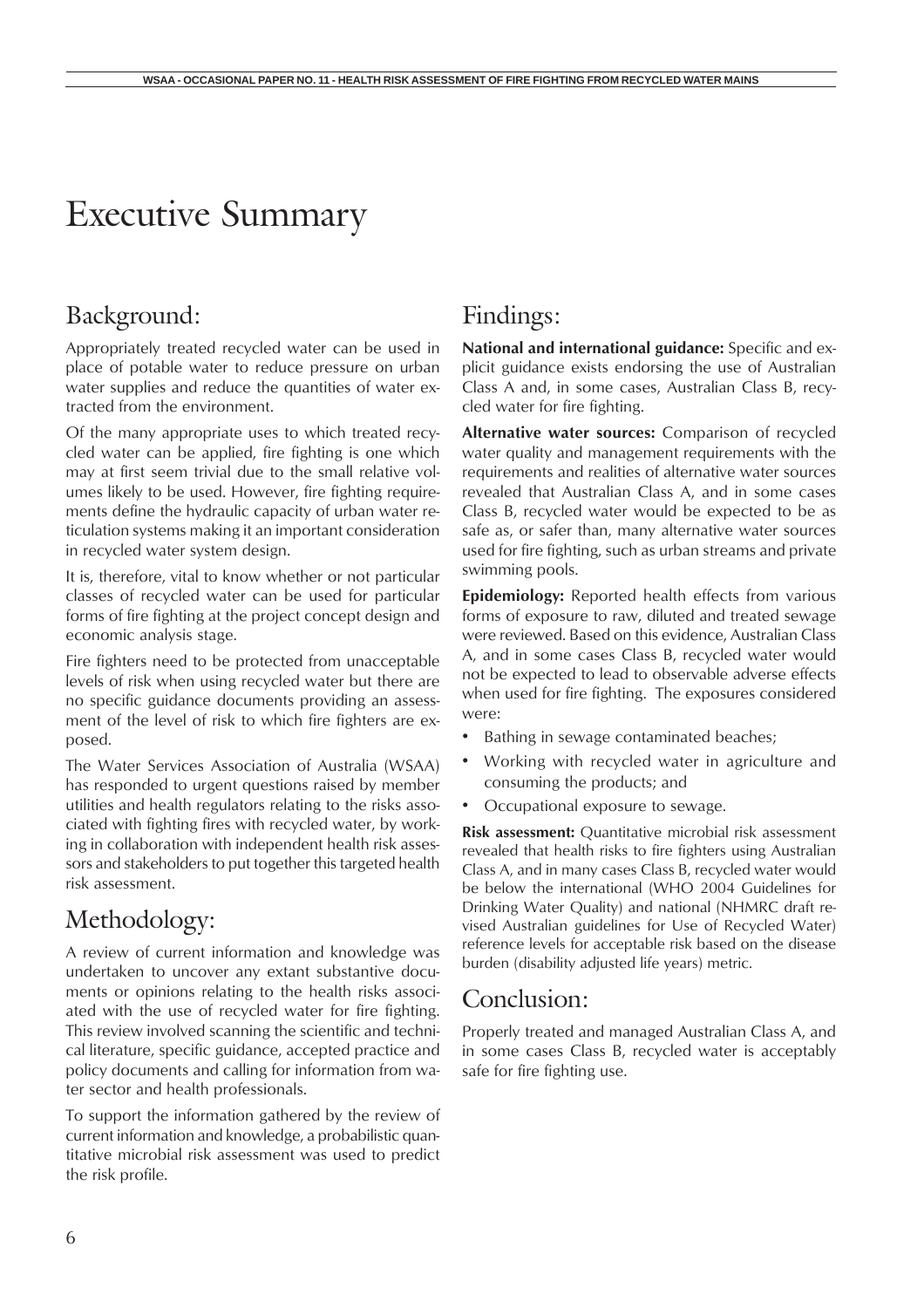# 1. Introduction

In an effort to achieve sustainable use of water resources a number of water utilities are pursuing alternative methods of water supply to urban developments. One such method of alternative supply is through the provision of high quality recycled water through a third pipe for non potable water uses including garden and plant watering, car washing, ornamental water use, toilet flushing and emergency fire fighting.

In developing recycled water third pipe systems, both health regulators and utilities have been approached by fire fighting organisations to assess the health risks to fire fighters in using recycled water. While some state health agencies have formally approved its use, detailed information on health risk assessment is not transparent. Therefore decision makers may be left with some uncertainty about the level of risk to fire fighters.

The issue is of some importance to water utilities as a number wish to downsize the potable supply system for Water Sensitive Urban Developments (as part of a holistic integrated water resources' management approach) and use water from the recycled water main for fire fighting. This design makes considerable sense from a cost effectiveness perspective.

The work was required to address the following:

- Review available literature (national and international) on health risk assessment of fire fighting from recycled water;
- Review any health regulatory guidance (national and international) on use of recycled water (for Class A, B, C and D) for fire fighting;
- Carry out an estimate of exposure of fire fighters to water during fire fighting or fire testing for ingestion, dermal (skin, mucous membrane – e.g. eyes) and inhalation contact;
- Carry out a health risk assessment of fire fighting with recycled water (for Class A, B, C and D) for gastrointestinal, dermal and inhalation contact for both microbial aspects and chemical aspects; and
- Carry out a comparative risk assessment with other commonly used water sources for fire fighting (e.g. household swimming pools, local storages, rivers, dams).

Aspects of fire fighting were discussed with senior members of fire fighting agencies (both metropolitan and rural) to ensure all aspects of the exposure assessment were addressed.

The work was carried out in a manner consistent with, and in support of, any work being carried out to assess fire fighting risk in the determination of the revised National Guidelines for Recycled Water use. Where possible and consistent with the National Guidelines process, the methodology considered the use of quantitative microbial and chemical risk assessment. The appropriate desirable risk level was determined in consultation with Dr. David Cunliffe who leads the health working group for the national guidelines process and who is involved at the international level on several water cycle World Health Organization working groups.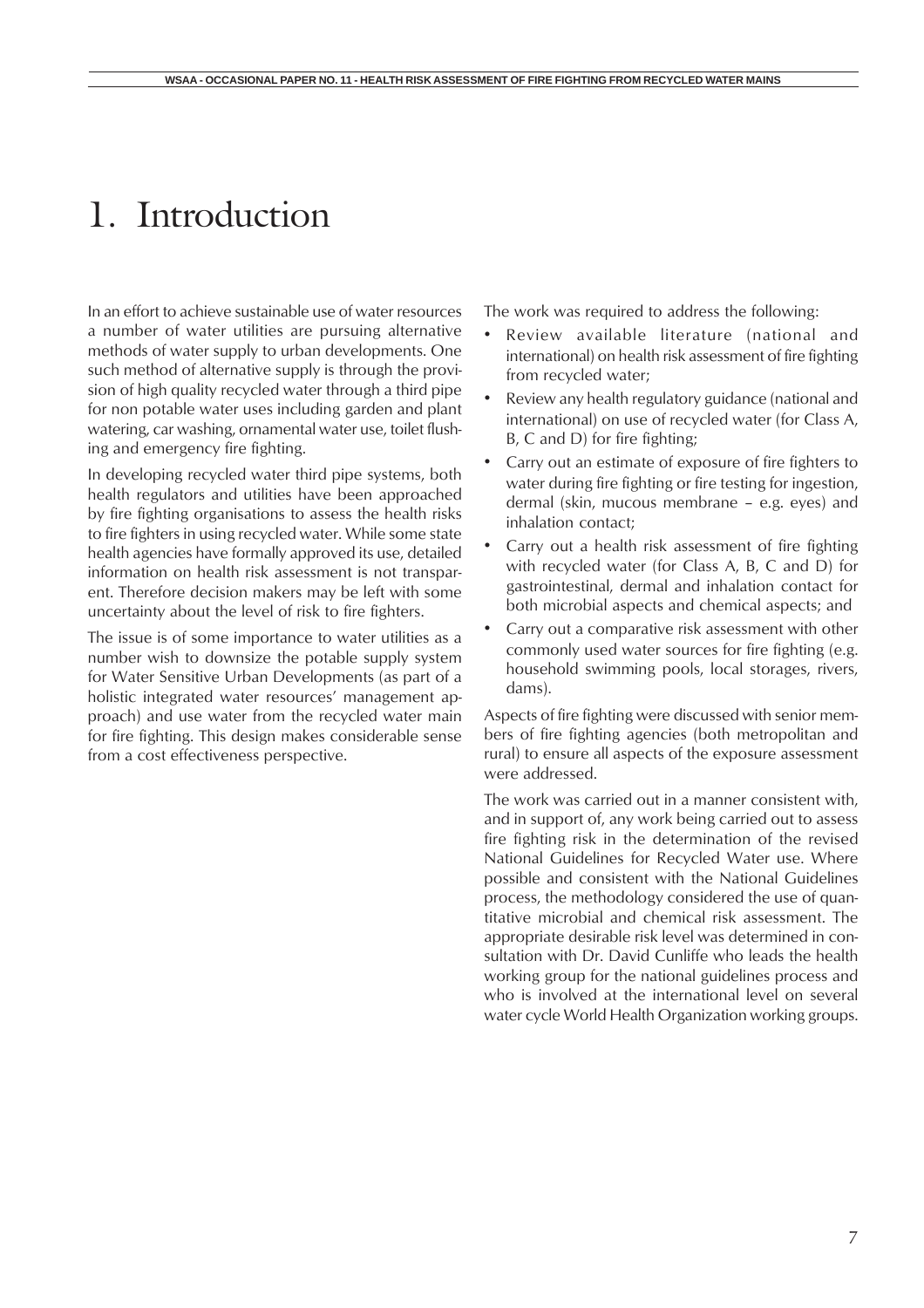## 2.1 Domestic Guidance

### 2.1.1 Guidance examined

Australian national, state and territory recycled water guidelines were reviewed for all jurisdictions except Western Australia and Northern Territory for which specific guidelines do not exist.

Recycled water guidance was assessed to determine:

- Did the guidance specifically refer to fire fighting uses?
- If fire fighting uses were not specifically referenced, were there any uses permitted that would have similar exposures to fire fighting and for what classes of recycled water?
- If fire fighting was specifically referenced, what classes of recycled water were considered acceptable or unacceptable? and
- What were the water quality and system management requirements for recycled water of the classes mentioned?

Based on this assessment, a summary of the national, state and territory guidance on recycled water as it relates to fire fighting is given in Table 1.

### 2.1.2 Directly relevant statements in guidance

Four of the seven domestic guidelines specifically mention fire fighting and all permit the use recycled water for fire fighting, none oppose it:

- NSW (open access conditions, no class hierarchy given in this guidance which is based on California Title 22 which is equivalent to the highest class effluent where classes are given);
- Queensland (Class A+ for recycled water derived from municipal sewage treatment processes);
- Tasmania (Class A); and
- South Australia (Class A and Class  $B$ )<sup>1</sup>.

In summary, fire fighting is an explicitly foreseen and acceptable use of the highest classes (typically described as Class A) of recycled water in the majority of domestic recycled water guidelines and in some cases this acceptable use includes Class B.

## 2.1.3 Indirectly relevant statements in guidance

One of the three domestic guidelines that does not specifically mention fire fighting, does in fact permit the highest class of recycled water to be used for similar purposes:

• Victorian (use in sprinkler systems).

In addition, all guidelines generally permit their highest class recycled water to be used for unrestricted uses such as:

- Ornamental water bodies;
- Municipal dust suppression;
- Passive recreation;
- Municipal irrigation; and
- Irrigation of crops to be eaten raw.

During such uses, exposures anticipated and considered acceptable are:

- Occasional accidental direct ingestion;
- Occasional accidental direct inhalation; and
- Inevitable indirect ingestion.

In summary, the exposures foreseen and considered acceptable for the highest classes of recycled water are analogous, or greater than, those foreseen during fire fighting. Fire fighting would be an acceptable use of the highest class of recycled water and, in some cases, the secondhighest class.

<sup>&</sup>lt;sup>1</sup> \*The South Australian Class B water, requiring full secondary treatment plus disinfection, can be used for a number of uses. On the other hand, the guidelines state that "When spray irrigation is used with Class B or C recycled water additional words should be added indicating: RECYCLED WATER BEING USED — NO ACCESS WHEN SPRINKLERS IN OPERATION." (p21). This additional precaution implies that the use of Class B water needs to be more carefully controlled, such as with fire fighters using it being made aware of any additional precautions that are recommended.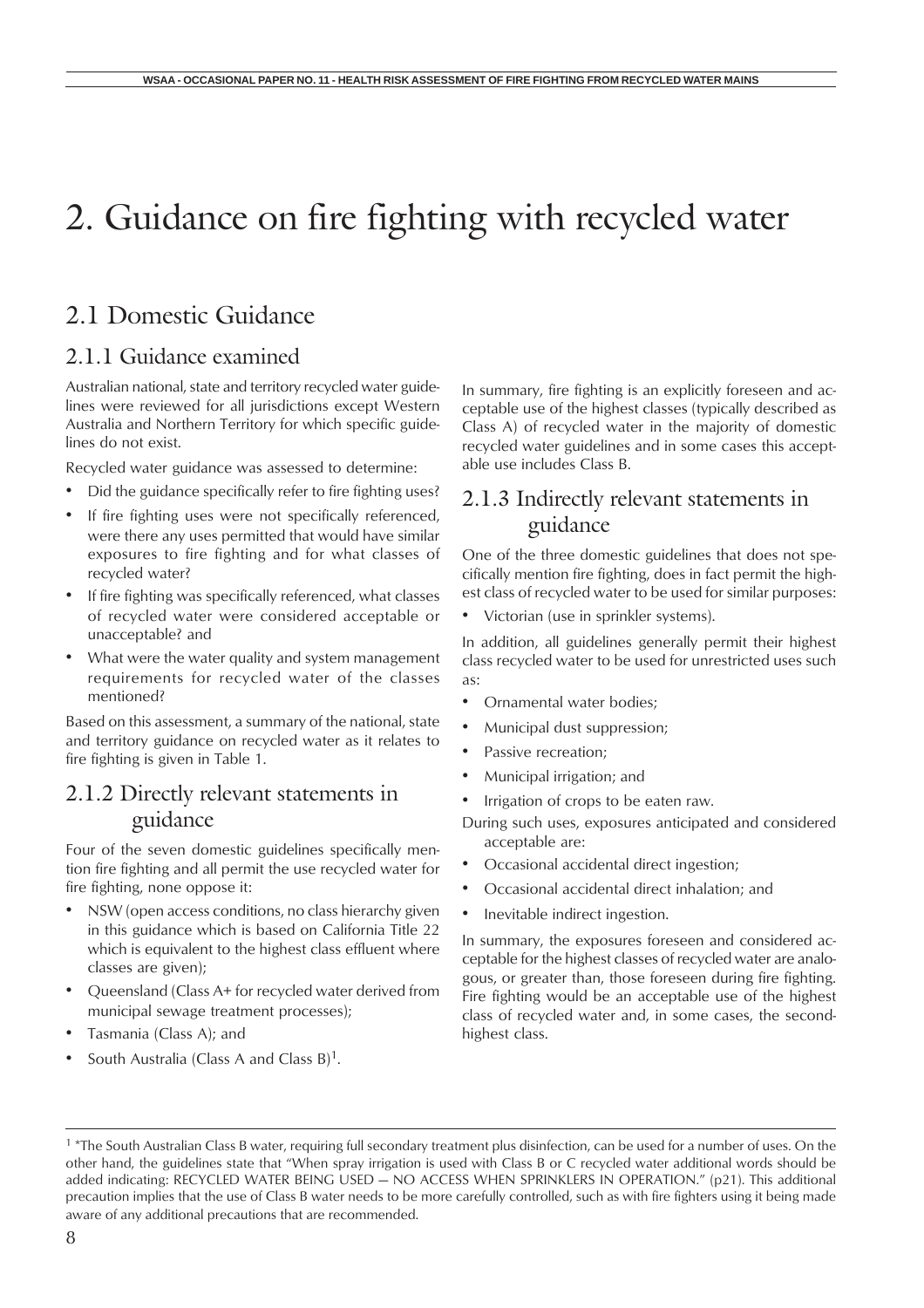## 2.1.4 Requirements of recycled water acceptable for fire fighting

The highest classes of recycled water are described in detail in the guidance documents themselves. These documents should be referred to in order to appreciate the full range of water quality and management requirements. A summary of the key requirements is provided in Table 2.

In contemporary guidance, many jurisdictions are advocating the use of a risk management system in their recycled water guidelines<sup>1</sup>. Therefore, water quality targets are being supported by barrier performance requirements, i.e. quality assurance and risk management.

There are some differences between terminology and requirements between guidelines. Therefore, for the purposes of this study, the most recent guidance finalised was considered the standard. As a result, the Victorian guidance will be considered to provide the default definition of "Australian" Class A and B recycled water when they are referred to in the general sense in this report.

The Victorian guidance has been selected since it is the most recent and is no less stringent than any other guidance and would, therefore, be considered the current standard of duty for those providing Class A or B recycled water acceptable for fire fighting use.

## 2.2 International Guidance

### 2.2.1 Guidance examined

An internet search was conducted to review international guidance on fire fighting and recycled water with the results of the downloads from this search presented in Table 3.

## 2.2.2 Directly relevant statements in guidance

The most substantive international guidance on the use of recycled water that specifically permitted its use in fire fighting is that from California (the "Title 22" process).

## 2.2.3 Indirectly relevant statements in guidance

Singapore has recently adopted its NEWater approach to reclaiming sewage effluent. There was no specific mention of fire fighting but the use of NEWater in fire sprinklers was permitted.

## 2.3 Recommendation

- Based on existing domestic and international guidance, the highest class of recycled water envisaged in each jurisdiction, (for ease of reference referred to as "Australian Class A"), can reasonably be permitted for fire fighting use; and
- For the same reasons, Australian Class B recycled water may be acceptable for fire fighting provided that this use, or uses leading to equivalent levels of exposure to the recycled water, are explicit intended uses of the scheme.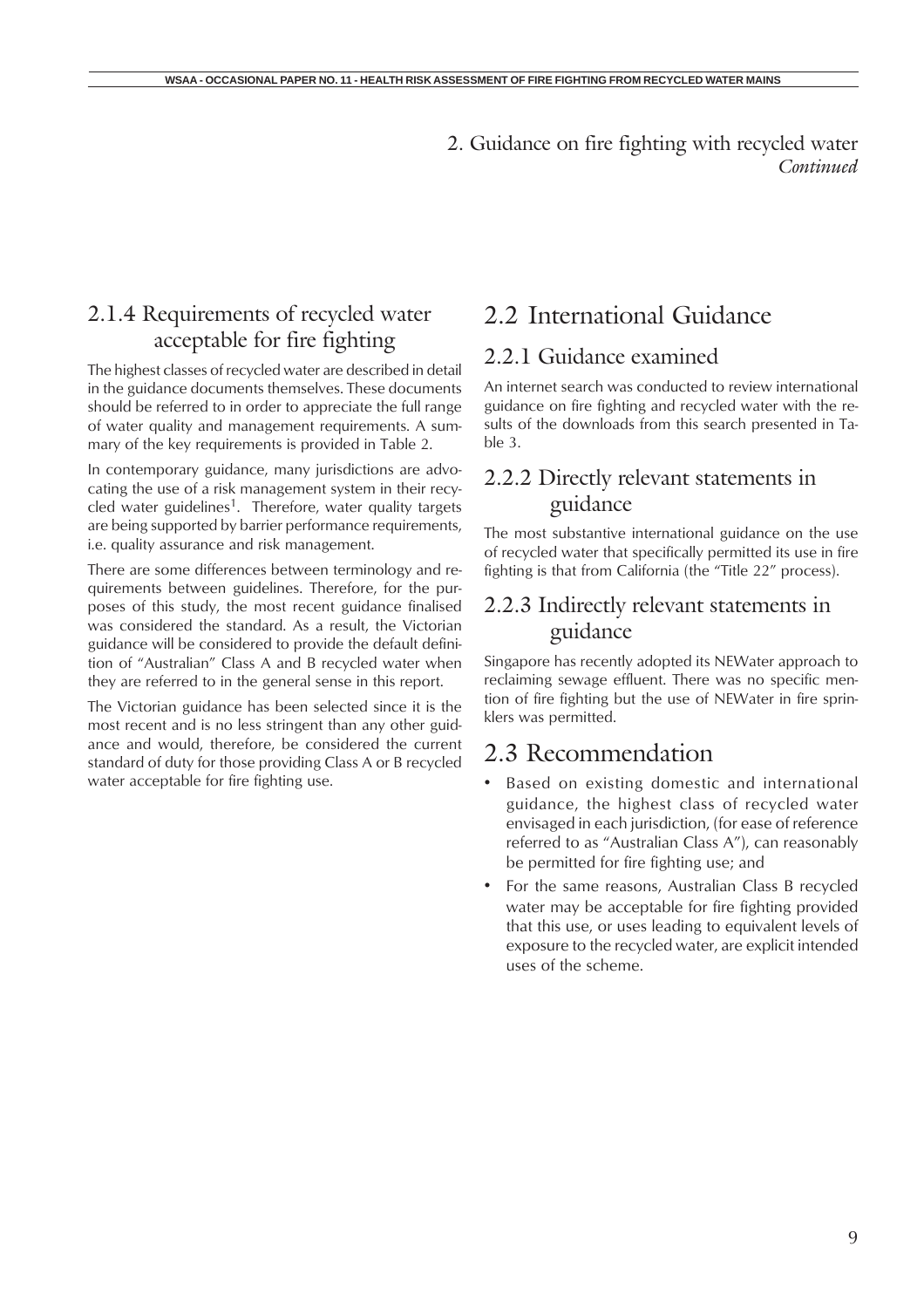| Jurisdiction                   | <b>Lead Agency</b>                                                                                              | Guidance                                                                                                                 | Fire-<br>fighting<br>Ŝ. | <b>Implications</b>                                                                                                                                                                                                                                                                                                                                                                                                                                                                                                                                                       |
|--------------------------------|-----------------------------------------------------------------------------------------------------------------|--------------------------------------------------------------------------------------------------------------------------|-------------------------|---------------------------------------------------------------------------------------------------------------------------------------------------------------------------------------------------------------------------------------------------------------------------------------------------------------------------------------------------------------------------------------------------------------------------------------------------------------------------------------------------------------------------------------------------------------------------|
| ACT (1999)                     | Urban Services                                                                                                  | <b>ACT Wastewater</b><br>Reuse For Irrigation<br>Environment<br><b>Protection Policy</b>                                 | No                      | Does include some information on uncontrolled public access<br>uses i.e. municipal irrigation, dust suppression, ornamental<br>water bodies.                                                                                                                                                                                                                                                                                                                                                                                                                              |
| NSW (1993)                     | NSW Recycled<br>Water Co-ordination<br>Committee (RWCC)<br>(a NSW Government<br>Interdepartmental<br>Committee) | NSW Guidelines For<br>Urban And<br>Residential Use Of<br>Recycled Water                                                  | Yes                     | Sets out guideline values for "open access" use of recycled<br>water $(p5-6)$ .<br>Water meeting these guidelines is specifically stated (p10) as<br>being suitable for:<br>Residential garden irrigation;<br>$\bullet$<br>Toilet flushing;<br>$\bullet$<br>Car washing and similar outdoor uses (e.g. washing paths<br>٠<br>and walls);<br>Fire fighting;<br>$\bullet$<br>Water bodies for passive recreation activities not involving<br>water contact; and<br>Ornamental water bodies.                                                                                 |
| National<br>(2000)             | ARMCANZ/<br>ANZECC/ NHMRC                                                                                       | National Water<br>Quality Management<br>Strategy #14,<br>Guidelines for<br>Sewerage Systems:<br>Use of Recycled<br>Water | No                      | Only industrial use is mentioned and where open systems<br>might allow a degree of contact, effluent should have<br>secondary treatment followed by tertiary treatment such as<br>filtration and pathogen reduction.                                                                                                                                                                                                                                                                                                                                                      |
| May (2004)<br>Draft<br>sighted | Multi-jurisdictional<br>committee of health<br>and environmental<br>experts                                     | Framework for<br>Management of<br>Recycled Water<br>Quality (revision of<br>ARMCANZ/<br>ANZECC/ NHMRC,<br>2000)          | No                      | Fires only mentioned in relation to stormwater use and fire<br>fighting chemicals that could enter the stormwater system<br>(Table 2.3).<br>States that : "For each type of recycled water supplied to the<br>public, the intended uses must be defined in order to determine<br>the water quality to be achieved and the management measures<br>that need to be implemented."                                                                                                                                                                                            |
| QLD (2004)<br>Draft            | Queensland EPA                                                                                                  | Queensland<br>Guidelines for the<br>Safe Use of Recycled<br>Water (Public<br><b>Consultation Draft)</b>                  | Yes                     | Use of stormwater and recycled water for fire fighting<br>specifically mentioned as long as water meets Class A (for<br>stormwater harvested on site, p57-58) and Class A+ for<br>recycled water produced from municipal systems (p59, p64,<br>section 8.5.2.1).<br>Importantly, stress is placed on "fitness for purpose" for<br>intended water use.                                                                                                                                                                                                                     |
| SA (1999)                      | South Australian<br>Environment<br>Protection Agency &<br>Department of<br>Human Services                       | South Australian<br>Recycled Water<br>Guidelines (ISBN 0<br>642 320217)                                                  | Yes                     | Table 1.1, p7, under section 7 where it is quoted as an<br>"Industrial Use" and must be "fit for purpose". Microbial<br>quality noted as the most important parameter to meet. Water<br>must meet Class B (typically requiring full secondary treatment<br>plus disinfection with an assurance that suspended solid levels<br>are not exceeded, p8)<br>Note on p14 that:<br>"Instruct all employees and others exposed to effluent in<br>appropriate health and safety procedures pursuant to the<br>Occupational Health Safety and Welfare Act 1986 and<br>Regulations." |
| TAS (2002)                     | Department of<br>Primary Industries<br>Water and<br>Environment                                                 | Environmental<br>Guidelines for the<br>use of Recycled<br>Water in Tasmania                                              | Yes                     | Emergency fire fighting $(p12)$ , Class A $(p16)$                                                                                                                                                                                                                                                                                                                                                                                                                                                                                                                         |
| VIC (2002)                     | Victorian EPA                                                                                                   | Guidelines For<br>Environmental<br>Management Use Of<br>Recycled Water<br>(ISBN 0 7306 7622)<br>6)                       | Partial                 | Discusses use of recycled water for fire protection (such as in<br>sprinklers, p35).<br>Where "open system" industrial reuse occurs, i.e. where there is<br>potential for worker exposure due to ingestion or inhalation of<br>aerosols, then Class A recycled water is suggested to protect<br>worker health (p35).<br>In summary, the following are noted in relation to fire<br>protection systems:<br>Standby reticulated sprinkler systems; &<br>Non emergency access situations (p50).                                                                              |

#### **Table 1. Summary of domestic guidance in relation to recycled water and specifically in relation to fire fighting.**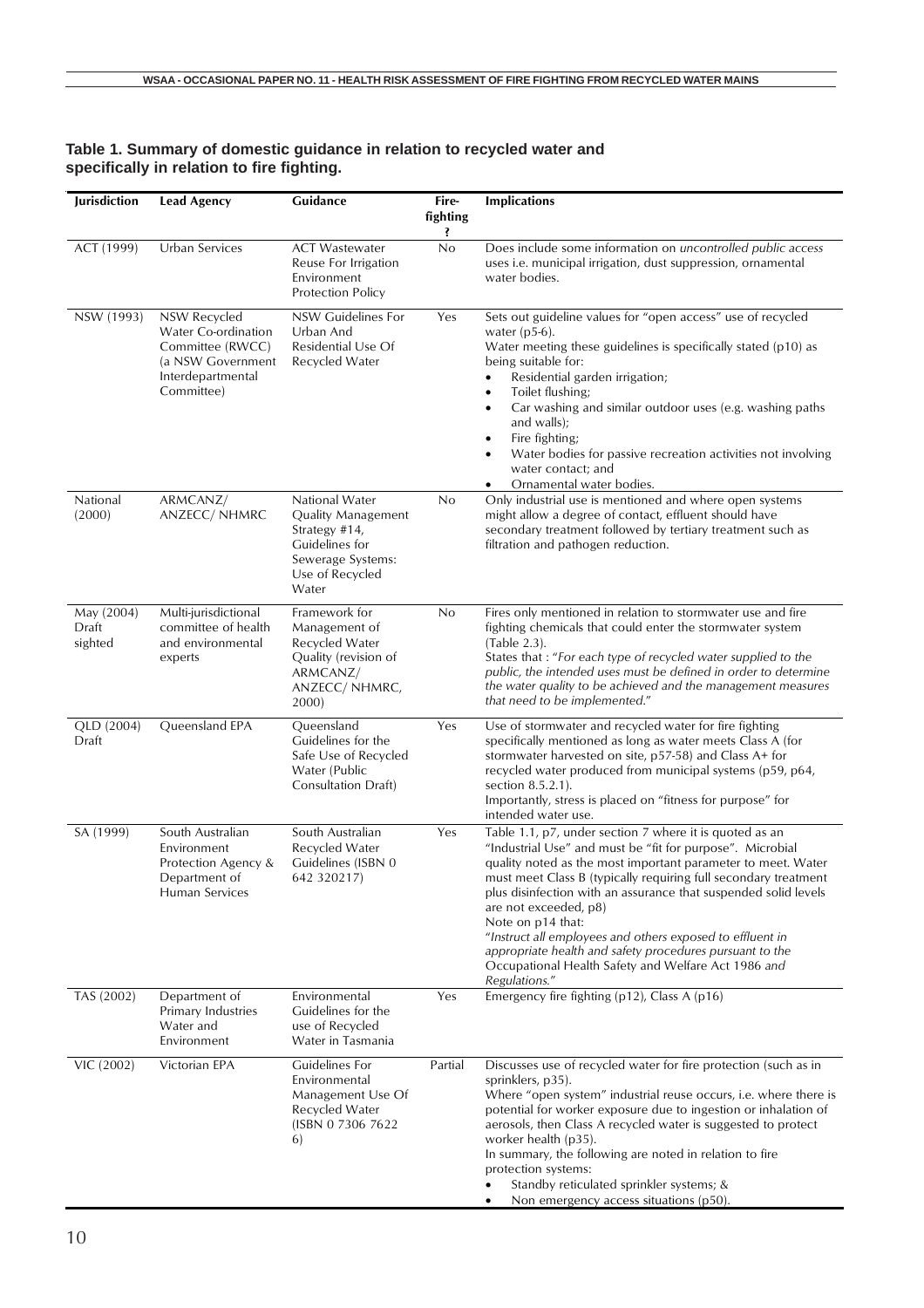#### **Table 2. Guideline recommendations for microbial quality targets to be achieved for the highest class of recycled water.**

| Guideline                                                                                                                                                                          | <b>Statements</b>                                                                                                                                                                                                                                                                                                                                                                                                                                                                                                                                                                                                                                                                                                                                                                                                                                            | Interpretation                                                                                                                                                                                                                                                                                                                                                                                                                                                                                                                  |
|------------------------------------------------------------------------------------------------------------------------------------------------------------------------------------|--------------------------------------------------------------------------------------------------------------------------------------------------------------------------------------------------------------------------------------------------------------------------------------------------------------------------------------------------------------------------------------------------------------------------------------------------------------------------------------------------------------------------------------------------------------------------------------------------------------------------------------------------------------------------------------------------------------------------------------------------------------------------------------------------------------------------------------------------------------|---------------------------------------------------------------------------------------------------------------------------------------------------------------------------------------------------------------------------------------------------------------------------------------------------------------------------------------------------------------------------------------------------------------------------------------------------------------------------------------------------------------------------------|
| ARMCANZ/ANZ<br>ECC/NHMRC<br>(2000) National<br><b>Water Quality</b><br>Management<br>Strategy #14,<br>Guidelines for<br>Sewerage<br>Systems: Use of<br>Recycled Water              | Page 21 (Section 4.3) and pages 25, 26 and 27 (Table 3) refer to:<br>Secondary treatment and pathogen reduction<br>$\bullet$<br>$\leq$ 2 NTU turbidity<br>$\bullet$<br>$> 1$ mg $I-1$ Cl <sub>2</sub> residual or equivalent level of disinfection<br>$\bullet$<br>$pH$ 6.5 - 8.5<br>< 10 cfu 100 ml <sup>-1</sup> thermotolerant coliforms<br>$\le$ 5 mg $l^{-1}$ suspend solids<br>Associated with the Table are footnotes:<br>Pathogen reduction beyond secondary treatment is defined as being<br>$\bullet$<br>accomplished by disinfection eg. chlorine or by detention e.g. ponds or<br>lagoons.<br>Turbidity value is 24-hour mean prior to disinfection with absolute<br>$\bullet$<br>maximum of 5 NTU.<br>$Cl2$ residual is defined as total chlorine residual after a minimum contact<br>$\bullet$<br>time of 30 minutes.<br>pH is 90% compliance. | The presence of pathogen<br>reduction processes are required<br>post secondary treatment, the use<br>of lagoons or ponds is specifically<br>noted and a number of other<br>variables with guideline values are<br>given.                                                                                                                                                                                                                                                                                                        |
| Government of<br>the ACT (1999)<br>Wastewater<br>Reuse for<br>Irrigation<br>Environment<br><b>Protection Policy</b><br>(1999)<br><b>Environment ACT</b><br>(BDM 99/0415).          | Page 4 (Table 1) states:<br>Thermotolerant coliforms - median value of <10 cfu/100 ml<br>$\bullet$<br>$\geq$ 1 mg/L Chlorine residual after 30 min or equivalent level of pathogen<br>$\bullet$<br>reduction<br>pH 6.5 - 8.0 (90% compliance)<br>٠<br>Turbidity $\leq$ 2 NTU prior to disinfection. 24 hour mean value. 5 NTU<br>$\bullet$<br>maximum.<br>Secondary + pathogen reduction by disinfection, ponding or filtration<br>٠                                                                                                                                                                                                                                                                                                                                                                                                                         | The presence of pathogen<br>reduction processes are required<br>post secondary treatment, the use<br>of ponding is specifically noted<br>and a number of other variables<br>with guideline values are given.                                                                                                                                                                                                                                                                                                                    |
| NSW Recycled<br>Water<br>Coordination<br>Committee<br>(1993) NSW<br>Guidelines for<br>Urban and<br>Residential use of<br>Recycled Water.<br>1 <sup>st</sup> Edition.               | Page 5 provides targets as follows:<br>Faecal Coliforms < 1 in 100mL<br>Coliforms < 10 in 100mL (in 95% of samples)<br>Virus $< 2$ in 50L<br>$\bullet$<br>Parasites < 1 in 50L<br>Turbidity < $2$ NTU geometric mean and < $5$ NTU in 95% of samples<br>$\bullet$<br>pH 6.5 to 8.0 allowable range (7.0 to 7.5 desirable range)<br>Pages 7-8 describe a single and conventional treatment train and then page 8<br>states that:<br>"Proposed process trains and disinfection systems which differ from the<br>$\bullet$<br>above will require a proof of process study acceptable to the EPA and the<br>Department of Health to demonstrate that the process meets the<br>requirements of these guidelines."                                                                                                                                                 | These guidelines do provide water<br>quality targets in terms of<br>expected pathogen, indicator,<br>turbidity and disinfection<br>concentrations. However,<br>importantly, they defer all<br>schemes that do not adopt<br>conventional filtration followed by<br>free chlorine disinfection to the<br>EPA and Department of Health.                                                                                                                                                                                            |
| Queensland<br>Government<br>Environmental<br>Protection<br>Agency (2004)<br>Queensland<br>Guidelines for<br>the Safe Use of<br>Recycled Water<br>- Public<br>Consultation<br>Draft | Page 34 (Table 5.1) identifies the requirements for Class A+ classification as<br>including:<br><10 cfu/100mL E. coli median value (although existing monitoring, if using<br>$\bullet$<br>thermotolerant coliforms, may continue to do so)<br>Turbidity set alarm for >2 NTU and automatic shutoff >5 NTU<br>Chlorine residual >1mg/L 100%ile (min. contact time of 30 min)<br>pH 6-8.5<br>Treatment train that will achieve 5 log removal of viruses and protozoa in<br>$\bullet$<br>primary settled wastewater                                                                                                                                                                                                                                                                                                                                            | These guidelines contrast with the<br>NSW guidelines in that they<br>provide more comment on<br>process and less on specific water<br>quality targets. Specific pathogen<br>concentrations are not identified<br>[presumably because of the<br>difficulty in monitoring reliably]<br>but, rather, pathogen reduction<br>orders of magnitude are given.<br>However, it is stated that the<br>target viruses and protozoa are<br>those that commonly cause<br>disease in humans in Australia in<br>accordance with section 5.1.1. |

*Table 2 continued over page*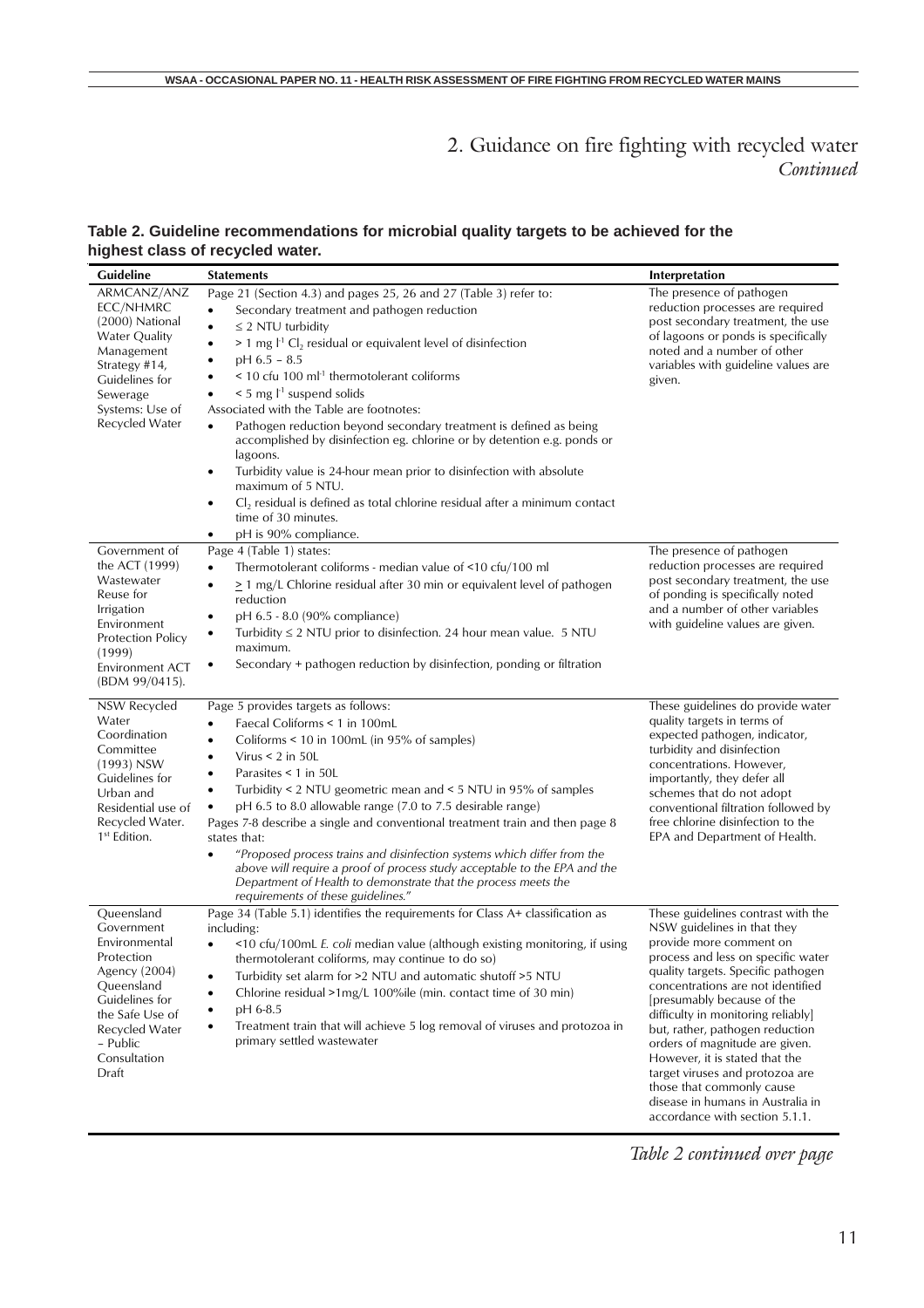#### **Table 2. Guideline recommendations for microbial quality targets to be achieved for the highest class of recycled water.**

*Continued from previous page*

| Guideline                                                                                                    | <b>Statements</b>                                                                                                                                                                                                                                                                                                                                                                                                                                                                                                                                                                                                                                                                                                                                                                                                                                      | Interpretation                                                                                                                                                              |
|--------------------------------------------------------------------------------------------------------------|--------------------------------------------------------------------------------------------------------------------------------------------------------------------------------------------------------------------------------------------------------------------------------------------------------------------------------------------------------------------------------------------------------------------------------------------------------------------------------------------------------------------------------------------------------------------------------------------------------------------------------------------------------------------------------------------------------------------------------------------------------------------------------------------------------------------------------------------------------|-----------------------------------------------------------------------------------------------------------------------------------------------------------------------------|
| <b>EPA Victoria</b><br>(2002) Use of<br>Recycled Water.<br>Publication<br>464.1. ISBN 0<br>7306 7622 6       | Page 18 and page 21 (Table 1) identifies the requirements for Class A<br>classification as including:<br>"The principal focus for schemes requiring Class A recycled water is<br>$\bullet$<br>demonstrating that the treatment train process can achieve sufficient log<br>removal of pathogens from raw sewage to final effluent to achieve median<br>quantitative standards of:"<br>less than ten E. coli per 100 millilitres;<br>٠<br>less than one helminth per litre;<br>less than one protozoa per 50 litres; and<br>٠<br>less than one virus per 50 litres.<br>٠<br>Turbidity < 2 NTU 24-hour median and < 5 NTU maximum<br>٠<br>$<$ 10 / 5 mg/L BOD / SS<br>pH 6 to 9 90 <sup>th</sup> percentile (or higher for lagoon effluent provided<br>disinfection can be maintained)<br>1 mg/L Cl <sub>2</sub> residual "(or equivalent disinfection)" | These guidelines are the most<br>comprehensive and include the<br>most stringent water quality<br>requirements and defer all Class A<br>schemes to both the EPA and<br>DHS. |
| Tasmanian<br><b>Fnvironmental</b><br>Guidelines for<br>the use of<br>Recycled Water<br>in Tasmania<br>(2002) | Class A is defined as:<br>< 10 median thermotolerant coliforms per 100mL<br>$pH$ 5.5 – 8.0<br>٠<br>BOD < 10mg/L<br>٠<br>Nutrient, toxicant and salinity controls<br>٠                                                                                                                                                                                                                                                                                                                                                                                                                                                                                                                                                                                                                                                                                  | Approach is risk-based.                                                                                                                                                     |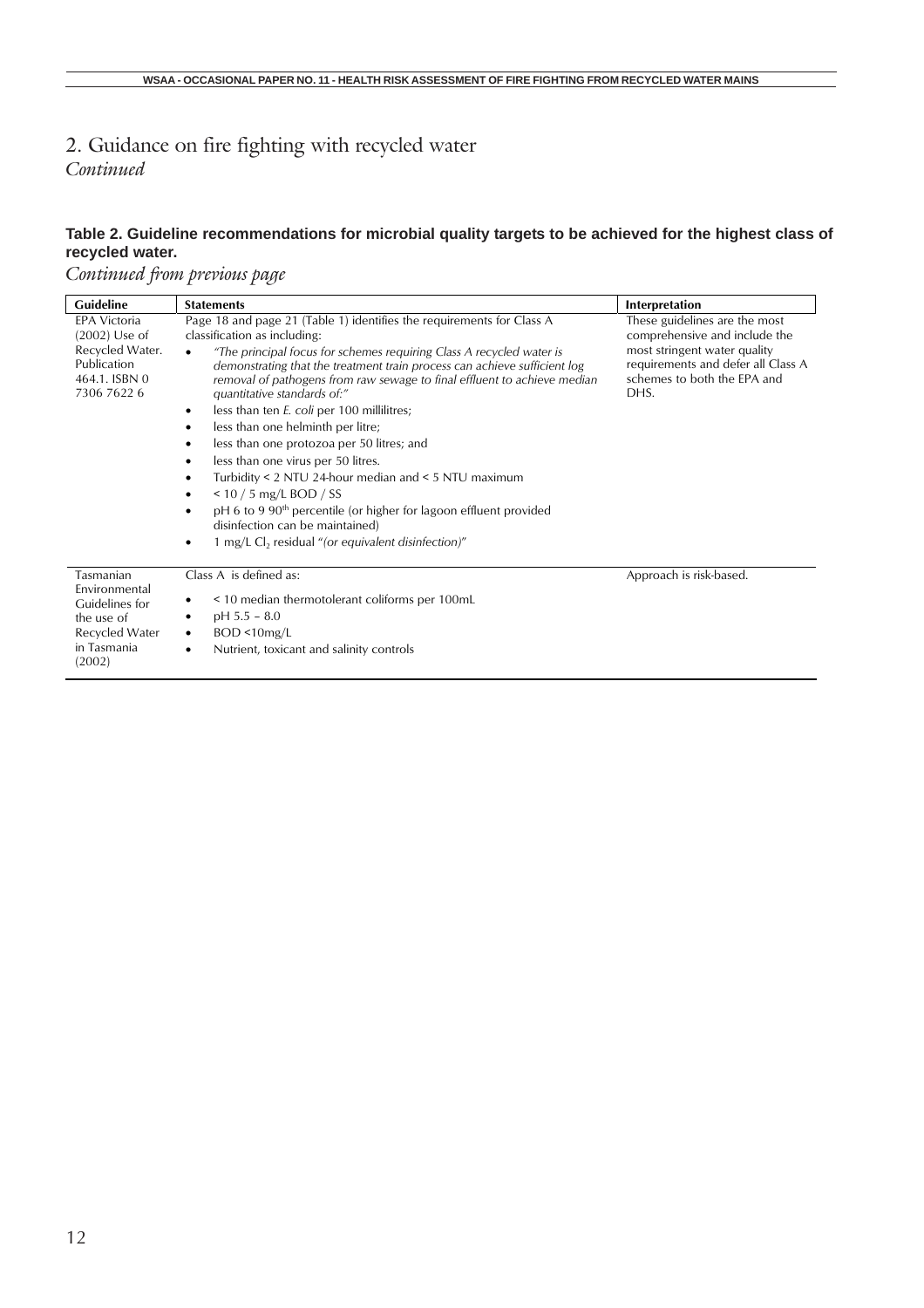#### **Table 3. Summary of international guidance in relation to recycled water and specifically in relation to fire fighting**

| <b>Location</b>                      | <b>Document</b>                                                                                                                                                                                               | <b>Fire</b> | <b>Comments</b>                                                                                                                                                                                                                                                                                                                                           |  |
|--------------------------------------|---------------------------------------------------------------------------------------------------------------------------------------------------------------------------------------------------------------|-------------|-----------------------------------------------------------------------------------------------------------------------------------------------------------------------------------------------------------------------------------------------------------------------------------------------------------------------------------------------------------|--|
|                                      |                                                                                                                                                                                                               | fighting?   |                                                                                                                                                                                                                                                                                                                                                           |  |
| USA,                                 | www.swrcb.ca.gov/rwqcb6/Adopted_Orders/                                                                                                                                                                       | Yes         | Structural and non-structural fire fighting allowed.                                                                                                                                                                                                                                                                                                      |  |
| California,<br>Los Angeles<br>County | 2004/6-00-57-A01_LACSD20_AMD_WDR.pdf<br>(accessed 12 July 2004)<br>California Regional Water Quality Control Board                                                                                            |             | ARTICLE 3. USES OF RECYCLED WATER (Section<br>60307): water "shall be disinfected tertiary recycled<br>water, except that for filtration being provided pursuant                                                                                                                                                                                          |  |
|                                      | Lahontan Region Board Order No. 6-00-57A01 WDID<br>No. 6B190107069 Amended Waste Discharge<br>Requirements For Los Angeles County Sanitation<br>District No. 20 and The City Of Los Angeles World<br>Airports |             | to Section $60301.320(a)$ coagulation need not be used<br>as part of the treatment process provided that the filter<br>effluent turbidity does not exceed 2 NTU, the turbidity<br>of the influent to the filters is continuously measured,<br>the influent turbidity does not exceed 5 NTU for more<br>than 15 minutes and never exceeds 10 NTU, and that |  |
|                                      | Palmdale Water Reclamation Plant                                                                                                                                                                              |             | there is the capability to automatically activate chemical<br>addition or divert the wastewater should the filter<br>influent turbidity exceed 5 NTU for more than 15<br>minutes."                                                                                                                                                                        |  |
|                                      |                                                                                                                                                                                                               |             | Water reclamation plant had to show compliance with<br>Title 22, California Code of Regulations water recycling<br>regulations.                                                                                                                                                                                                                           |  |
| USA,<br>California                   | http://www.lodi.gov/eir/4.4public_health.htm#_Toc50<br>2625941 (accessed 12 July 2004)                                                                                                                        | Yes         | California's regulations permit the "use of disinfected<br>tertiary treated recycled water for "structural fire                                                                                                                                                                                                                                           |  |
|                                      | Title 22, California Code of Regulations                                                                                                                                                                      |             | fighting" (Title 22, California Code of Regulations<br>§60307), for example to supply fire hydrants."                                                                                                                                                                                                                                                     |  |
| <b>WHO</b>                           | http://www.who.int/water_sanitation_health/wastewat<br>er/en/ (accessed 12 July 2004)                                                                                                                         | No          | However, two things need to be noted:<br>The WHO guidelines for the safe use of                                                                                                                                                                                                                                                                           |  |
|                                      | World Health Organization (WHO) Guidelines for the<br>Safe Use of Wastewater and Excreta in Agriculture<br>and Aquaculture (1989)                                                                             |             | wastewater and excreta in agriculture and<br>aquaculture are currently under revision with<br>expected publication in 2004; and                                                                                                                                                                                                                           |  |
|                                      |                                                                                                                                                                                                               |             | The WHO is moving towards a risk<br>$\bullet$<br>assessment/management philosophy to water<br>management in general rather than strict<br>adherence to numerical guidelines (WHO's 3rd<br>Edition of Drinking-water Quality Guidelines<br>(expected for release late 2004), see also Davison<br>et al. (2003) and WHO/FAO (2003)).                        |  |
| Singapore                            | (Example only, most hits viewed were of this ilk)<br>http://asia.news.yahoo.com/031118/5/singapore5770<br>9.html                                                                                              | Partial     | Only use in fire sprinklers noted.                                                                                                                                                                                                                                                                                                                        |  |
|                                      | News item on the use of NEWater:                                                                                                                                                                              |             |                                                                                                                                                                                                                                                                                                                                                           |  |
|                                      | "The Singapore Environment Achievement Award was<br>given to the hospital for its green initiatives, including<br>the use of NEWater for air-conditioning coolers and fire<br>sprinkler systems."             |             |                                                                                                                                                                                                                                                                                                                                                           |  |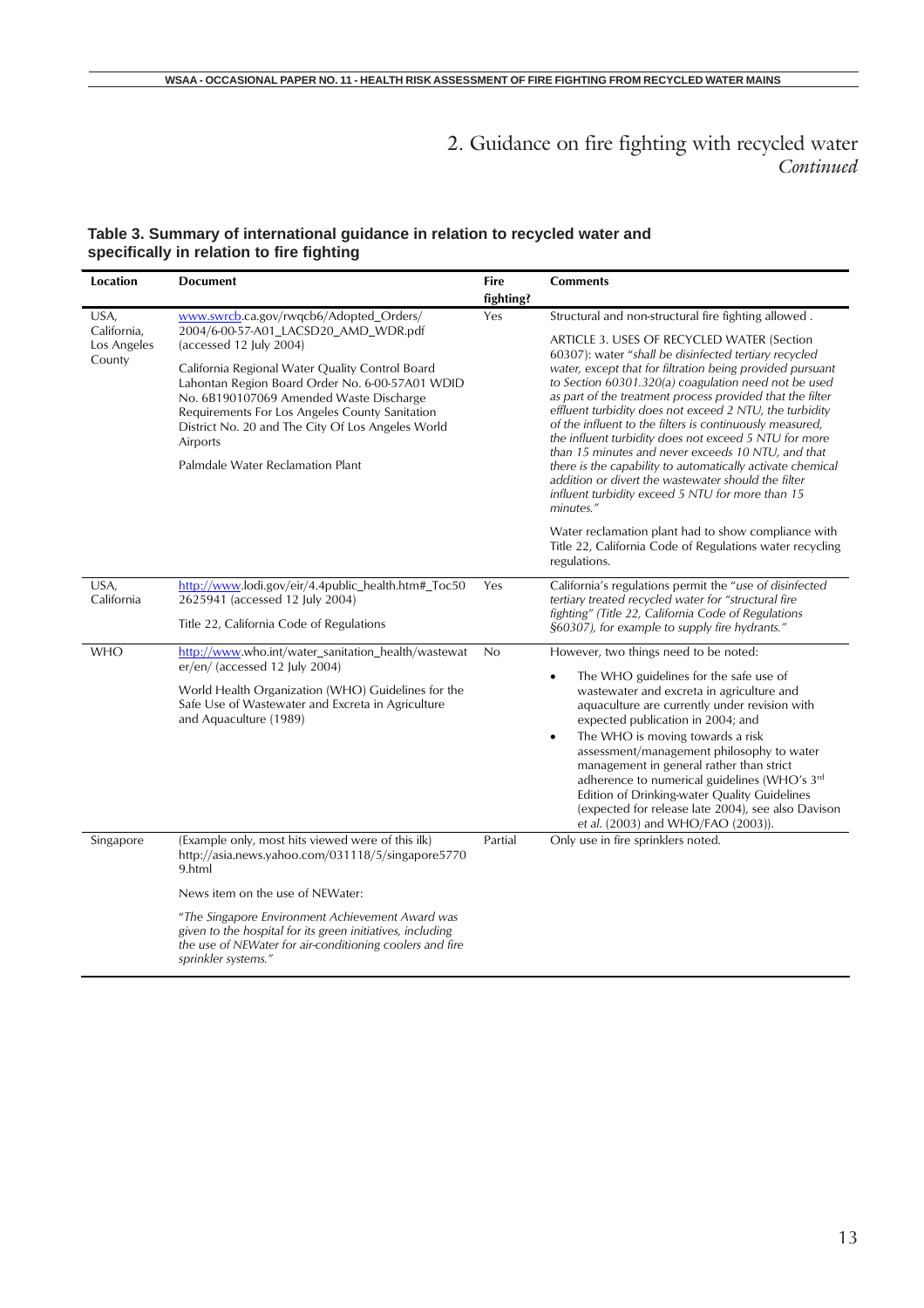# 3. Hazards found in recycled water

There are a number of different approaches and paradigms that can be applied to water-related health risk assessment (Deere *et al* 2001). Common to most of these approaches is a first step that involves identifying the hazards (agents that can cause disease) that might be present and an analysis of how risks might arise. This helps limit the scope of the remaining risk assessment to those hazards that might reasonably be expected to be relevant.

One of the difficulties in translating information on the health effects of exposure to untreated or only partially treated effluent is that the exposures anticipated for fire fighting are to highly treated Australian Class A or B recycled water. Therefore:

- Hazards known to occur at hazardous concentrations in raw or only partially treated sewage might not remain at hazardous concentrations in Australian Class A or B recycled water; and
- Adverse health effects associated with exposure to raw or only partially treated sewage exposure would not necessarily be associated with similar exposures to Australian Class A or B recycled water.

Therefore, in identifying the hazards relevant to fire fighters exposed to treated recycled water it is important to consider:

- The hazards that might be found in effluent; and
- The effect of treatment on those hazards.

Furthermore, in assessing evidence regarding the health effects of exposure to raw or partially treated effluent, any extrapolation to the case of treated recycled water needs to consider:

- The potentially lower concentration of hazards that are likely to be found in recycled water; and
- The potentially briefer and reduced exposure to that water.

# 3.1 Microbial hazards

Microbial hazards are generally considered the higher priority for control in the case of both chronic and acute waterborne exposures (WHO 2004, Hrudey and Hrudey 2004). Most of the observed health effects in occupational and environmental exposures to sewage effluent are attributed predominantly to the microbial hazards (see Section 5). There are three principal categories of microbial hazards found in raw sewage:

- Enteric microbial pathogens, such as rotavirus and *Cryptosporidium parvum*, are known to be released into sewers, primarily from faecal deposits into toilets. Indeed, the primary purpose of sewerage is to capture, remove and treat the enteric pathogens (shed in faeces) that are known to occur in raw sewage and that cause gastroenteritis if ingested;
- Opportunistic pathogens, such as *Pseudomonas aeruginosa* and *Legionella pneumophila* can grow in environmental water, including potentially in sewage, and these can cause eye, ear, skin, and respiratory symptoms as well as wound infections if sufficient numbers are present and contact with the contaminated water or aerosols occurs; and
- Microbial endotoxins have been identified as a possible but debatable cause of illness among sewer workers exposed to raw sewage (see Section 5.2.3). Endotoxins arise from Gram-negative microorganisms which where abundant, such as in raw wastewater, have been associated with non-specific and general symptoms (such as fevers, aches and pains) arising from inflammatory responses where aerosols have been inhaled.

## 3.1.1 Enteric pathogens

#### 3.1.1.1 Plausibility of cause-effect

The ability of sewage-borne enteric pathogens to cause waterborne disease is well established and forms the primary consideration in health-related guidelines referring to both potable water and recycled water and will not be discussed further in this report (Rowe and Abdel-Magid 1995, NHMRC 1996, 2004, WHO 2003, 2004, Vaidya *et al* 2002, Le Cann *et al* 2004).

#### 3.1.1.2 Effectiveness of barriers

Many of the treatment processes applied during water recycling are specifically and primarily designed to remove and inactivate enteric pathogens. As a result, provided systems are appropriately designed in proportion to the microbial challenge presented, and the systems are consistently operated as designed in practice, recycled water can be made safe from hazardous concentrations of enteric pathogens.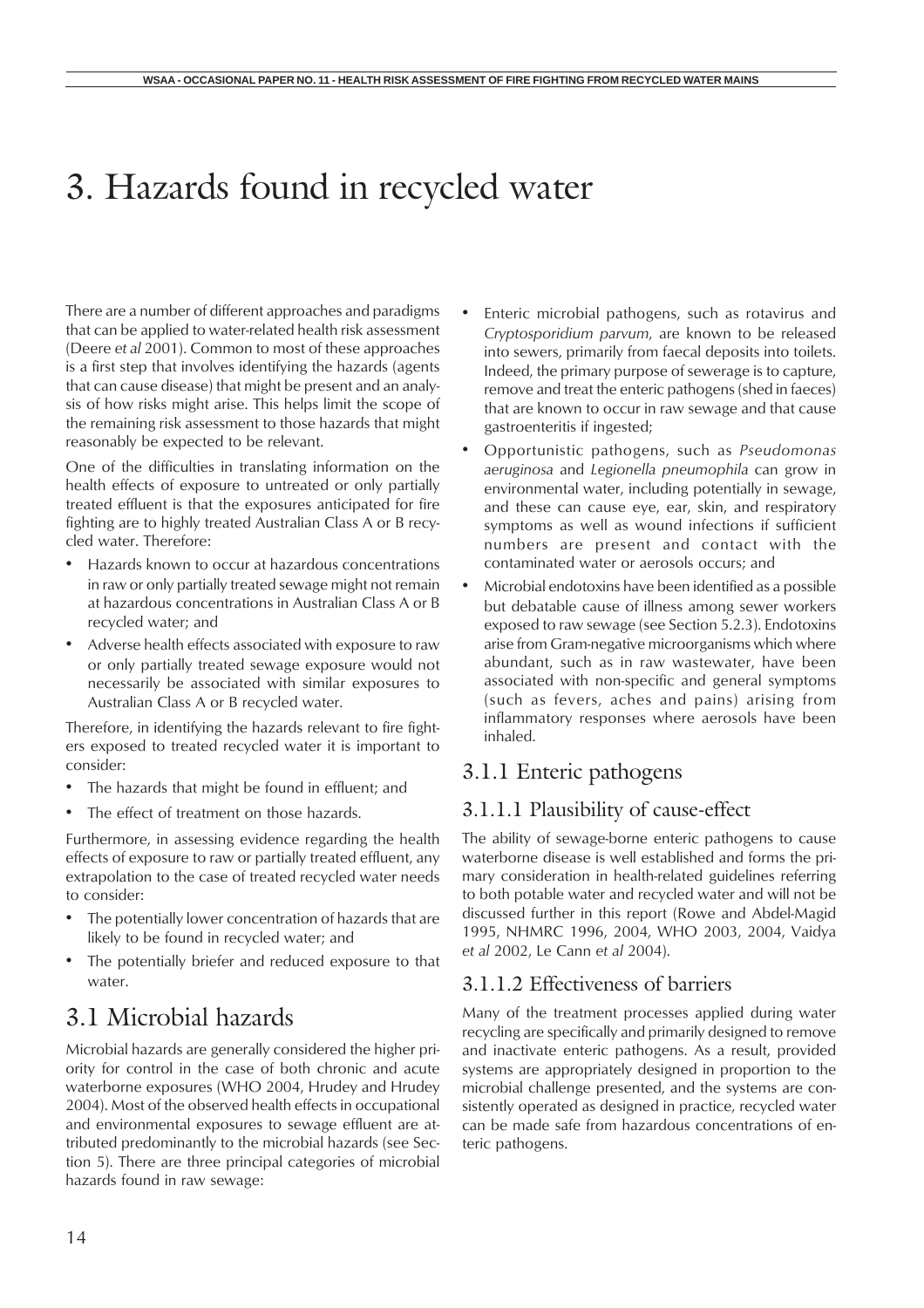A number of detailed recent reviews report the ability of treatment systems to remove and inactivate enteric pathogens (Toze 2004, Parkinson and Roddick 2004, Gerba *et al* 2003, Jacangelo *et al* 2002, USEPA 1999 and Jacangelo *et al* 1997).

There is no question about the capability of properly designed and operated treatment systems in terms of the removal of enteric pathogens. There is extensive evidence relating to the effectiveness of lagooning, disinfection and filtration systems in terms of their ability to remove enteric pathogens contaminated water.

#### 3.1.1.3 Design criteria

The design criteria used in developing recycled water schemes are generally specified, and the systems validated once in place, using "log removals". The term refers to the  $log_{10}$  of the concentration of microorganisms in the influent divided by that in the effluent for the unit process under consideration. For multiple unit processes, the log removals are summed to provide the total removal attributable to that treatment train.

The processes used to treat recycled water to attain Australian Class A standards are designed for the most resistant type of organism in the category of pathogens of interest for the treatment technique under consideration. For example:

- Chlorine and chloramine disinfection design criteria for viruses are based on the sensitivity of the most resistant: hepatitis A virus (Sobsey, 1988, USEPA, 1999); and
- UV design criteria for viruses are based on the indicator MS-2 coliphage (for validation) and the most resistant: adenovirus (for system design) (USEPA, 2003).

Therefore, design criteria for unit processes applied in reclamation schemes are conservative and based on the most resistant enteric pathogens (USEPA 1999). As a result, properly designed and operated Australian Class A recycled water should be fully compliant with the guideline requirements set out for enteric pathogens in those guidelines.

The treatment requirements for Australian Class B standards are less specific and specific pathogen targets are generally not indicated. Instead the guidance generally refers to appropriate levels of pathogen removal given a particular end use, such as Helminth removal where cattle grazing is envisaged and bacterial indicator organism (*E. coli*) inactivation.

#### 3.1.1.4 Significance of enteric pathogens for fire fighting with recycled water

A subsequent section of this report (Section 6) describes in detail the quantitative assessment of the health risks from enteric pathogens when fire fighting with recycled water complying with Australian Class A guidelines. The assessment found that the predicted risks were less than the reference level of risk for acceptable disease burden (WHO 2004, NHMRC draft revised Australian guidelines for Use of Recycled Water). The risks could be acceptable for Australian Class B recycled water schemes but this would depend on the pathogen concentration assumptions applied which would vary according to the specific scheme - pathogen targets are not necessarily defined for Class B schemes.

Another section of this report (Section 5) compared the risks associated with fire fighting with water complying with the Australian Class A and Class B recycled water guidelines to other water sources. The assessment found that the risks arising from the use of the recycled water were generally equivalent to, or less than, those likely to be associated with fire fighting with some alternative water sources.

Overall, risks from enteric pathogens to fire fighters using Australian Class A recycled water were found to be low enough that its use need not be opposed on health grounds. The situation is similar for Australian Class B recycled water provided that the pathogen removal that is in place is adequate – pathogen concentration targets are not specified for Class B schemes so any firm assessment would need to be case specific.

## 3.1.2 Opportunistic pathogens

#### 3.1.2.1 Plausibility of cause-effect

The treatment that removes enteric pathogens will also remove the opportunistic pathogens. However, this latter group is capable of re-growing in the treated sewage. A variety of respiratory, aural, ocular and wound infection effects have been associated with relevant bacterial genera such as *Pseudomonas*, *Mycobacterium*, *Burkholderia* and *Legionella* as well as protozoan genera such as *Naegleria* and *Acanthameoba* (NHMRC 1996, Currie *et al* 2000, Moen 2000).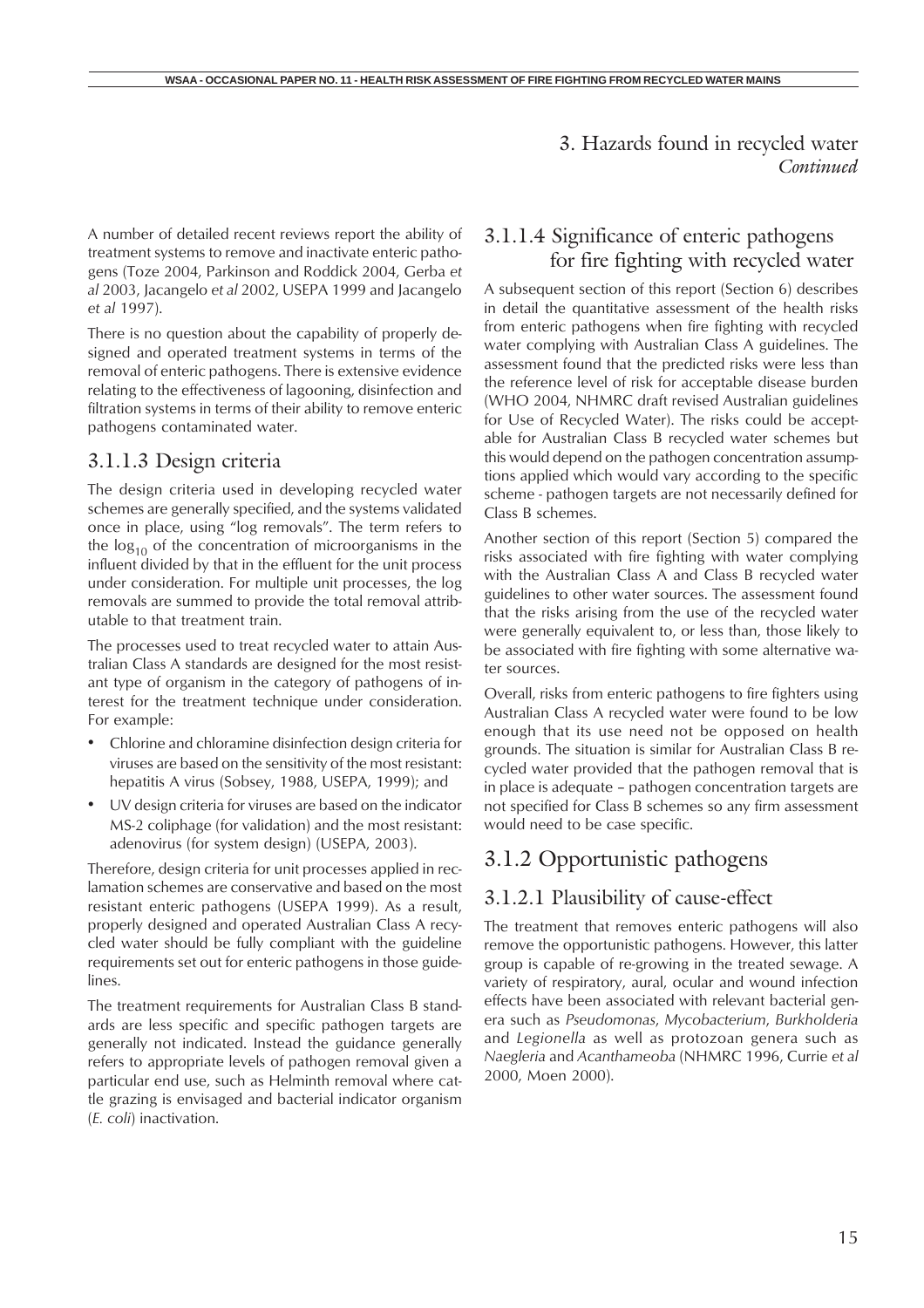The extent to which regrowth can take place is variable and related:

Positively to:

- temperature;
- residence time; and
- nutrient concentration; and

Negatively to:

• residual disinfectant concentration.

For hazardous concentrations of these opportunistic pathogens to arise in treated water, there needs to be sufficient residence time and nutrients under the conditions of temperature and residual disinfectant present:

- The relevance to health of opportunistic bacterial pathogens growing in good quality drinking water has been downgraded after a major international conference and review (Bartram *et al* 2003). Therefore, distribution with a disinfectant residual is not considered essential provided water quality is good and temperatures don't approach or exceed 30ºC; and
- Recycled water typically has higher levels of nutrients than drinking water and could potentially carry higher levels of opportunistic pathogens. Therefore, distribution with a disinfectant residual would be considered prudent in the absence of certainty here, at least in until current research provides sound evidence either way.

#### 3.1.2.2 Effectiveness of barriers

Despite the reduced concerns in drinking water, Australian Class A recycled water needs to have a disinfectant residual (chlorine or chloramine) in the larger distribution mains during distribution. During fire fighting, the high flows will rapidly draw this water from the larger reticulation mains which will contain this disinfectant residual.

The concentrations of residual recommended to control the growth of such hazardous organisms are typically from 0.5 to 1 mg/l (NHMRC 1996) and these are the target levels to be achieved for most of the time in the main distribution mains of Australian Class A recycled water schemes. Occasional brief failure to achieve these levels does not lead to a significant increase in risk because the opportunistic pathogens are generally slow growing enough that provided the residual is maintained for most of the time, their growth is adequately controlled. Therefore, properly operated Australian Class A recycled water should be free from unsafe concentrations of opportunistic pathogens and safe for fire fighting use.

### 3.1.2.3 Significance of opportunistic pathogens to fire fighting with recycled water

Risks from opportunistic pathogens to fire fighters using Australian Class A recycled water were found to be low enough that its use need not be opposed on health grounds.

Australian Class B recycled water is not necessarily reticulated with a disinfectant residual to control the growth of opportunistic pathogens. Where an adequate residual is applied, the risks would be expected to be acceptable, as is the case for Australian Class A recycled water. Where an inadequate residual is applied, there is uncertainty in relation to these health risks and there is current CRCWQT research investigating this question (Blackbeard 2004).

## 3.1.3 Endotoxins

## 3.1.3.1 Plausibility of cause-effect

Aerosolised water and wastewater have the potential to carry hazardous substances. The inhalation and ingestion of aerosolised hazards from a range of materials has been associated with health effects (Pillai and Ricke 2002):

- The risks associated with the ingestion of enteric pathogens would be managed through recycled water treatment, as described above; and
- Another hazard of concern in aerosolised water is the "endotoxins" which is a general name for certain lipopolysaccharide components of Gram-negative bacterial (including cyanobacterial), outer membranes (Thorn and Kerekes 2001).

Endotoxins can cause several effects:

- Dangerous, even lethal, acute effects can be observed in dialysis patients or through intravenous injection, and endotoxins need to be removed from water prior to such therapy (Anderson *et al* 2003a); and
- Intravenous exposure and the associated severe effects are not of concern to fire fighters but milder symptoms arising from possible entry of endotoxins *via* dermal abrasions, ingestion or aerosolisation (Anderson *et al* 2003a) (or, presumably, burns) might be a potential exposure route if levels are high enough.

There are credible reports linking aerosolised endotoxin exposure with observed health effects. However, larger aerosols tend not to reach the deeper alveolar regions of the lungs and are less of a concern whereas smaller aerosols < 5 µm are associated with greater risks due to their greater penetration. Therefore, to assess risks to fire fighters from aerosolised endotoxin in recycled effluent, it is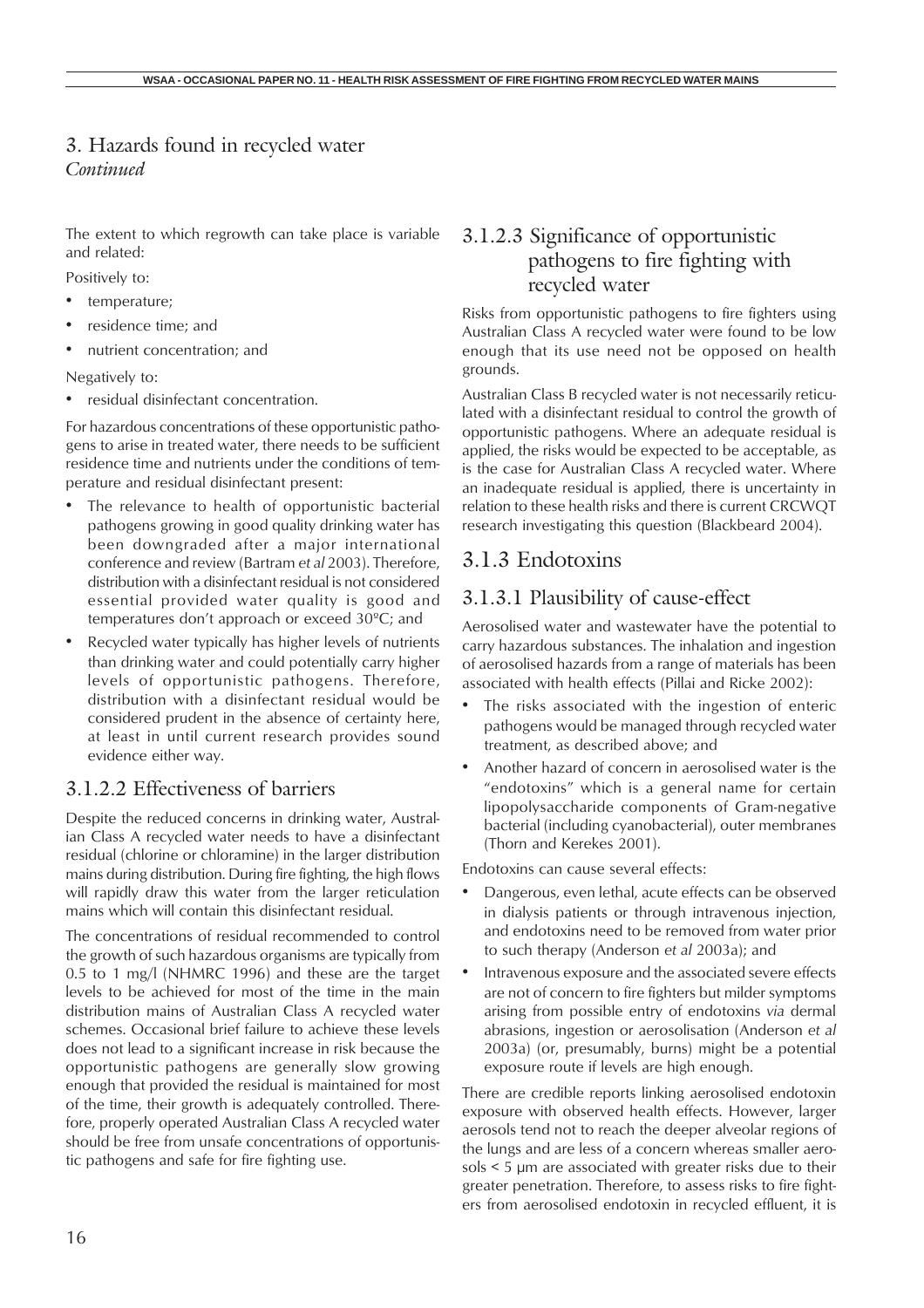necessary to consider:

- The concentration of endotoxins in recycled effluent:
- The formation of small size-class aerosols during fire fighting; and
- The level of exposure to the aerosols during fire fighting.

Furthermore, dose response relationships between purified endotoxin compounds and health effects have been observed during controlled human exposure trials (Michel *et al* 1997) leaving no doubt about the plausibility of the relationship.

#### 3.1.3.2 Endotoxins in water

There is some evidence of an association between endotoxin in sewage effluent aerosols and health effects. Exposure to endotoxins in raw sewage aerosols at sewage treatment plants has been proposed as a possible cause of observed ill health among exposed sewage workers (Thorn and Kerekes 2001) and linked to generalised symptoms including fever, diarrhoea, headache, cough, vomiting and irritation (Thorn and Kerekes 2001).

Inhalation of drinking water, pool water and humidifier water aerosols, has been associated with ill effects attributable to inhalation of endotoxin-laden aerosols (Anderson *et al* 2002). Surface water can harbour significant densities of Gram-negative bacteria resulting in endotoxin levels within the ranges associated with observed health effects if appropriately aerosolised, even reaching the concentration ranges found in raw sewage (Anderson *et al* 2002).

To cause ill effects, there must be a high enough concentration of endotoxin, aerosols of small enough size must be generated and sufficient endotoxin must be inhaled through exposure. Many sewage workers do not suffer ill health effects and are not exposed to unsafe levels of endotoxin in the workplace because the aerosols generated are too large and/or exposures are too low to cause ill effects (Prazmo *et al* 2003). Indeed, exposures in many industrial plants are much higher than those in sewage treatment plants.

In summary, the levels of endotoxin present in raw sewage could, if aerosolised into small size-class aerosols, and inhaled in sufficient quantities, cause ill health effects.

#### 3.1.3.3 Effectiveness of barriers

Although not specifically targeted for this purpose, recycled water treatment trains do reduce both the concentration and potency of endotoxins to some extent. The limited data available were reviewed by Anderson *et al* (2002) who reported that:

- Recycled water and drinking water treatment trains generally reduce endotoxins by between 59-99%, varying according to the treatment process and its efficacy;
- Highly treated recycled water showed reductions in endotoxin removals of between 91 and 99%; and
- The Anderson *et al* (2002) observations were supported by those of Rapala *et al* (2002) who studied the removal of endotoxin in nine different surface water treatment plants (i.e. producing water for potable use) and found 59-97% removal.

This result is not unexpected since endotoxins are nonspecifically associated with the bulk biological material including the biomass of Gram-negative bacteria present in sewage. Such material is specifically targeted for removal.

#### 3.1.3.3.1 Primary and secondary treatment

The main function of the early stages of sewage treatment processes, primary settling and secondary treatment, that are almost universally found in sewage treatment plants, is to reduce suspended solids and organic matter. Bacterial cells and free endotoxins will associate with flocs in secondary treatment processes, such as activated sludge plants, and cells and endotoxins will settle out of suspension and become part of the sludge stream.

The mass of this total biological material is crudely measured in terms of biological oxygen demand (BOD) and suspended solids (SS) and an assessment of their concentrations could be useful to estimate approximate upper limiting estimates of removals that might be expected for endotoxins during these stages (upper limiting because endotoxins are likely to be smaller than many of the particles that are removed):

• Incoming BOD and SS in raw sewage varies depending on its strength with typical values being in the 300 to 500 mg/l range for both (quoted ranges are BOD: 120 – 1,000, average 200-350 and SS: 160-1,350 (Helmer and Hespanhol 1997, Rowe and Abdel-Magid 1995));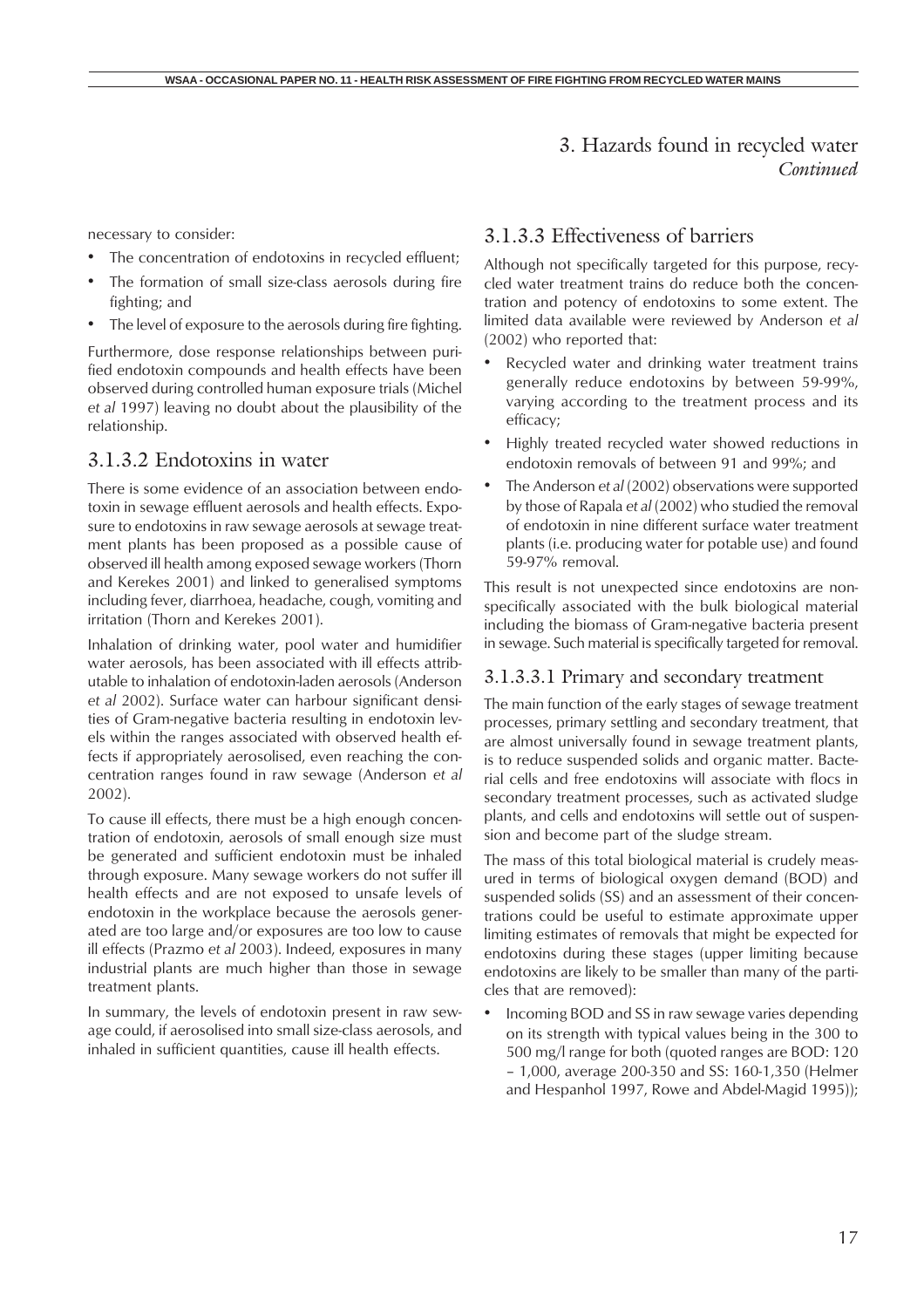- Australian Class A recycled effluent guidelines require final effluent quality of 10 mg/l BOD and 5 mg/l SS. This represents a reduction in BOD and SS from raw sewage to final effluent of over 95% for most schemes; and
- Total endotoxin levels might not drop by quite as much during secondary treatment but are likely to be significantly reduced.

#### 3.1.3.3.2 Filtration

Filtration processes were found to be effective at reducing endotoxin concentrations (Anderson *et al* 2002):

- Media filtration: Both cells and free endotoxins are reduced in concentration by flocculation-coagulationfiltration processes by around 90% and these processes are, in fact, the most capable of the water and waste treatment processes in terms of their removal of endotoxins (Rapala *et al* 2002);
- Membrane filtration: Microfiltration membranes will remove bacterial cells although at least some free endotoxins, released during microbial cell degradation, will pass through (Madaeni 1999). The removal efficiency will progressively increase as pore size decreases with reverse osmosis removing all endotoxins. Endotoxins are generally present as part of cells and cellular debris of micron size but as they degrade they can break down to particles as small as the monomeric units of 0.002 µm (Anderson *et al* 2002).

#### 3.1.3.3.3 Disinfection

Disinfection processes do chemically modify and inactivate endotoxins to some degree.

• Chlor(am)ine: Anderson *et al* (2003a) showed that monochloramine and chlorine reduced endotoxin units by around 0.9 and 1.3 units  $(\sim 0.1 - 0.2 \text{ ng})/\text{ml} \cdot \text{h}$ respectively at disinfectant concentrations likely to be found in recycled effluent treatment. Importantly, the reaction was highly time- rather than concentrationdependent with inactivation rates being very similar for the lower concentrations used (2 or 3 mg/l for chlorine and monochloramine respectively) and the higher concentrations (around 100 mg/l). Importantly the decay kinetics were linear with time unlike microbial inactivation which is log inactivation with linear time. In terms of total reductions the time taken to reach 50% from the starting concentration was approximately

2 days and 4 days for chlorine and monochloramine respectively. With lower starting concentrations the time taken to reach 50% inactivation would have been lower. Where contact times are long and residuals are maintained, and starting concentrations reasonably low, this reduction will become appreciable but it is likely to make only a negligible contribution to the overall reductions in endotoxin levels in recycled water after only a few hours, even with very high oxidant concentrations.

- UV: Anderson et al (2003b) investigated the effect of UV on endotoxin concentrations and found a much simpler relationship than for chlor(am)ine with dose being linearly related to linear reduction. However, endotoxin was not particularly sensitive to UV with a response of around 0.55 endotoxin units (~0.05-0.1 ng)/ml being reduced for every mJ/cm2 dose of UV. This level of inactivation would see a plant operating at 40 mJ/cm<sup>2</sup> removing around 50% of the endotoxin present if input levels were low at around 50 EU (5 to 10 ng)/ml but have little relative effect if input levels were high.
- Ozone: Anderson and co-workers have not reported a specific study on ozone although one is probably underway or planned. There is evidence from the Rapala *et al* (2002) study that ozone made only a minor contribution (quoted as "little effect") to reduction in endotoxin. However, the specifications of the ozone plant were not given. It is reasonable to expect that only relatively high ozone doses will have a significant effect on endotoxin removal.

#### 3.1.3.3.4 Overall treatment train performance

In practice the bulk of the endotoxin removal  $(> 90\%)$ from raw sewage will probably need to be achieved through secondary treatment and filtration:

- A relatively conventional recycled water plant, as defined in the California Title 22 process or the NSW recycled water guidelines, involving secondary treatment followed by coagulation-flocculation-filtration would be expected to produce low levels of endotoxin when operating properly. Since this would be the most common type of treatment process used for Class A water recycling, it is reasonable to state that most Class A schemes would present low levels of endotoxin that would not be expected to lead to significant adverse health effects when used for fire fighting;
- It is not clear from the literature whether or not microfiltration plants would be as effective although as pore sizes decrease effectiveness will increase; and
- The commonly applied disinfectants used in water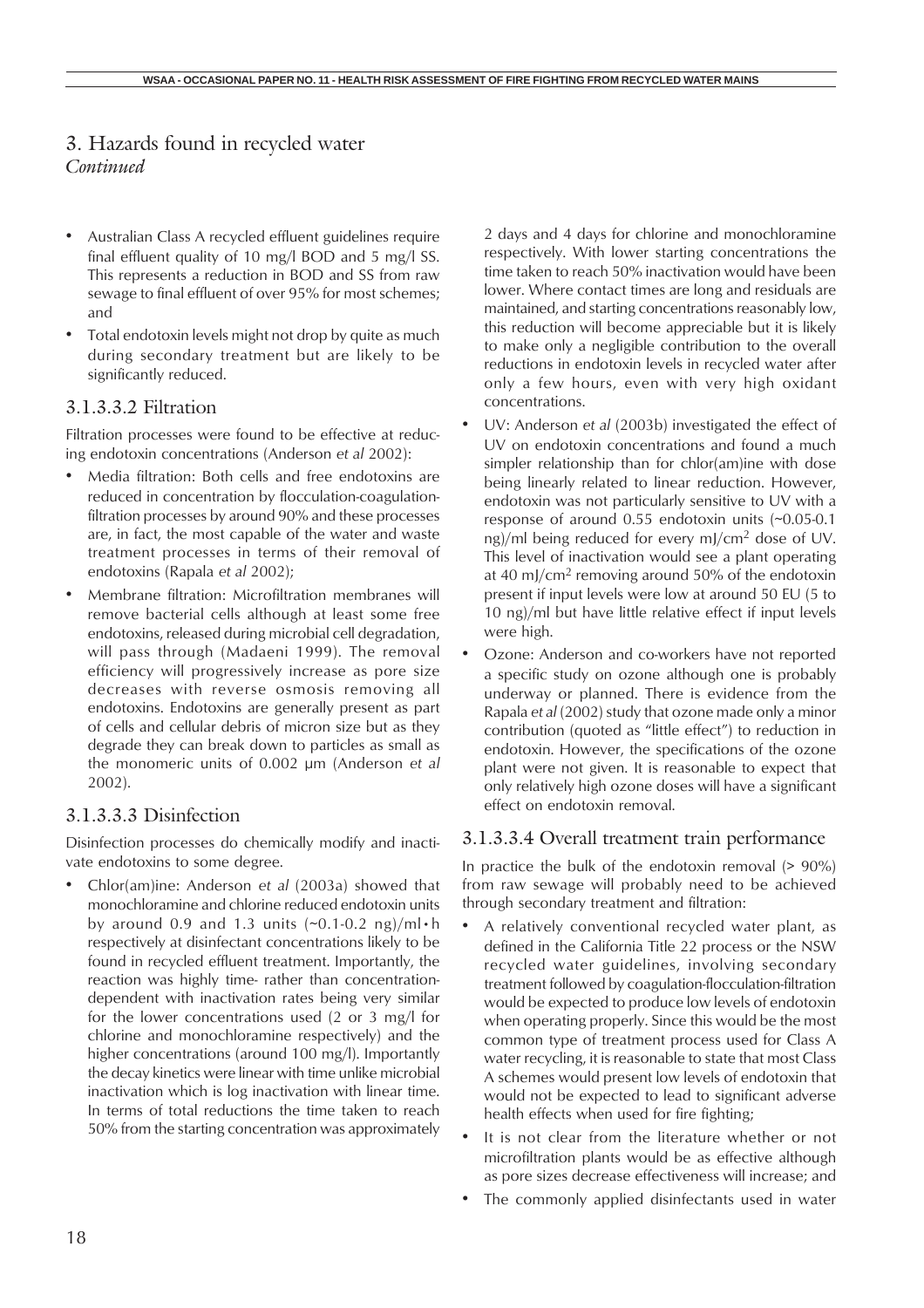reclamation do reduce endotoxin levels and can be used to drive levels below certain target values. However, they are only likely to make a significant contribution (> 5%) to the total removal from sewage if used for long periods (many hours to days for halogen oxidants) or at high doses (UV or ozone).

Raw sewage often contains significant levels of endotoxins such that inhalation of sufficient quantities of very small raw sewage aerosols has the potential to cause generalised symptoms of ill health.

Wastewater treatment does significantly reduce these levels, typically by more than one order of magnitude, making the risks associated with inhalation of aerosols from Australian Class A or Class B recycled water considerably lower than those for raw effluent.

Since health effects in sewage workers are often not observed (Prazmo *et al* 2003), and the effects observed tend to be relatively mild with the statistical associations being relatively weak (Thorn and Kerekes 2001), it is reasonable to expect that symptoms of excessive exposure to endotoxins among fire fighters using Australian Class A or Class B recycled water with much lower endotoxin levels will not be observed during similar exposures.

### 3.1.3.4 Significance of endotoxins to fire fighting with recycled water

Although risks are expected to be negligible, a conclusive statement verifying the safety of Australian Class A and Class B recycled water for fire fighting with respect to endotoxins is not made in this report for several reasons:

- The removal of endotoxins varies according to the treatment process applied such that the actual endotoxin concentration in each recycling scheme could be different. The reports reviewed revealed that levels of around 10-20 ng/ml will be typical and would be expected for the most common, "conventional" treatment trains (the Title 22 or NSW Guidelines). These levels are consistent with those found in urban surface water (5-25 ng/ml) and even abut the higher end of the range reported in treated potable water and pristine surface water (< 1-15 ng/ml). Much higher levels have been reported in raw sewage (200-1,000 ng/ml) and in some of the rivers and lakes used for raw drinking water sources (up to more than 400 ng/ml) (Anderson *et al* 2002, Rapala *et al* 2002);
- No standard is in place for endotoxin concentrations in recycled water or drinking water or other natural waters to be used for fire fighting. If one were implemented, it would probably be somewhere between 20-50 ng/ml although would probably be expressed in endotoxin units (EU) and could range

somewhere above 100 EU. Importantly, risks associated with using many other waters with similar levels of Gram-negative bacteria, including many dams, ponds and streams, would be expected to present very similar or higher levels of endotoxin risk than might be expected from the use of Australian Class A or Class B recycled water; and

The duration of exposure to aerosols can be reasonably estimated but data on the concentrations of small size class aerosols produced during fire fighting has not been found and without such data, dose estimates cannot be supported.

Given that Australian Class A and Class B recycled water would be expected to have much lower endotoxin concentrations than raw sewage, and that many of the alternative water sources that might be used for fire fighting could have higher levels of endotoxin than Australian Class A or Class B recycled water (Rapala *et al* 2002, Anderson *et al* 2002), it is reasonable to use recycled water for fire fighting where the treatment train includes both secondary treatment plus a conventional filtration step and is distributed with a disinfectant residual to control Gram-negative regrowth. Health risks for fire fighters due to endotoxins for such systems when properly operating would be low and are probably negligible. The same is probably true for treatment trains passing much of the flow through ultra and nano filtration and is certainly the case for reverse osmosis.

It is not clear how effective microfiltration with 0.2 µm or 0.1 um would be unless coupled with coagulation or affinity sorbents. Often > 50% of the endotoxin present in water is "free" rather than cell-bound (Anderson *et al* 2002) with Sawada (1986) finding 10% of endotoxin in drinking water was < 0.025 µm and required adsorption rather than physical removal for microfiltration to be effective. Further literature review, plant validation or research is warranted if the larger pore size filtration systems are to be credited with significant endotoxin removal. It is conceivable that raw sewage treated with only the most limited settling, no secondary treatment, 0.2 µm microfiltration and UV could meet the requirements of some definitions of Class A but might have levels of endotoxin that would not be considered acceptable were a standard developed.

#### 3.1.3.4.1 Aerosol exposures

Risks from endotoxin inhalation to fire fighters using appropriately treated Australian Class A, or some schemes carrying Class B, recycled water are probably low enough that the use of such water should not be opposed on health grounds. Importantly, the risks associated with using other surface waters, such as polluted river water, could conceivably be higher.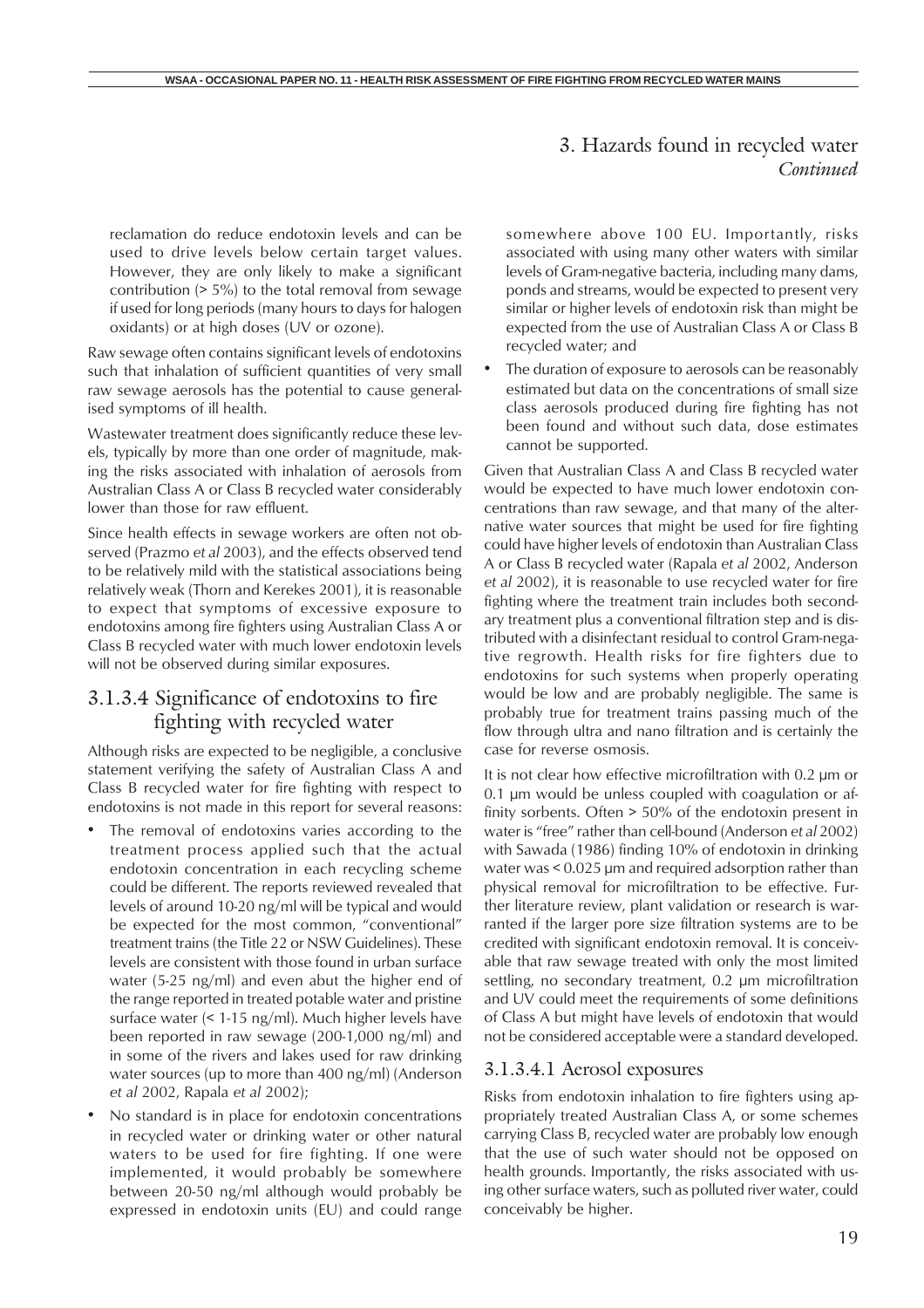#### 3.1.3.4.2 Dermal and enteric exposures

Skin, including abrasions, exposure to endotoxins is inevitable in most recreational activity in natural waters or through contact with soils and faecal material. Enteric exposure to endotoxins is inevitable during the consumption of any food or drink with appreciable Gram-negative bacterial counts in the raw material – note that the compounds have been shown to be relatively stable to heat (Anderson *et al* 2002). Despite these common exposure routes the effects of dermal and enteric exposure are an area of uncertainty (Anderson *et al* 2003a).

It is possible that health effects from dermal or enteric exposure to endotoxins have not been widely reported because ingestion-related exposure is ameliorated by digestive processes inactivating the endotoxin and abrasion exposure is ameliorated due to clotting processes preventing significant intravenous contamination. Certainly the presence of endotoxin in the human colon is inevitable where Gram-negative bacteria are abundant.

Although the health effects of endotoxin exposure through dermal and ingestion contact are uncertain it is reasonable to predict that such risks to fire fighters using Australian Class A or Class B recycled water will be relatively low or negligible if risks from aerosol exposure are controlled.

Dermal or ingestion exposure has not been associated with ill health even where aerosolisation of the same medium was. For example, there are studies in which symptoms were reported from aerosolised exposure yet the study authors did not report symptoms where endotoxin levels were similar in equivalent non aerosolised environments or from ingestion or dermal contact (Anderson *et al* 2002).

Provided risks from aerosolised exposure are managed, which appears to be the highest risk factor related to endotoxins relevant to fire fighting, the lower or negligible risks from dermal and ingestion exposure will probably be adequately controlled.

### 3.1.3.5 Developing an endotoxin standard

One way to set guideline values for endotoxins in recycled water to be used for fire fighting is to base them on current information augmented with new data on small size class aerosol generation and inhalation during fire fighting. A generic study of the aerosol generation and exposure during fire fighting could be undertaken (unless such a study has already been carried out – the report authors could not uncover one). A standard for acceptable endotoxin levels in recycled effluent to be used for fire fighting could then be defined.

A number of studies have linked observed symptoms to measured endotoxin concentrations in air and these have been used to set workplace limits relating to exposure limits in terms of ng endotoxin per  $m<sup>3</sup>$  of air which range, for different settings, from 4.5 through 10, 25 and 30 up to 100 (Anderson *et al* 2002, Prazmo *et al* 2003).

Michel *et al* (1997) developed a dose-response relationship using inhaled saline (control), 0.5, 5 and 50 µg doses of a purified endotoxin which showed that the inhalation of 50 µg caused significant effects, some effects were even seen at 5 µg.

Tests for endotoxin activity are readily available, not high cost, are widely used, particularly in the pharmaceutical industry, and are reliable. For each recycled water scheme that might be used for fire fighting, specific analysis to establish the levels of endotoxin present after treatment is feasible and could be undertaken during commissioning and then followed by a low level of verification monitoring. If endotoxin levels were found that were considered to be of concern, further treatment would be required to reduce these to acceptable levels before the recycled water could be used for fire fighting.

A more pragmatic but equally supportable approach to setting a guideline value for endotoxins in water for fire fighting would be to monitor endotoxin levels in other water used for the same purpose. Data in the review by Anderson *et al* (2002) show that endotoxin levels in highly treated recycled water can be as low as those in drinking water and are likely to be lower than those in many surface waters.

As a final point, any occupational standard applying to recycled water use should also apply to all water alternatives used for fire fighting, not just recycled water.

# 3.2 Chemical hazards

As a general principle, due to dilution factors, health effects from exposure to chemicals through exposure to contaminated water tend to manifest as a result of prolonged (chronic) exposure rather than from short-term sporadic (acute) exposure (Deere *et al* 2001).

- Concerns expressed relating to chemical hazards in recycled water or sewage are generally for environmental endpoints (Singh *et al* 2004, Woodworth *et al* 1999, Eriksson *et al* 2002) with the microbial hazards being linked to human health risks (Eriksson *et al* 2002); and
- There are few examples of health effects being attributed to acute exposure to chemicals from sewage (Bridges 2003). However, there have been some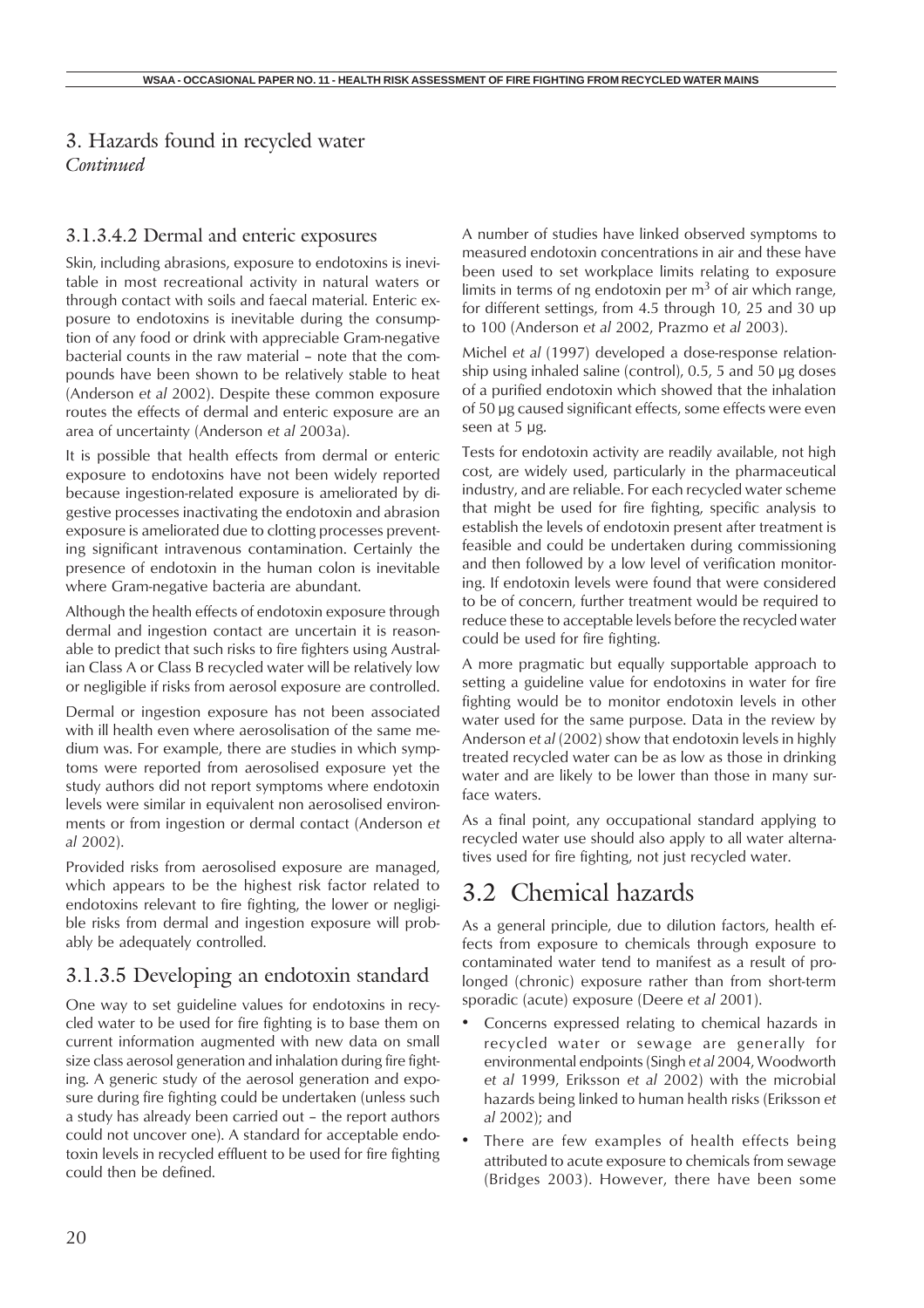incidents reported where acute symptoms, such as vomiting, were attributed to contamination of potable water by chemicals with Calderon (2001) counting some 75 incidents over around a 30 year period in the USA.

The case of fire fighters using recycled water for fire fighting is clearly one of acute exposure. For an acute chemical intoxication to occur from fire fighting with recycled effluent there would need to be some source contaminating the raw or treated recycled water and releasing a chemical in high enough concentrations to still be hazardous after any dilution or treatment effects.

Recycled water originates mostly from domestic sources. Health risks posed by chemical contaminants is typically less than that posed by pathogens (EPA Vic 2002) and is not generally considered significant for acute exposures (Fawell J, pers. comm.). In general, chemicals are not of health concern to fire fighters using appropriately treated recycled water. For example:

- Most of the chemical substances released into sewer are benign everyday compounds such as detergents and personal care products from baths, showers, sinks and toilets. Such compounds are not acutely hazardous at raw product concentrations let alone once diluted;
- A lot of public concern has been raised about pharmaceutically active compounds (Webb *et al* 2003, Schulman *et al* 2002) in water. However these substances are not acutely toxic at the concentrations administered directly let alone once diluted and reduced in sewage;
- Hazards that have been associated with acute health effects, such as volatile organics and  $H_2S$ , reported as having possibly caused both chronic (Thorn and Kerekes 2001) and acute effects (Bridges 2003) to raw sewage workers in confined spaces, will be oxidised, volatilised and metabolised during secondary treatment; and
- Metals and many organic and hydrophobic compounds will associate with the sludge stream and are managed as biosolids (Pérez *et al* 2001, EPA Vic 2002).

Where health effects from sewage have been assessed (Bickford *et al* 1999) human health risks were only estimated as significant where extensive and prolonged exposure to consumed aquatic life was modelled using conservative assumptions. There was not evidence that brief exposure to sewage and stormwater discharges in waterways would lead to human health effects from chemicals. When set in the context of other sources of the same chemicals loads from stormwater were typically higher by an order of magnitude than those from sewage. This illustrates that where urban surface water is used for fire fighting, risks to fire fighters, although not necessarily unacceptable, could be higher than those from using Australian Class A or Class B recycled water.

#### 3.2.1.1 Effectiveness of barriers

Trade waste management policies specifically identify and regulate large industrial and other facilities that might release high levels of contaminants into the sewer through trade waste permitting and licensing systems. Chemical discharges that would present unacceptable risks to the health of those working with and near the sewage or that might damage the treatment processes or affect recycled water users are not permitted unless their dilution or prior treatment on site can be shown to reduce such hazards to acceptable concentrations.

## 3.2.1.2 Significance of chemicals to fire fighting with recycled water

Acute health risks from chemical hazards to fire fighters using Australian Class A or Class B recycled water likely to be low enough that its use should not be opposed on health grounds.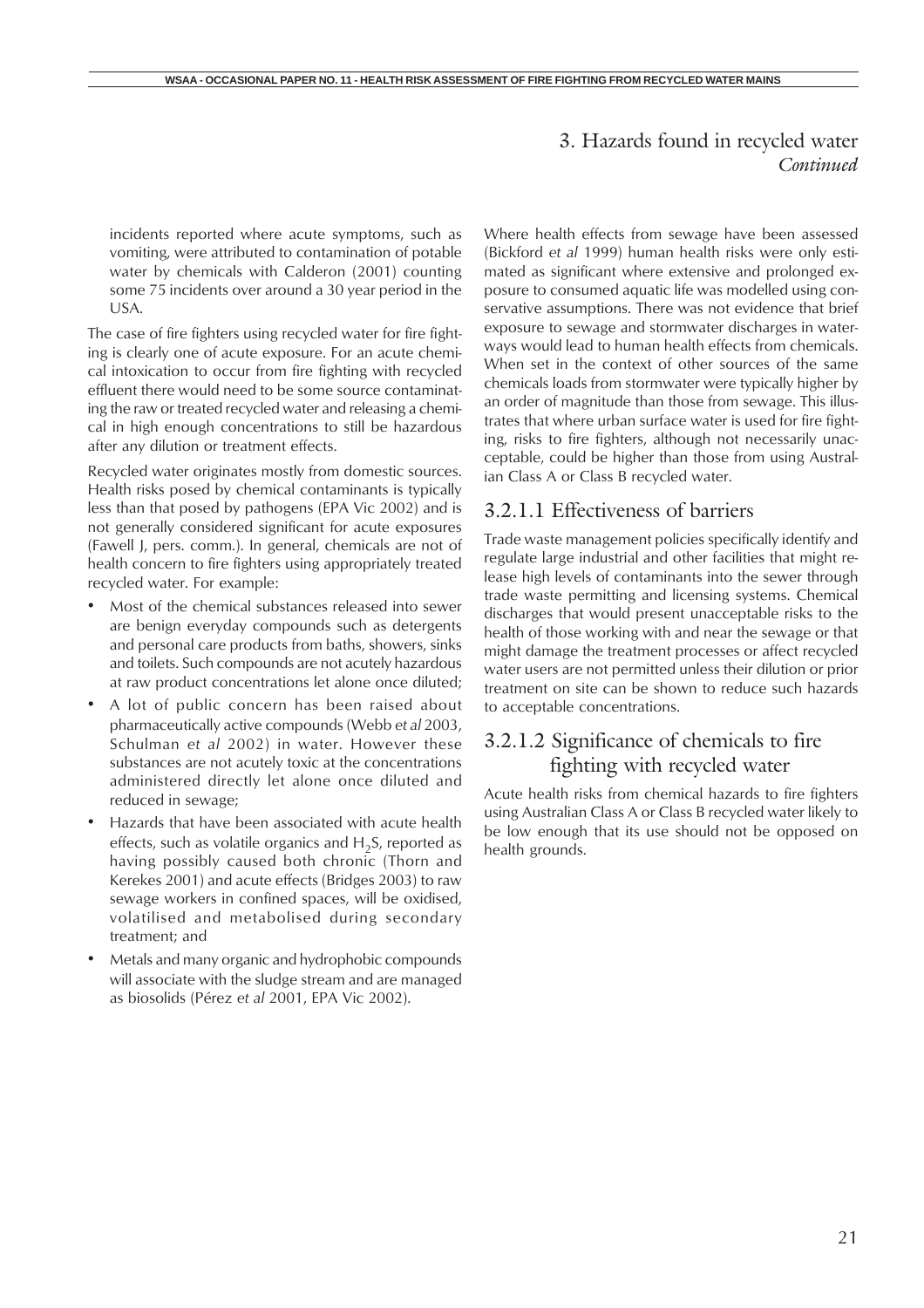# 4. Recycled sewage compared to other waters

In considering the difficulty in gaining community acceptance for the use of well treated and managed recycled wastewater, Asano and Cotruvo (2004) remarked that:

*"The irony is that water derived from the 'natural' but obviously imperfect sources, often receives only basic treatment (filtration and disinfection). The final product might not be as high quality as the recycled wastewater that has been subjected to much more rigorous treatment, water quality control, and management".*

This is an important consideration since fire fighters often draw on water other than municipal tap water. Furthermore, municipal tap water, although "safe", is not completely purified and may have some negligible but nonzero risk associated with its use. It is now technically straightforward for recycled sewage effluent to be treated to a point where it presents an even lower and more negligible risk than many of the sources currently used by fire fighters.

This section of the report does not look at health risks of recycled water *per se* but, rather, compares the quality of recycled water with other water qualities that might be used for fire fighting. If recycled water is as safe, or safer, than other waters that are currently used for fire fighting then, by implication, recycled water should also be acceptable for use.

# 4.1 Urban surface water

Surface water from urban rivers and estuaries can be used for fire fighting as well as for primary contact recreation and fishing. However, such water will contain many of the same hazards that can be found in raw sewage (Ceballos *et al* 2003). This is because:

- The hazards found in sewage are generally also present in urban stormwater since the waste materials deposited in drains and on hydrologically connected surfaces are often the same as those discharged into sewage; and
- Urban stormwater includes some contributions from raw sewage arising due to dry weather exfiltration and, in wet weather, due to blockage-related sewer overflows, particularly in older cities such as Sydney.

The chemical hazards found in urban surface waters around Sydney were assessed by Bickford *et al* (1999) who noted that:

- Both sewage overflows and stormwater contributed pollutants to the receiving waterways; and
- Urban runoff was the greater contributor of such hazards by around one order of magnitude.

Therefore, any urban surface water source would be expected to contain the same types of hazards that are found in sewage effluent, albeit more dilute than in raw sewage. Importantly, however, when such water is used directly for fire fighting, recreation or fishing, such surface water has not been treated in a controlled environment as would reticulated recycled water (the importance of treatment was discussed in Section 3). Furthermore, the health risk assessment undertaken by Bickford *et al* (1999) did not suggest that chemical hazards were likely to be present at concentrations predicted to be acutely toxic to humans.

The microbial hazards found in drinking water catchments across Australia were assessed recently by Roser and Ashbolt (2004). The concentrations of microbial hazards varied with the level of development with urbanised areas having routinely hundreds to thousands of faecal indicators per 100 ml and pathogen concentrations in the tens per litre (see Table 4). Such concentrations are above those permitted for Australian Class A and, for the indicators specified, Class B recycled water. However, such surface water might well be used for fire fighting in urban environments and is sourced as raw drinking water and used for primary contact recreation.

In summary, urban surface water is likely to be of lower microbial and chemical quality than Australian Class A, and some schemes supplying Class B, recycled water. The risks to health from fighting fires with Australian Class A, and in some cases Class B, recycled water can be lower than the risks from using commonly occurring urban surface waters that are currently accepted.

# 4.2 Swimming pools

Swimming pool water is used from time to time for fire fighting. The exposure to water during fire fighting would be expected to be less than, or similar to, that experienced during swimming. Therefore, comparison of the risks associated with using swimming pool water and recycled water for fire fighting is useful.

There is a significant body of literature describing outbreaks of disease arising from swimming pools, particularly poorly controlled private pools:

- Thousands of cases of swimming-associated cryptosporidiosis have been reported both in Australia (Lemmon *et al* 1996) and the US (CDC 2001a) and public swimming pools can be temporarily shut down as a result;
- Where water quality and treatment has been inadequate, bacterial infections from *Shigella* (CDC 2001b) and *Escherichia coli* O157:H7 (CDC 1996) have been associated with swimming and spa pools;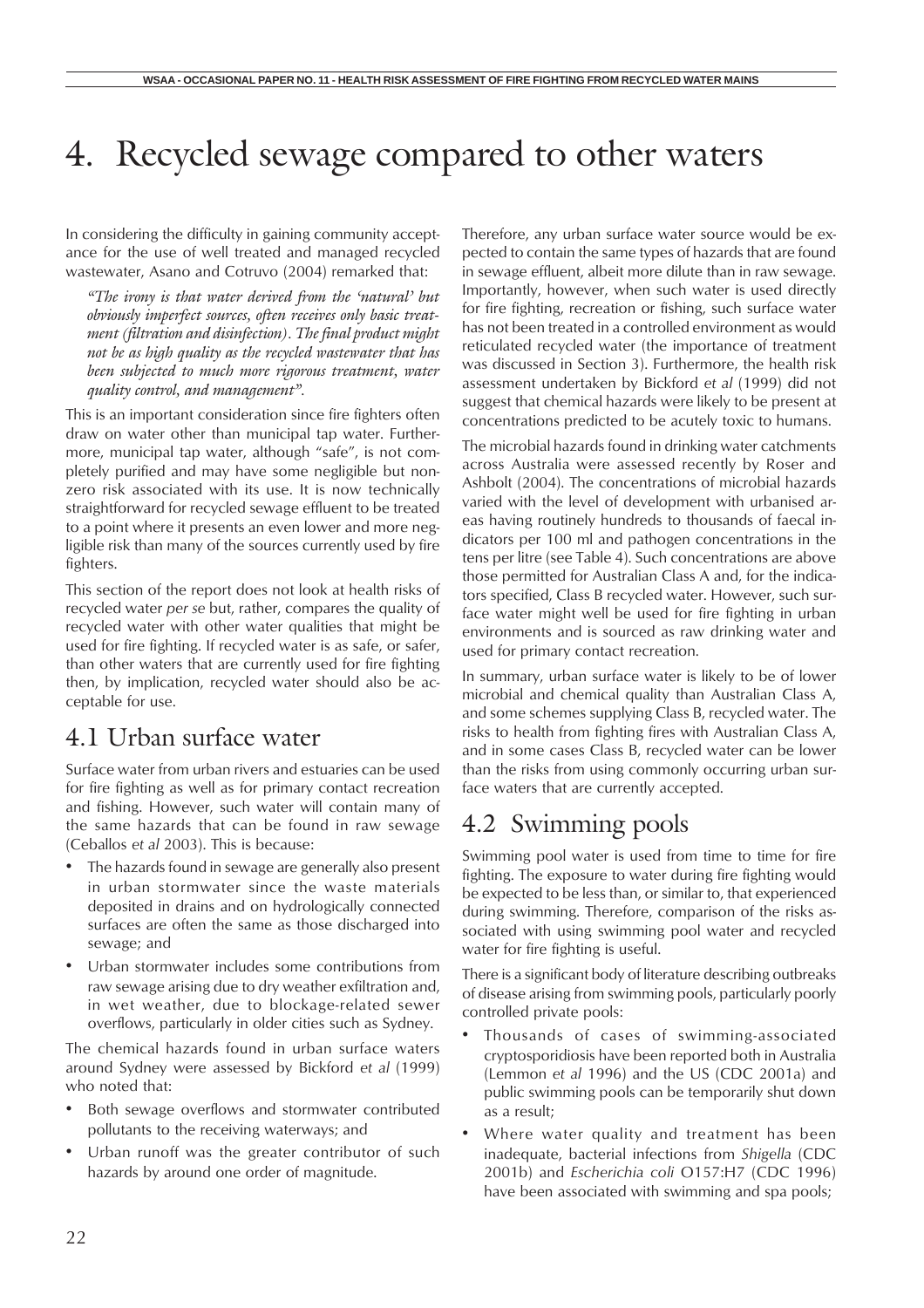### 4. Recycled sewage compared to other waters *Continued*

Infections of surfaces such as skin and ears have been associated with spa pools where disinfection has been inadequate. These infections arise from opportunistic pathogens that are commonly present in water and soils. The pool environment can amplify the concentration of these hazards.

- *• Pseudomonas aeruginosa* infection has been associated with a number of skin and ear infections arising from immersion in water with inadequate disinfection (Gustafson *et al* 1983, Ratnam *et al* 1986, CDC 2000). Symptoms have included outer ear and ear canal infections ("Swimmer's Ear" or "Otitis Externa") and skin infections such as dermatitis and folliculitis.
- *• Legionella* infections causing outbreaks of legionnaire's disease have been associated with spas (WHO 2001). More recently, mycobacterial infections have been associated with pneumonitis linked to exposure to aerosols from swimming and spa pools (Falkinham 2003, Lumb *et al* 2004).

Importantly, Australian Class A recycled effluent needs to be distributed with a chlorine residual adequate to control the bacterial hazards that are of greatest concern and led to most of the symptoms described above. Furthermore, the risks from cryptosporidiosis from the use of Australian Class A recycled water would be controlled due to the specific targets set for such pathogens.

Therefore, the risks to health associated with the use of swimming pool water for either swimming or fire fighting, particularly for poorly controlled household pools, would be expected to be generally greater than the risks associated with the use of Australian Class A recycled water for fire fighting.

The absence of specific pathogen concentration targets for either swimming pools or Australian Class B recycled water makes a comparison of the two somewhat subjective and such a comparison is not made here.

# 4.3 Potable water

Drinking water is generally sourced from catchments that have at least some sewage impact (Webb *et al* 2003, Schulman *et al* 2002). Sewage, treated to varying degrees, can constitute 100% of streamflows during dry conditions and often contributes a few percent of total river flows and inputs to raw water sources. As such, indirect potable reuse, (and, therefore, fire fighting with potable water harvested from such sources), takes place worldwide. However, as Asano and Cotruvo (2004) pointed out:

*"a properly planned and managed water reuse project can produce higher quality finished water than unplanned reuse [through drinking water] as is current common practice".*

This does not mean that drinking water is unsafe, but it does show that hazards from sewage challenge potable water treatment systems. For example:

In an important recent study the safety of treated water harvested from the Mississippi, subjected to significant sewage pollution during the study period (AWWA 2004), was found to cause no detectable increase in the community disease burden for gastroenteritis after treatment through a well run but conventional water treatment plant (flocculation-coagulation-dual-mediafiltration and chloramination) (CRCWQT 2003). Most Australian Class A recycled schemes are likely to employ similar conventional treatment systems (California Title 22 or NSW Guidelines) or similar or enhanced barriers beyond these (microfiltration and UV). Furthermore, the exposures to drinking water would have been orders of magnitude higher than those anticipated with recycled water being used for fire fighting.

The level of control and the extent of treatment applied to drinking water can be less stringent than that applied to Australian Class A sewage recycling schemes. Furthermore, whilst the microbial indicator target is more than two orders of magnitude (528-fold) more stringent for potable water (< 1 *E. coli* in 98% of 100 ml samples for potable water (Poisson parameter of 0.02) compared with a 12-month median of < 10 *E. coli* in 100 ml for Australian Class A recycled water (Poisson parameter of 10.7)) the public health burden for recycled water application may, in fact, be lower or approximately equivalent for recycled water for the following compounding reasons:

- Pathogen-specific targets are set for Australian Class A recycled water and are not required for drinking water. This means that the most infectious and resistant pathogens (viruses and protozoa) could reach levels in relatively less treated potable water that are higher than those specified for Australian Class A recycled water;
- The dose of drinking water through all routes is orders of magnitude higher than that for recycled water for two reasons:
	- consumption of drinking water is measured in litres per day (nominally 2 l) whereas accidental ingestion of recycled water is measured in ml per day (nominally 0.1 ml with up to 100 ml per day during accidental exposures); and
	- exposure to recycled water would be sporadic, a few exposures per year from fire fighting, whereas exposure to drinking water is frequent and at least daily.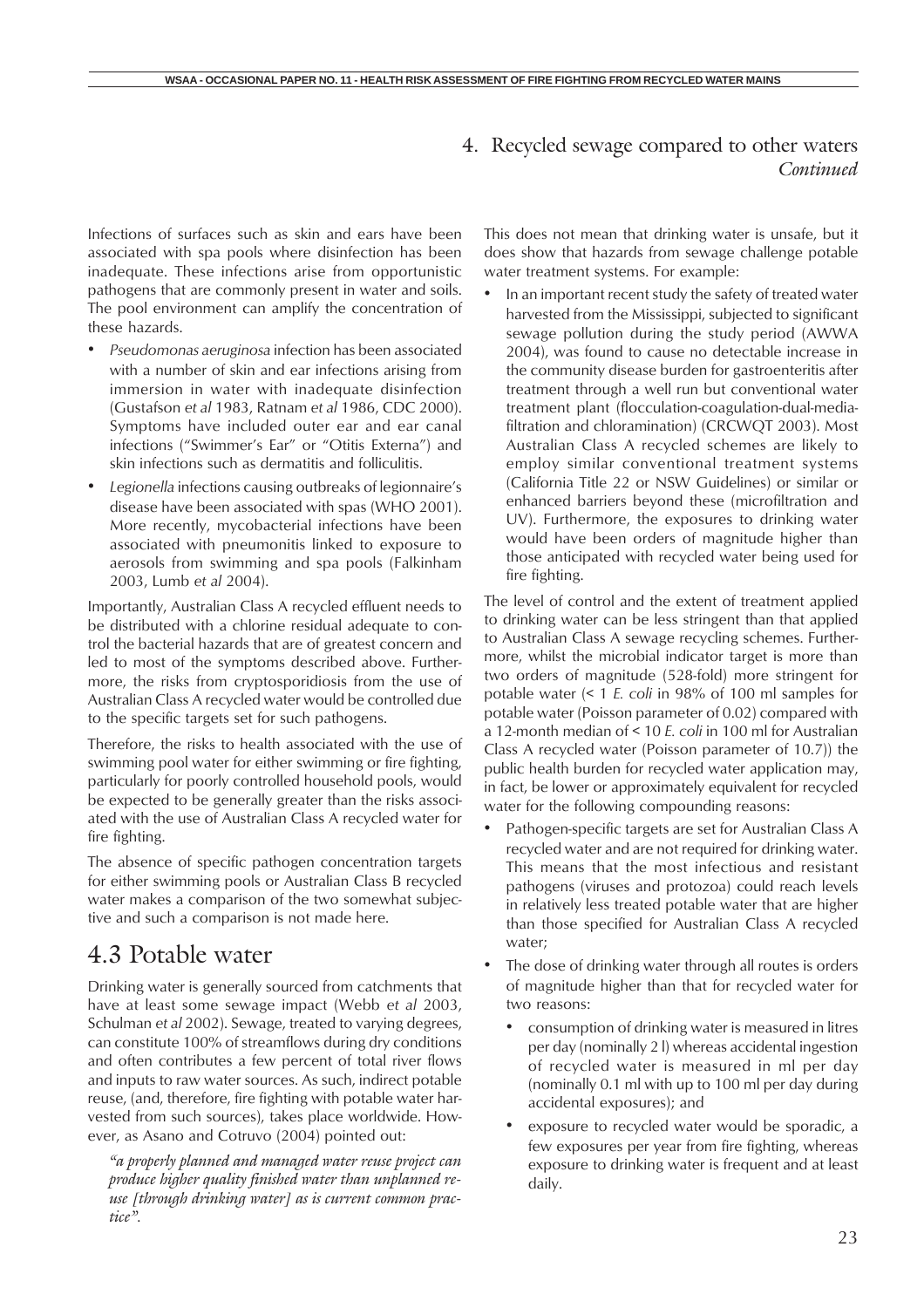#### 4. Recycled sewage compared to other waters *Continued*

Therefore, although the guideline value for the primary indicator (*E. coli*) is more than two orders of magnitude lower for potable water compared to Australian Class A recycled water this is more than balanced by the specific and stringent pathogen parameters, the fact that the daily exposure to recycled water would be expected to be more than one order of magnitude lower than for drinking water and that the annual exposure would be a further two orders of magnitude lower again. Furthermore, in practice, experience has shown that Australian Class A recycled water often complies with the *E. coli* guideline values for drinking water.

Comparison between Australian Class B recycled water and potable water is more complex but once again there is some balance between the different guideline values and the exposure. The guideline value (*E. coli*) for Class B recycled water is over three orders of magnitude higher than for potable water. However, anticipated daily exposures to recycled water for fire fighting would be over three orders of magnitude lower than annual exposures to potable water.

# 4.4 Conclusion

Compared to health risks associated with many other sources of water used for fire fighting, the episodic health risks to fire fighters using Australian Class A, and some schemes supplying Class B, recycled water to fight a fire would be approximately equivalent to, or less than:

- Episodic risks to fire fighters using most alternative sources such as:
	- swimming pools; and
	- urban surface water;
- Annual risks to consumers of high quality potable water supplies; and
- Episodic risks to consumers and fire fighters of using poorer quality potable water supplies.

## 4.5 Recommendation

Australian Class A recycled water should be permitted to be used for fire fighting since the risks to fire fighters would be expected to be below observable levels and equivalent to, or lower than, risks from many other accepted activities including the fighting of fires with many alternative and accepted water sources. Where specifically treated to allow for such an intended use, Australian Class B recycled water should also be acceptable on the same grounds.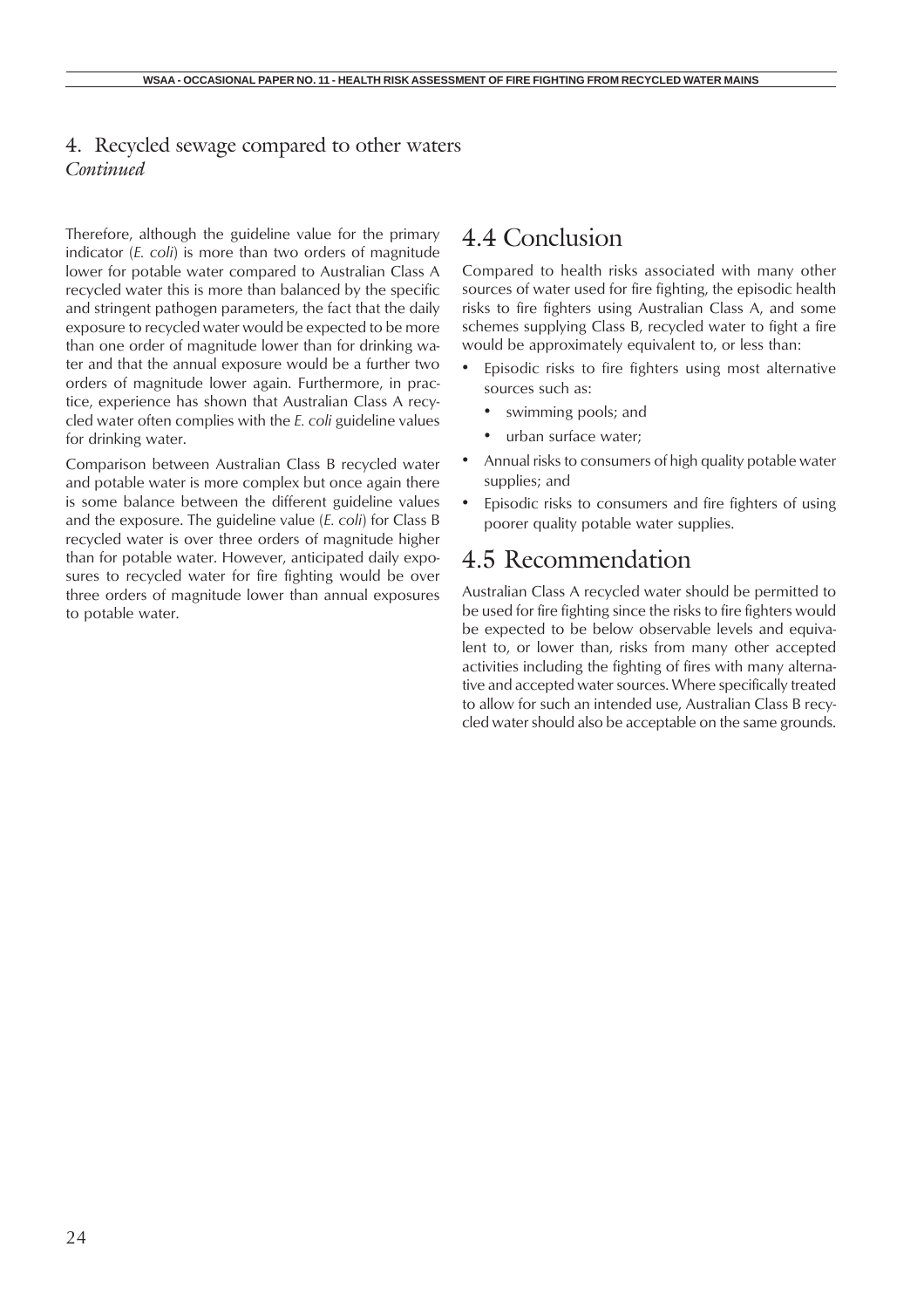# 5. Epidemiological risk assessment

No literature was found that contained specific epidemiological analysis of the health risks associated with fire fighting using recycled water. Therefore, this section of the report is limited to epidemiological evidence related to three other types of exposure that might provide an evidence base to infer risks to fire fighters from using recycled water:

- Chronic and acute worker and consumer exposure to recycled water used for unrestricted irrigation of raw foods;
- Acute bather exposure to sewage-contaminated bathing beaches; and
- Chronic and acute occupational exposure to raw and partially treated sewage in sewers and sewage treatment works.

# 5.1 Use of recycled water for unrestricted irrigation

## 5.1.1 Epidemiological studies

The use of recycled water for irrigation is widespread internationally and a number of important epidemiological studies have been performed and reviewed in detail by WHO (Blumenthal *et al* 2000) to support the development of the relevant new WHO reuse guidelines (due 2004) to replace the 1989 WHO reuse guidelines (WHO 1989).

More recent epidemiological studies in both developed (Deveux 2001) and developing (Blumenthal *et al* 2001) countries have remained consistent with the Blumenthal *et al* (2000) review. A key part of the approach adopted in setting the revised WHO reuse guidelines is similar to that adopted in setting the WHO recreational guidelines (WHO 2003). The recycled water quality at which adverse health effects would not be expected to, and had not been, observed was selected as acceptable for unrestricted use in agriculture (Table 4). This class of recycled water is also called Class A and in this report is referred to as WHO Class A to distinguish it from Australian Class A. The expected guidelines are:

- WHO guideline limits for faecal coliform bacteria in unrestricted irrigation will remain at <1000 geometric mean faecal coliforms/100 ml as per the 1989 WHO guidelines;
- For restricted irrigation this level will remain at <10,000 faecal coliforms/100 ml when adult farmworkers are exposed to spray irrigation but drop to  $\leq$ 1,000 faecal coliform bacteria/100 ml if flood irrigation is used or if children are exposed;
- The guideline limit for nematode eggs for both types of irrigation will be <1 arithmetic mean egg/l unless conditions favour the survival of nematode eggs and where children are exposed in which case it will be  $\leq$  0.1 egg/l; and
- Where the public will be directly exposed, such as tourists on hotel lawns, the faecal coliform target was dropped to  $\leq$  200/100 ml.

Therefore, the WHO has endorsed the use of water meeting its strictest guideline values of  $\leq$  200 geometric mean faecal coliforms/100 ml and arithmetic mean of  $\leq 0.1$ nematode egg/l as its highest class of recycled effluent which is allowable for unrestricted irrigation of raw foods and for exposure to workers, the public and consumers, including children. This effluent quality has been selected based on a review of epidemiological and risk-based studies, neither of which suggested an excess disease risk in practice and allowing for any anticipated withholding periods and other practical, although not necessarily conservative, considerations (Blumenthal *et al* 2000).

Deveaux *et al* (2001) undertook an epidemiological study in France where the use of WHO Class A guidelines is accepted:

- Stabilization pond-treated sewage was being reused and sentinel systems to detect outbreaks were set up to see if the residents and farm workers were subject to detectable increases in disease as the extent of the reuse scheme increased. 800 farm workers living in 8 villages of 17,000 people were exposed to aerosols during maize detasseling. 17 pathologies were assessed at 15 general practices and drug sales were assessed at 7 pharmacists. A follow-up self-reporting questionnaire of field workers was undertaken and irrigation water quality was monitored;
- The frequency of self-reported symptoms, diagnosed pathologies and drug sales did not significantly differ before and after the expansion of the recycling scheme. The water was treated to meet the WHO Class A standard and was applied for unrestricted use with the limits being 1,000 faecal coliform cfu/100 ml. In general the water quality was closer to 100 faecal coliform cfu/100 ml [similar to Australian Class B]; and
- No adverse health effects were detected in this study from the increased use of this water. Importantly, the river water, which would be the alternative water source, was more contaminated with microbial indicators, with between 1,000 and 100,000 faecal coliform cfu/100 ml. If risks from recycling such effluent were extreme, this study could have detected them.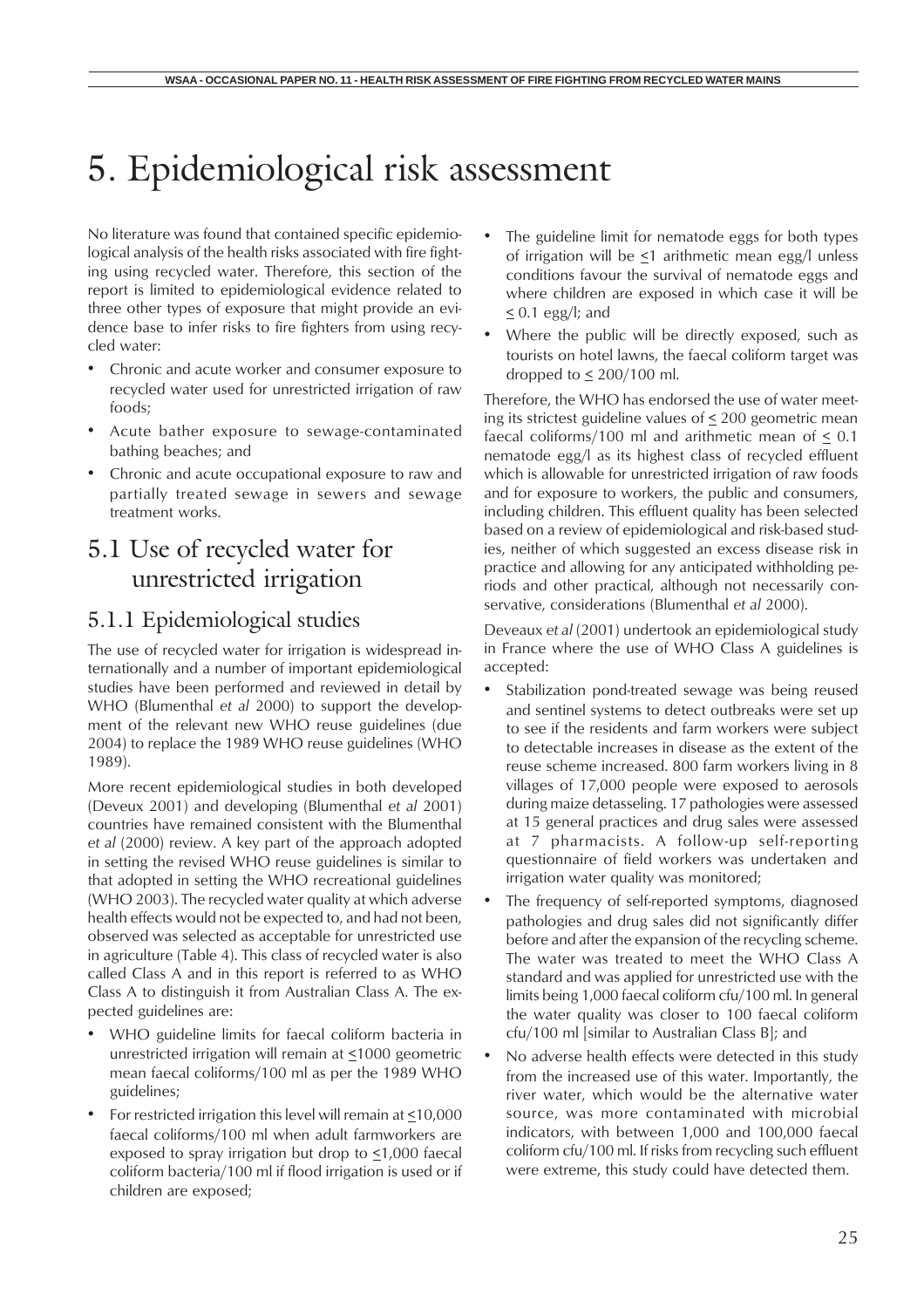The relevant WHO Class A guideline is more than one order of magnitude less stringent than the Australian Class A guideline with respect to the *E. coli* (or faecal/ thermotolerant coliform) parameter (Table 4) and similar in stringency to Australian Class B recycled water.

No limits are given in the WHO guidelines for pathogens other than nematodes yet for nematodes the WHO Class A guideline appears at first to be more stringent than the Australian Class A guideline. However, in practice the Australian Class A guideline, would be expected to yield water with higher quality than the WHO Class A guideline value for nematode parasites for several reasons:

- The treatment barriers required to demonstrate sufficient removal of protozoan and viral pathogens to comply with Australian Class A would be expected to give sufficient removal to readily achieve the relevant WHO Class A guideline for nematodes. Treatment mechanisms that remove and inactivate resistant protozoan cysts are generally effective for nematode ova. Furthermore, the level of nematode infection in Australian communities, and, therefore, levels in sewage, would be expected to be generally lower than those in the lower income countries to whom the WHO guidelines must also apply; and
- The Australian guidelines set a "maximum" value of 1/L whereas the WHO guideline sets an "arithmetic mean" value of 0.1/L. Assuming that the pathogens are Poisson distributed, and that a maximum value is equivalent to a quantile of 95% or greater, then, since the 95<sup>th</sup> percentile of a Poisson distribution with an arithmetic mean of 0.1/L is 1/L, the Australian Class A Guideline "maximum" value is actually at least as stringent as the WHO arithmetic mean value. In fact, if "maximum" is taken as any quantile  $\geq$ 91% this statement is accurate which should cover any reasonable interpretation of "maximum".

## 5.1.2 Comparison of fire fighting with agricultural reuse

Both WHO Class A and Australian Class A recycled water is permitted for unrestricted irrigation including spray and surface irrigation of crops to be eaten raw and of publicly accessible areas.

Such unrestricted irrigation leads to aerosol inhalation, skin contact and ingestion of the hazards in the recycled water. This occurs both through inevitable consumption and handling of the raw crops and through accidental exposure during irrigation.

Although it is recommended that crops should not be wet at the time of harvesting, many of the chemical and microbial hazards that are present in the recycled water will remain on the crops since their persistence can be prolonged, particularly during cooler periods. Therefore, agricultural workers and consumers will come into contact with, and ingest, these hazards.

Aerosols from the recycled water can reach both workers and the local community during spray irrigation and pooled water can contact agricultural workers. The exposure would be relatively ongoing for those regularly consuming raw foods wetted by recycled water and those working in and around these fields.

Blumenthal *et al* (2000) predicted no observable adverse effects where the recycled water was used for unrestricted irrigation met the proposed WHO Class A guidelines and the water was properly applied and used, including any required holding periods. Therefore, recycled water that complied with the more stringent Australian Class A, and even the similarly stringent Class B, recycled water guidelines would not be expected to lead to observable effects under similar exposure scenarios and would present an even lower risk.

#### 5.1.3 Conclusion

The use of Australian Class A or Class B recycled water a few times per year for fire fighting would not be expected to lead to heath risks above the episodic and annual risks to the consumers of crops or agricultural workers, who could be exposed daily, if using the same water. Similarly, the risks to fire fighters would be no greater than to those accidentally exposed from time to time to the recycled water in and around the agricultural sites. It is reasonable, therefore, to predict that such recycled water would also be suitable for fire fighting purposes where similar accidental exposures might take place but would not be expected to lead to observable health effects.

# 5.2 Recreational water

## 5.2.1 Epidemiological studies

A number of epidemiological studies have examined the relationships between primary contact recreational water exposure (swimming and bathing) of characterised ambient water quality and the health effects on humans (Kay *et al* 2004, Pruss *et al* 1998). The most reliable studies compared the health of bathers recreating in water assumed to be contaminated by sewage discharges with the health of non-bathers *via* randomised interventions trials. Bathing beaches with different levels of sewage pollution were compared (Fleisher *et al* 1998):

• 548 bathers at 4 locations were randomly selected along with 668 non-bather controls;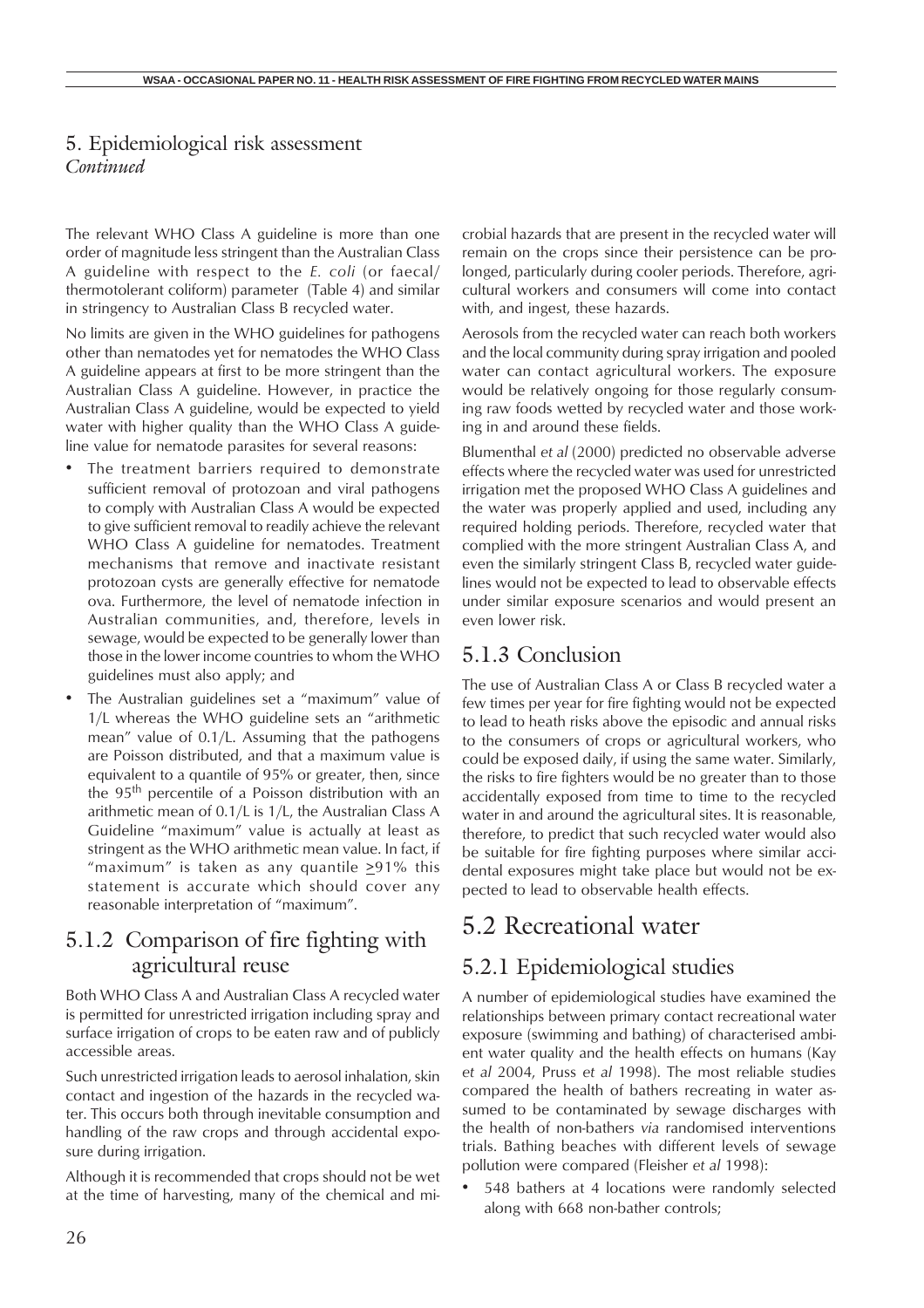- Surveys of self-reported eye, respiratory, skin and gastrointestinal symptoms were undertaken and related to exposure to bathing in water with bathers being compared with randomised control groups (non bathers);
- Bathing water quality was in turn characterised using microbial indicator measurements at times and locations representative of bather exposure; and
- Measured microbial indicator bacteria were assumed to be largely of sewage origin;
- Four significant associations found where those exposed to sewage-contaminated water reported more illness than those not exposed. Symptoms significantly associated with bathing included gastroenteritis (<0.018), acute febrile respiratory illness (<0.10 (< 0.001 when  $\geq 60$  faecal streptococci in water)), ear (0.0001) and eye ailments (0.048); and
- There were some dose-response relationships observed above the threshold of detection.

Kay *et al* (2004) described how this and similar studies formed the basis of the WHO (2003) recreational guidelines. From a broad review of epidemiological studies, the act of bathing at beaches with enterococci/100 ml of  $\leq$ 40 (95<sup>th</sup> percentile) was found to have had no observed adverse effect on health compared to not bathing. These enterococci, and predicted equivalent *E. coli* levels, representing the highest no observed adverse effects were noted and formed the basis of the WHO (2003), Australian ANZECC/ARMCANZ (2000) and Australian NHMRC (2004) recreational water guidelines (see Table 4).

## 5.2.2 Comparison of fire fighting with primary contact recreation

Primary contact recreation involves direct immersion of the head and body and results in full body exposure, accidental ingestion and inhalation of aerosols. This type of exposure is similar to, or greater than, that expected to be experienced by fire fighters during fire fighting. Therefore, information on the risks associated with primary contact recreation in sewage-impacted bathing waters can be used to help predict possible risks to fire fighters using recycled water for fire fighting.

The seasonal median concentrations of microbial indicators considered acceptable for primary contact recreation in the Australian ANZECC/ARMCANZ (2000) recreational guidelines are higher by more than one order of magnitude than the 12-month medians stated for *E. coli* or faecal/thermotolerant coliforms in the Australian Class A recycled water guidelines and similar to those for Australian Class B recycled water (Table 4).

Comparison with the WHO (2003) and Australian NHMRC (2004) recreational guidelines is less straightforward since these guidelines mention enterococci and not *E. coli* whereas enterococci guideline values are not given in the Australian Class A or B guidelines. Furthermore, the WHO (2003) and Australian NHMRC (2004) recreational guidelines give a 95<sup>th</sup> percentile value for enterococci of <40 which is more stringent than the Australian ANZECC/ ARMCANZ (2000) recreational guidelines. However, assuming a Poisson distribution, the arithmetic mean and median enterococci parameters of the WHO (2003) and NHMRC (2004) guidelines with a 95<sup>th</sup> percentile of  $40/$ 100 ml is 31/100 ml, which is very close to the Australian ANZECC/ARMCANZ recreational guideline value of 35/ 100 ml (see Table 4). In practice, the two Australian and WHO guidelines are, therefore, more or less equivalent and the same general conclusions would apply. Furthermore, for freshwater recreational environments, *E. coli* is still considered a valid indicator and an algebraic equation has been fitted to the observed relationship between *E. coli* and enterococci (NHMRC 2004). This leads to the WHO (2003) and NHMRC (2004) guidelines for enterococci  $\leq 40$  95<sup>th</sup> percentile (or around 31 for the median) of being equivalent to a value of 75 *E. coli*/100 ml 95th percentile (or around 50 for the median). This is higher than the *E. coli* concentration given in the Australian Class A recycled water guidelines of median 10 *E. coli*/100 ml and only just above the Australian Class B recycled water guidelines target of median 100 *E. coli*/100 ml.

Another way of considering this is to estimate likely enterococci densities in Australian Class A recycled water and use this as a basis for comparison. The Australian NHMRC (2004) and the WHO (2003) guidelines give enterococci levels for the most stringent guideline that are likely to be higher than those present in Australian Class A recycled water. The processes required to inactivate viruses and protozoa and yield the required  $> 5$ -log<sub>10</sub> reduction of pathogens for compliance with Australian Class A recycled water guidelines would yield much more than  $5$ -log<sub>10</sub> reduction in the generally more susceptible enterococci. This reduction would drop the enterococci concentration below those set as guideline values in the relevant recreational guidelines. Raw sewage has of the order  $10<sup>5</sup>$  to  $10<sup>6</sup>$ enterococci/100 ml (NHRMC 2004) which once reduced by > 5- $log_{10}$  would be below the recreational guideline values.

The microbial indicators present in the studies used as the basis for the recreational guidelines were thought to have arisen largely from sewage (Kay *et al* 2004). Therefore, it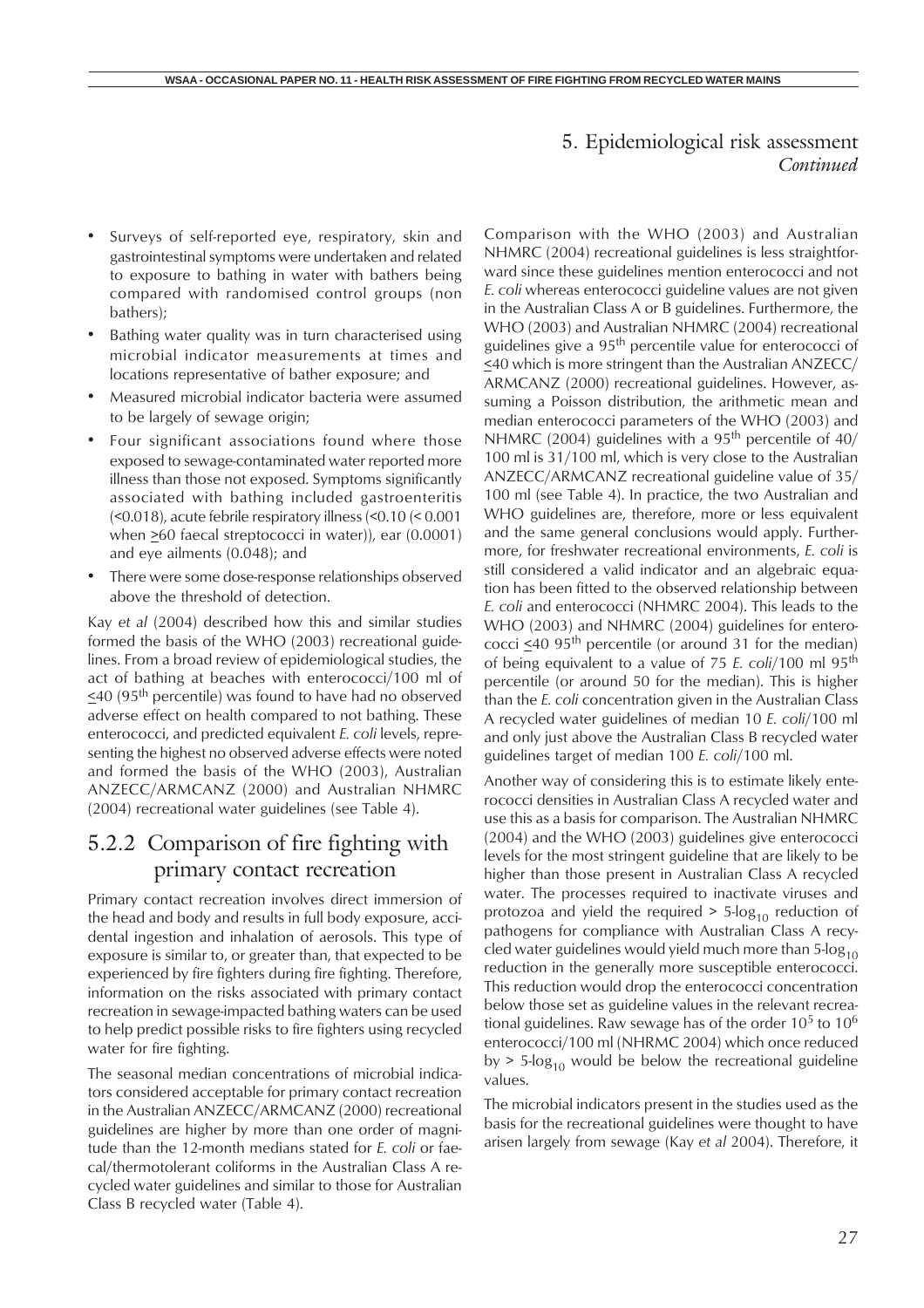is reasonable to predict that the risks from fire fighting with Australian Class A or Class B recycled water would be less than, or approximately equivalent to, the risks to bathers recreating in water that complies with the ANZECC/ARMCANZ (2000) Australian recreational water guidelines.

Australian Class A recycled water will be at least as well treated as the lowest risk scoring sanitary inspection category which is for tertiary treated and disinfected effluent described in the NHMRC (2004) as "very low" [risk] for a direct outfall on the beach. Combining the lowest risk "very low" "sanitary inspection category" with the appropriate enterococci indicator values ("microbial water quality assessment category A") would lead to the highest ("very good") bathing beach classification under the NHMRC (2004) guidelines.

Comparison with Australian Class B recycled water is problematic since the NHMRC (2004) guidelines describe the need for specific analysis in categorising the risks associated with secondary treated disinfected effluent contamination. Combining the intermediate risk "moderate" or "high" "sanitary inspection categories" with the appropriate enterococci indicator values ("microbial water quality assessment category B") would lead to intermediate ("good" or "fair" respectively) bathing beach classification under the NHMRC (2004) guidelines.

## 5.2.3 Conclusion

The exposure during fire fighting would be expected to be comparable to that experienced during primary contact recreation. Therefore, the health risks to fire fighters using Australian Class A and Class B recycled water would be expected to be equivalent to, or less than, the episodic risks to primary contact recreators in the best ("very good"), or intermediate ("good" to "fair"), respectively, categories of sewage impacted bathing beaches (NHRMC 2004). The risks of the former would be expected to be below observable effect levels.

## 5.3 Occupational exposure to sewage

## 5.3.1 Epidemiological studies

A reasonably extensive body of literature exists that report on tests for associations between being a sewage worker and the health of those workers. This section of the report presents a review of that literature. A review by Thorn and Kerekes, (2001), a PhD thesis by Friis (2001) and a number of additional primary research articles (Lerman et al 1999, Khuder et al 1998, Thorn and Beijer 2004, Poulsen *et al* 1995, Douwes *et al* 2001, Keeffe 2004, Glas *et al* 2001, Thorn *et al* 2002, Hansen *et al* 2003, Rylander *et al* 1999, Jeggli *et al* 2004, Bonanni *et al* 2001, Bener *et al* 1998, Stampi *et al* 2001, Franco 2003) were analysed to search for information of relevance to the health risks associated with fire fighting using recycled sewage.

### 5.3.1.1 Reviews

In their 2001 review, Thorn and Kerekes analysed previous studies on the health of sewage workers in detail. Commonly reported symptoms were fatigue, gastroenteritis, airway inflammation and headaches. Health effects associated with endotoxins and enteric pathogens were considered plausible as were effects from  $H_2S$  and organic solvents in some specific cases. Associations with cancer and general chemical intoxication were not supported. Exposure to the sheer concentration of naturally occurring Gram-negative bacteria was postulated as the major risk factor facing sewage workers and this was explained in terms of endotoxin exposure. The difficulty in establishing a valid dose-response relationship for endotoxins for setting safe levels was noted. Infectious agents such as hepatitis A virus were also cited as potentially problematic although the immunization of sewage workers was common and reduced this risk.

In a more tightly focused review, Friis (2001) analysed six studies considering the health of sewage workers from across Sweden. Cancer mortality rates were assessed in 712 workers from 17 sewage treatment plants and compared with rates in the general population for a range of cancers with a particular focus on those of the stomach, kidneys and lungs. In addition, *Helicobacter pylori* infection (as serum positive for *H. pylori* antibodies), self-reported gastroenteritis and respiratory complaints were assessed for 151 sewage workers from 10 sewage treatment plants and compared with 138 matched municipal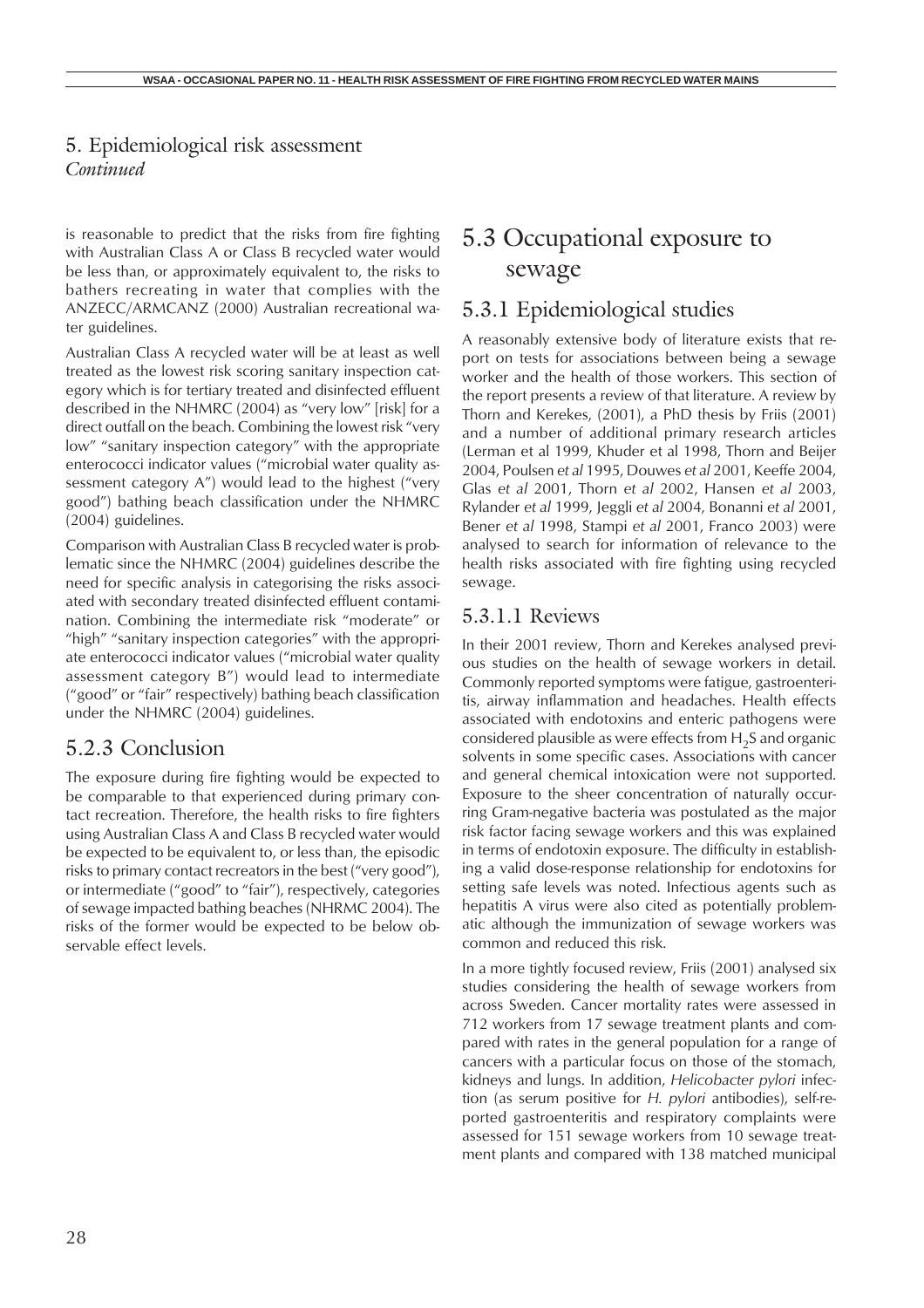labourer controls. A subgroup of these (38 of each) was assessed for DNA damage in peripheral lymphocytes as a cancer marker. The work did not find plausible statistically significant associations between being a sewage worker and any form of cancer, increased *H. pylori* infection, DNA damage in peripheral lymphocytes or self-reported gastroenteritis symptoms. Associations with increased selfreported asthma were found but not explained. Of the many associations tested for in these studies only the association with increased self-reported asthma was regarded as significant by the study author. However, the importance of sound trade waste management was highlighted in this study to avoid toxic substances being released in high concentrations.

#### 5.3.1.2 Specific cohort studies

Thorn and Beijer (2004) undertook a study comparing the health of sewage workers with controls. Some 59 workers at five sewage treatment plants were compared with 55 drinking water plant and gardening workers. The study focused on endotoxin-related work related symptoms and inflammatory responses. Air quality was measured by air sampling of endotoxins followed using the Limulus assay and health assessed using self-reported questionnaires, spirometry and measurements of  $H_2S$  levels. Antibodies to adenovirus and enterovirus were assessed in blood and nasal lavage. Working at sewage plants was significantly associated with mild morbidity in four out of 15 tests. Two out of 16 markers of inflammation or infection were elevated. Symptoms and pathologies significantly associated with being a sewage worker included soft stools (< 0.05), joint pain (<0.05), tiredness (< 0.01), toxic pneumonitis (< 0.01), elevated peripheral neutrophils (< 0.05) and reduced lymphocytes (<0.01). There was some relationship found between some symptoms and inflammatory markers.

Jeggli *et al* (2004) undertook a prospective study comparing the health of 349 sewage workers with 429 municipal worker controls in Zurich, Switzerland. Antibodies to *H. pylori* and hepatitis E virus in serum were compared as were a range of self-reported symptoms although to reduce bias these reports were gathered in a broad medical examination rather than using questionnaires. No significant associations were identified for the antibodies tested for although a weak but statistically significant association was found for one symptom, being gastroenteritis. The cause of this association was not certain but endotoxin exposure was identified as possible. However, other symptoms of endotoxin exposure were not reported any more in workers versus controls so this was by no means a strong conclusion.

Bener *et al* (1998) undertook a comparison of health effects in sewage workers compared to manual workers using self-reporting questionnaires, amino acid analysis and spirometry. In these studies sewage workers reported higher levels of chronic cough (p <0.02), chronic phlegm (p <0.03), chronic bronchitis (p <0.02), asthma (p <0.02), dyspnoea (p <0.001), nasal catarrh (p<0.001), pruritus (p<0.003), tinea (p<0.004), dermatitis (p<0.001), and nose irritation (p<0.005). The spirometric test scores were lower in sewage workers and plasma amino acid concentrations higher. The results suggested a high level of self reported illness among the sewage workers interviewed but the endotoxin levels monitored were not particularly high and a clear understanding of cause and effect was not emergent.

Khuder *et al* (1998) undertook a study comparing the health of 150 sewage workers at 11 plants with 54 maintenance and refinery worker controls. Rates of self-reported general symptoms (24) and diseases (14) were compared and associations with being a sewage worker were tested for. Four significant associations were found in which sewage workers were at higher risk including one disease (GI, < 0.01) and three symptoms (abdominal pain, < 0.04; abdominal bloating, < 0.05 and headache, < 0.02). There was one association (sore throats) for which controls were at higher risk. No dose response was evident.

#### 5.3.1.3 Hepatitis A virus

A number of studies have looked at risks to sewage workers from hepatitis A virus (HAV) and findings have been inconsistent. Lerman *et al* (1999) undertook a review in Israel of workers that are at increased risk of HAV to decide whom to vaccinate. Many professions were at increased risk of HAV but sewage workers were not. A similar result was found by Bonanni *et al* (2001) in which a comparison of the prevalence of serum antibodies to HAV in 65 sewage workers was made with 160 municipal worker controls in Tuscany, Italy. No significant associations with being a sewage worker were found. The prevalence of anti-HAV antibodies was correlated with age as found in other studies. The increased theoretical risk of HAV infection was acknowledged but its absence in practice was attributed to the precautions taken being adequate. Franco (2003) undertook a literature review designed to help inform immunization priorities for HAV and assessed HAV prevalence studies for a range of workers. Most (7/9) studies reviewed revealed an increased risk to sewage workers, the exceptions being the Lerman *et al* (1999) study and the Bonanni *et al* (2001) study described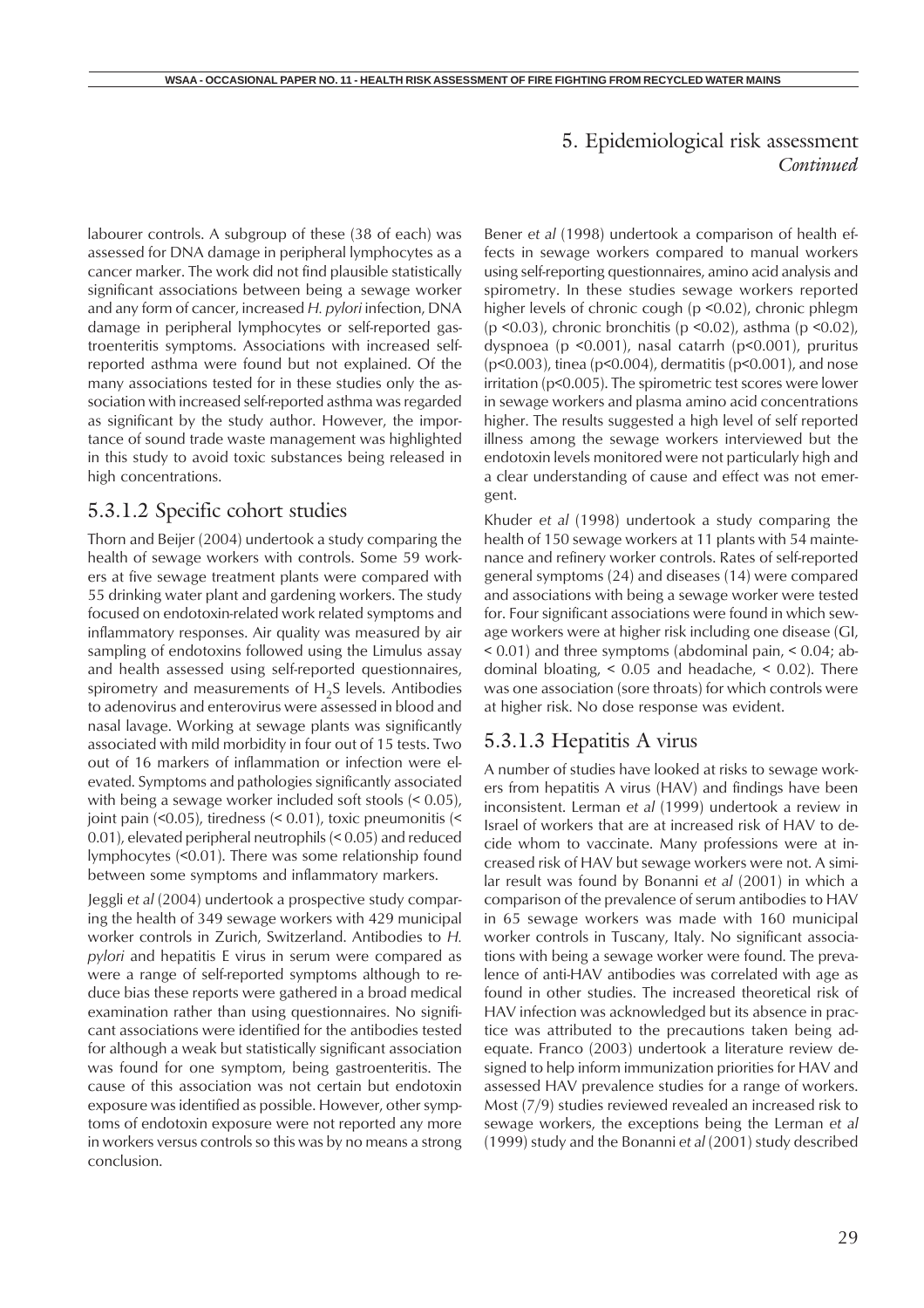above. It was noted that where endemic HAV infection was high, an increase was not noted. Since Australia has a relatively low endemic HAV prevalence, the Italian and Israeli studies are less relevant than some of the other studies reviewed.

#### 5.3.1.4 Contamination levels in sewage plants

In an attempt to explain some of the observed symptoms, Stampi *et al* (2001) undertook an assessment of the presence of airborne Gram-negative bacteria around a sewage treatment plant. In total 16 sites around the plant were assayed. The settle plate technique was used and isolates included faecal coliforms (43.2% (of sites), mean of 14 colony forming units(cfu)/plate(p) /hour(h)), *Pseudomonas* spp. (53%, 11 cfu/p/h), *Shigella* spp. (46.5%, 13 cfu/p/h), *Legionella* spp. (3%, 2 cfu/p/h), *Salmonella* (2%, < 1 cfu/ p/h) and general Gram-negative bacteria such as *Aeromonas hydrophila*, *Serratia marcescens*, *Enterobacter cloacae* (72%). Airborne transport of Gram negative bacteria was clearly demonstrated around the sewage treatment plant.

#### 5.3.1.5 Summary of sewage worker associated health effects

#### 5.3.1.5.1 Self-reported mild illness

Self-reported symptoms statistically significantly associated with being a sewage worker in at least one study included:

- Irritation of eyes, nose and throat;
- Fever:
- Fatigue;
- Headache;
- Toxic pneumonitis (flu-like illness (fever, shivering, headache));
- Gastrointestinal illness;
- Asthma; and
- Joint pains.

#### 5.3.1.5.2 Medically diagnosed health effects

Statistically significant and plausible associations were not found between cancer and being a sewage worker.

Increased postural sway was statistically significantly associated where workers were exposed to sewage containing organic solvents at one particular plant (an isolated report).

Disease markers statistically significantly associated with chronic exposure to raw sewage among sewage workers included:

- Elevated blood neutrophils;
- Elevated anti-HAV antibodies; and
- Elevated marker liver enzymes.

Plausible hazards thought to be associated with observed illness and detected during studies included:

- Gram-negative bacteria;
- Microbial endotoxins (powerful inflammatory agents, found non-specifically in Gram- negative bacteria which can reach hazardous levels);
- $H_2S$ ; and
- Organic solvents.

## 5.3.2 Comparison of fire fighting with occupational exposure

The following points were considered in interpreting the findings from the occupational studies:

- Although the studies found higher levels of self-reported symptoms among sewage workers than among controls, these types of studies are relatively weak and subject to bias. The sewage workers knew that they were involved in a study of their health and they may have over-reported. Where medical examination was used to elicit responses rather than questionnaires, overall disease rates were lower and associations were weaker or absent;
- The self-reported symptoms described were of a general and mild nature and were not diagnosed medically;
- Workers were working around raw or secondary treated sewage and many of the mechanisms proposed as explanations for ill health would imply lower health risk for exposure to treated sewage;
- Most of the associations reported as significant were only just significant (< 0.05) which, with so many statistical tests being undertaken, may have included some that were significant only by chance and were not true associations;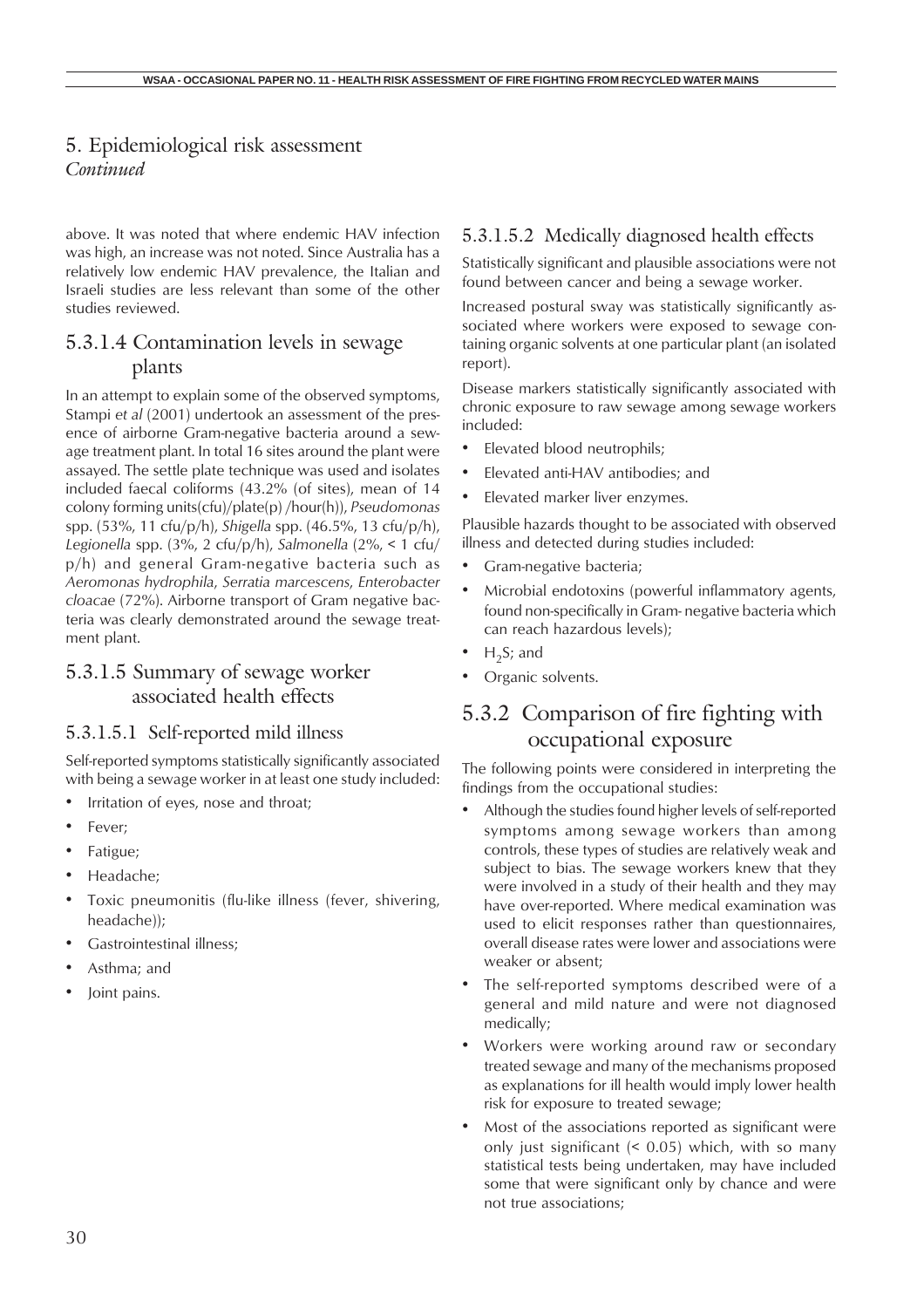- The studies asked sewage workers and controls about several symptoms and although some appeared more prevalent among the sewage workers, most symptoms did not and some symptoms were less prevalent among sewage workers;
- Dose-response relationships were generally not observed other than being, or not being, a sewage worker;
- Sewage worker exposures to hazards in sewage effluent was chronic and ongoing whereas exposure during fire fighting would be acute and brief, perhaps only a few days per year with a few hours on each day of exposure; and
- On the other hand, the exposure to sewage workers was indirect, via aerosols contacting the skin and being inhaled whereas during fire fighting exposure would be both direct and indirect and the daily exposure would probably be greater.

This body of knowledge reports the results of numerous symptoms of disease being tested for (such as gastroenteritis), infections being assessed (such as the hepatic viruses and some bacterial infections), inflammatory markers being assayed (such as neutrophil responses) and causes of mortality and cancer being tested for. Most associations were not statistically significant. However, there were some statistically significant associations found that appeared plausible since sewage could have been causal.

Hazards that might have been responsible are known to be present in sewage and were often identified at sewage plants through sampling of aerosols. The suspect hazards were of both chemical and microbial origin. The relevance of this becomes clear when the effect of treatment is considered (Section 3) – the key point is that both types of hazards are expected to be at much lower concentrations in treated effluent.

## 5.3.3 Conclusion

It is probable that some relatively mild health effects are associated with working around raw and secondary treated sewage effluent in some circumstances. However, these studies do not necessarily imply that highly treated sewage effluent is unsafe for fire fighting use because the hazards proposed as probable causes of the observed effects are likely to be very much reduced in treated effluent (see Section 3). Although fire fighters would be exposed to sewage for shorter periods of time, they would be exposed more directly during those periods.

### 5.3.4 Recommendation

The hazards thought to have been responsible for the observed effects on sewage workers are largely removed during the types of treatment required to reach Australian Class A or Class B recycled water quality and, provided trade waste controls are adequate, other hazards would not be expected to reach acutely unsafe concentrations for fire fighting.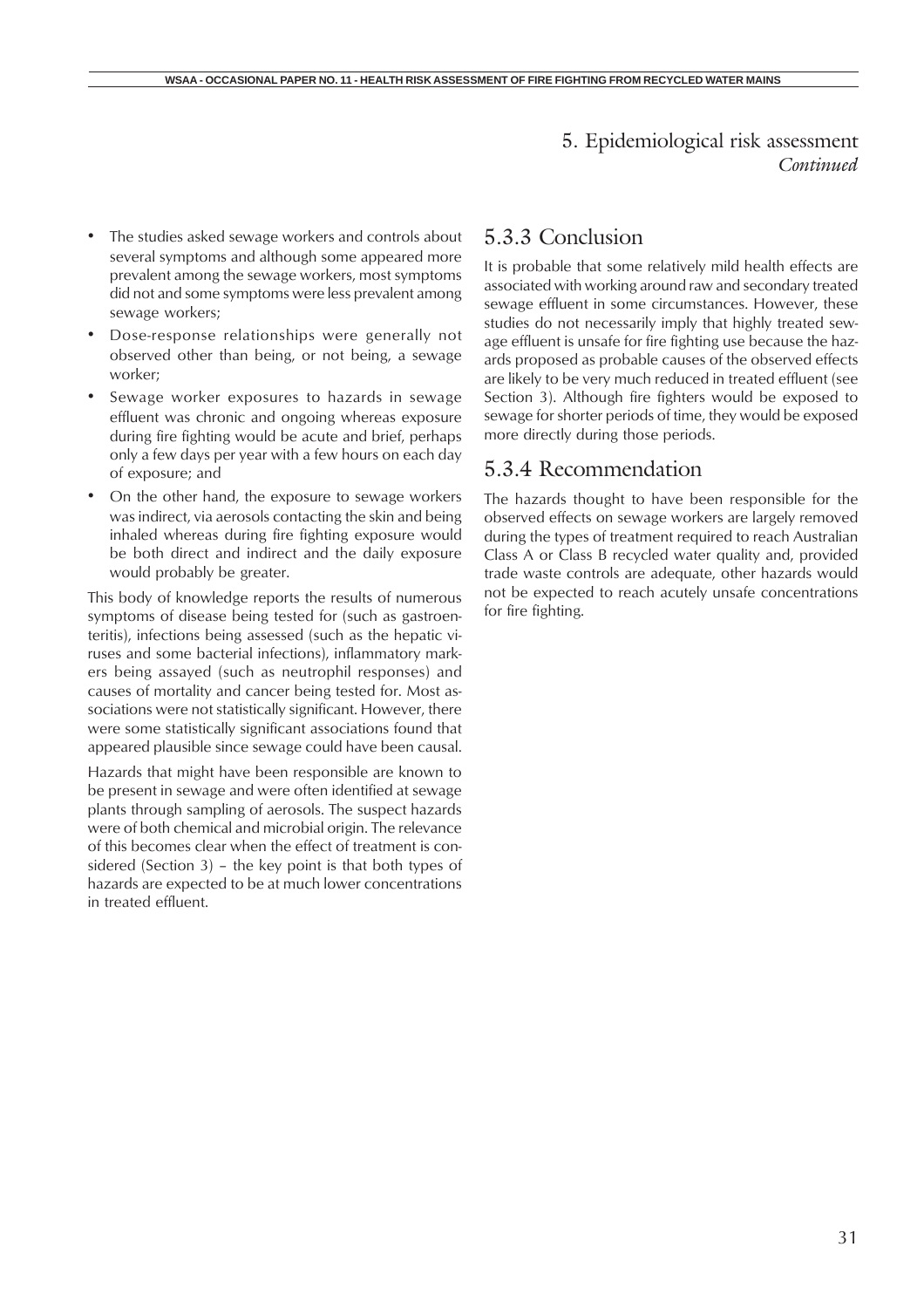# 5. Epidemiological risk assessment

*Continued*

#### **Table 4 Comparison of observed and guideline values for various types of water that might contact, be ingested or inhaled by humans.**

| <b>Water type</b>                                                                                   | <b>Intended</b><br>/allowable use                                                      | E. coli<br>(or equivalent)<br>/100 ml | Enterococci              | Crypto-<br>sporidium<br>/501 | <b>Viruses</b><br>/501 | Nema-<br>todes/l     | <b>Turbidity</b><br>(NTU)                    |
|-----------------------------------------------------------------------------------------------------|----------------------------------------------------------------------------------------|---------------------------------------|--------------------------|------------------------------|------------------------|----------------------|----------------------------------------------|
| Victorian Class A tertiary<br>treated sewage effluent<br>with pathogen reduction<br>(EPA Vic 2002)  | Unrestricted <sup>®</sup><br>urban, residential,<br>agricultural and<br>industrial use | < 10 <sup>a</sup>                     |                          | $1^{#}$                      | $1^*$                  | $< 1$ <sup>#</sup>   | $\sqrt{2^{\frac{1}{5}}}$ (< 5 <sup>#</sup> ) |
| Victorian Class B<br>secondary treated sewage<br>effluent with pathogen<br>reduction (EPA Vic 2002) | Restricted<br>industrial and<br>agricultural                                           | < 100 <sup>a</sup>                    |                          |                              |                        |                      |                                              |
| Drinking water<br>(NHMRC/ARMCANZ<br>1996)                                                           | Potable water for<br>any domestic use                                                  | $\leq 1$ <sup>£</sup>                 |                          |                              |                        |                      | $< 5$ <sup>#</sup>                           |
| WHO proposed Class A<br>recycled effluent<br>(Blumenthal et al 2000)                                | Unrestricted <sup>®</sup><br>agricultural use                                          | $\leq 200^{\$}$                       |                          |                              |                        | $\leq 0.1^{\dagger}$ |                                              |
| Surface water in bushland<br>area <sup>*</sup>                                                      | Tributary of raw<br>drinking water<br>storage                                          | 30 dry<br>905 wet                     | $17$ dry<br>530 wet      | $4.5$ dry<br>(ND wet)        |                        |                      | 4.7(54)                                      |
| Surface water in urbanized<br>area <sup>*</sup>                                                     | Tributary of raw<br>drinking water<br>storage                                          | 450 dry<br>6300 wet                   | $200$ dry<br>5600 wet    | 80 dry<br>(490 wet)          |                        |                      | 4.7(54)                                      |
| Surface water in intensive<br>agricultural area*                                                    | Tributary of raw<br>drinking water<br>storage                                          | $210$ dry<br>13000 wet                | 91 dry<br>3800 wet       | $9.5$ dry<br>$(13$ wet)      |                        |                      | 9.6(51)                                      |
| NHMRC "Very Good"<br>quality disinfected tertiary-<br>treated sewage impacted<br>beach (NHMRC 2004) | Primary contact<br>recreation                                                          | $\left[ \leq 75^{\text{8}} \right]$   | $\leq 40^{\text{Å}}$     |                              |                        |                      |                                              |
| Australian recreational<br>water guidelines<br>ANZECC/ARMCANZ<br>(2000)                             | Primary contact<br>recreation                                                          | $< 150^{+}$<br>(600)                  | $< 35^{+}$<br>$(60-100)$ |                              |                        |                      |                                              |

ND: not detected

 $895$  percentile of at least 60 samples over three years

§Geometric mean

+Seasonal median of at least five samples no more than one month apart

=Maximum in four out of five samples taken more than one month apart

\*Examples of observed flow-weighted geometric means (Roser and Ashbolt 2004).

†Arithmetic mean

ª12-month median

\$24-hour median

#Maximum

 $f$ 98 percent of samples taken over 12 months at least weekly

~Unrestricted access means that members of the public have unrestricted access to areas where recycled water is in use and the water can be used on crops eaten raw and it is accepted that from time to time skin contact and accidental ingestion will occur to both adults and children and to workers and members of the public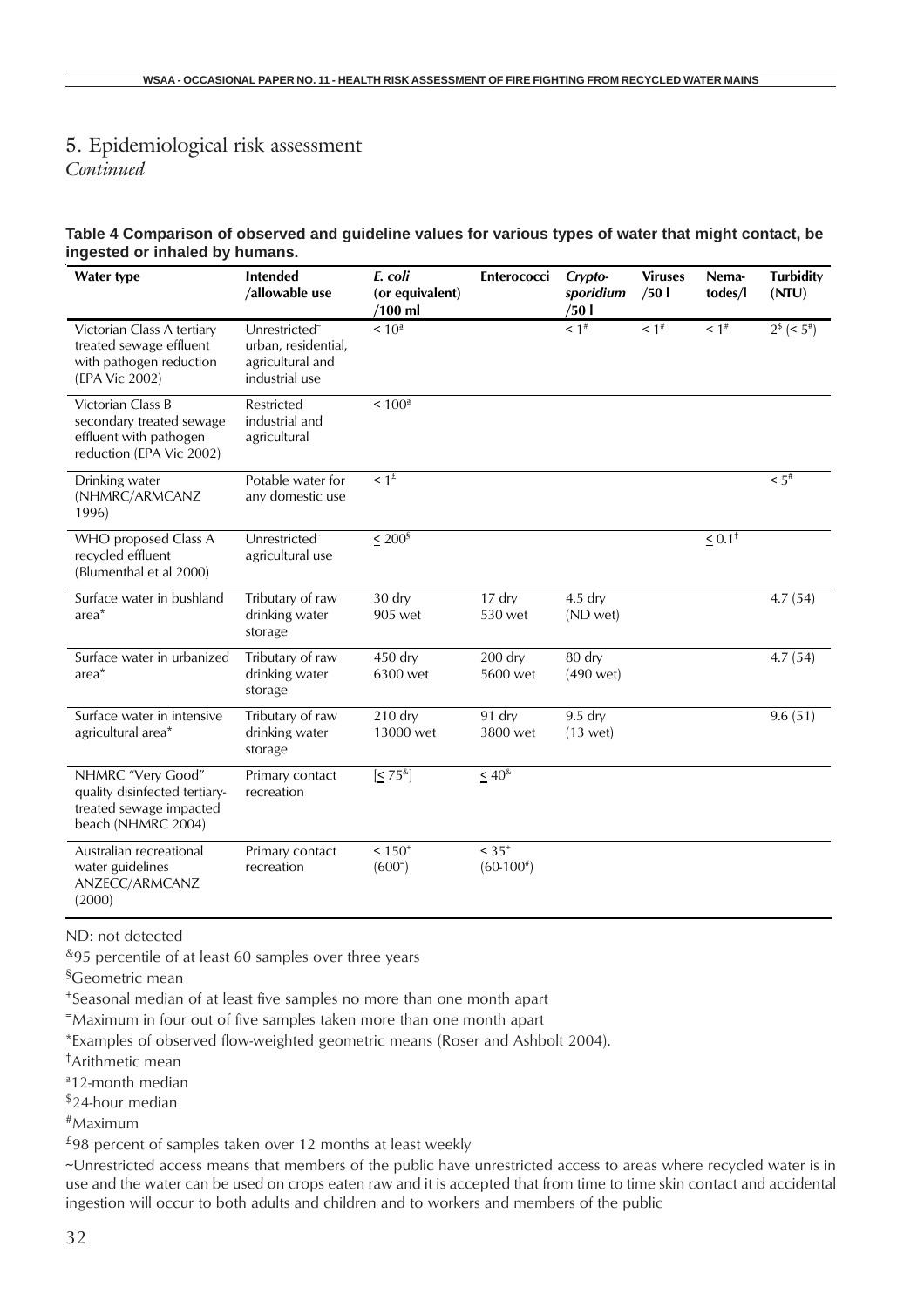# 6. Quantitative risk assessment modelling

Quantitative microbial risk assessment (QMRA) is used to assess as quantitatively as possible the "relative" and "actual" risks associated with exposure to microbial pathogens. QMRA involves the use of models to predict the disease burdens associated with specified exposure routes. The models are mathematical and logical expressions of current knowledge fitted to what data is available. As such they can provide a current best-supported estimate of infection or disease rates informed by a variety of data sources and peer judgement.

Variability and uncertainty can be explicitly identified and the effects illustrated. At the very least, (such as when uncertainties are unacceptably large), what emerges is a logical framework for the setting of priorities for the generation of new knowledge to reduce uncertainties and improve future estimates. At best, (when uncertainties are tolerable), what emerges is a sound and defensible basis for decision-making based on an understanding of estimated disease burdens.

The level of sophistication that can be applied in QMRA is almost limitless and can begin with a simple point estimate of risk (e.g. Deere *et al* 1998a) or move through to a full quantitative and probabilistic assessment (e.g. Deere *et al* 1998b, Teunis *et al* 1997).

It is acknowledged that QMRA involves the use of models and, therefore, is subject to all the usual criticisms of modelling, principally:

- The assumptions are not certain; and
- Datasets may include some errors or be less than completely representative.

Criticism of QMRA is valuable if provided in the form of the provision of more accurate data or assumptions or ideas for knowledge generation.

The classical risk assessment paradigm was adopted for the purposes of this risk modeling process (WHO 1999; WHO/FAO 2003) which inolves:

- Problem Formulation;
- Hazard Identification;
- Exposure Assessment
- Dose-response Assessment (Hazard Characterisation in WHO/FAO 2003); and
- Risk Characterisation.

## 6.1 Inferences from previous QMRAs

A number of QMRAs have been undertaken previously that consider the health risks of exposure to recycled water *via* routes, and with exposure levels, that are analogous to those relevant to fire fighting with Australian Class A recycled water. Two examples will be described, one deterministic and the other probabilistic, and their relevance to fire fighting inferred.

#### 6.1.1 Florida case study

Rose *et al* (1996) applied a deterministic base case and worst case QMRA to estimate health risks for a water recycling plant in Florida, USA, based on data from indicator and pathogen monitoring at the plant. The recycled sewage was treated "conventionally" by biological secondary treatment, sand filtration and chlorination. The plant reduced total and faecal coliforms by  $> 7 \log_{10}$  and coliphages and enteroviruses by  $> 5 \log_{10}$ . Protozoa were reduced by  $> 3 \log_{10}$ . Final effluent concentrations of viruses and protozoa were between 0.01 and 5 per 100 l. Tracer phage removal by filtration and chlorination was 1.6 and 1.5  $log_{10}$  respectively.

Maximum and arithmetic average observed pathogen concentrations in final effluent were used as inputs to the risk assessment along with then-current dose response models for the relevant pathogens. The risk of infection predicted from a single exposure to 100 ml of water was between 1 in one million and 1 in 100 million, which was less than the 1 in 10,000 risk reference level (USEPA 1989).

#### 6.1.1.1 Relevance to fire fighting

This Florida study is directly relevant to the present analysis since it predicted that conventionally treated recycled sewage effluent was acceptably safe from the perspective of GI pathogens even if 100 ml is consumed during an accidental exposure event and no inactivation takes place prior to exposure beyond that occurring during treatment. Such an exposure is probably a reasonable estimate for an upper limit of what might be consumed during a fire fighting event such that translating these results to the present study, a fire fighter would not be expected to be exposed to an unacceptable risk if using water from the reasonably conventional water reclamation plant assessed here. Such conventional treatment is quite likely to be found for Australian Class A schemes since it complies with the prevailing NSW recycling guidelines (1993) and the benchmark Californian Title 22 process.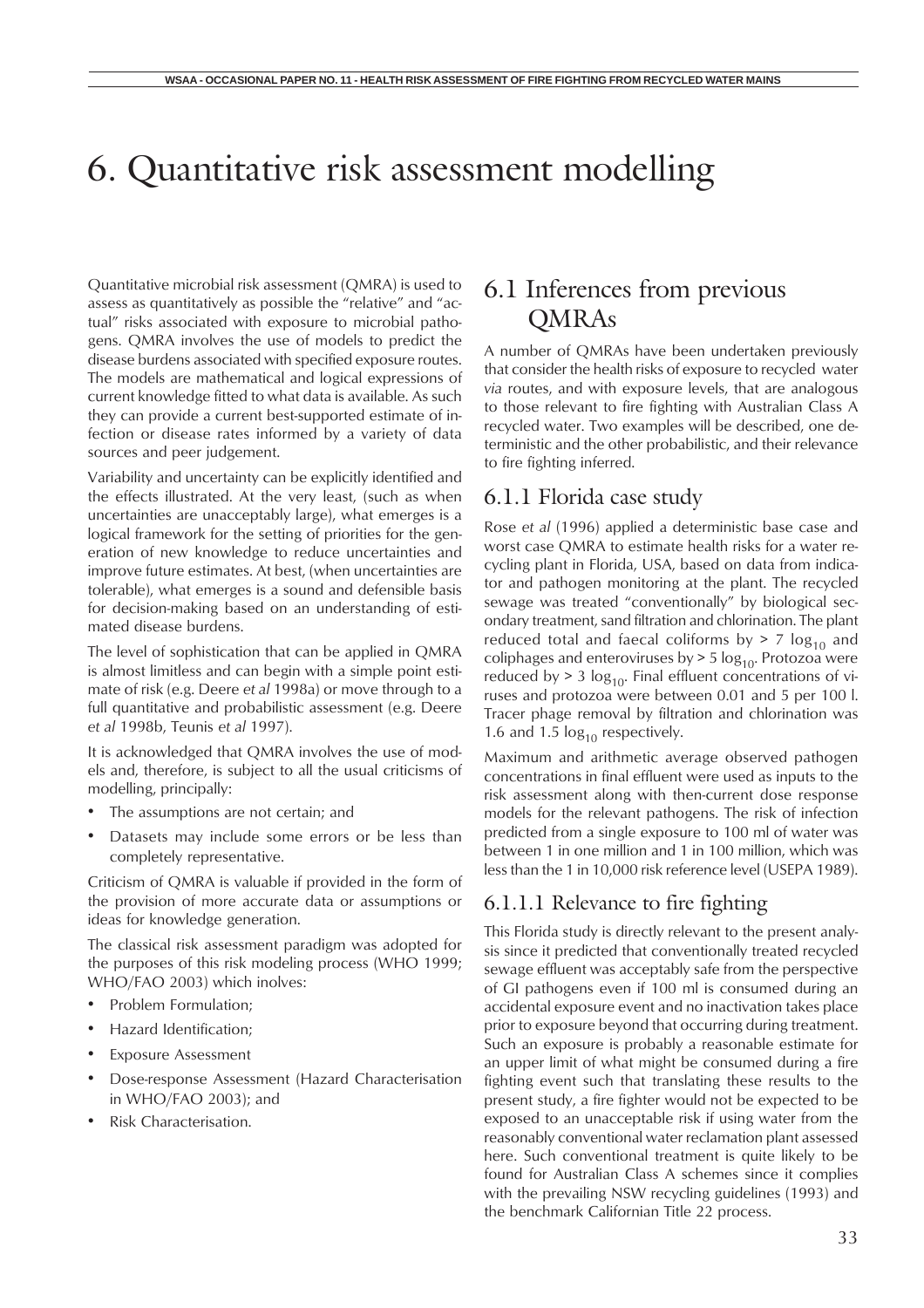## 6.1.2 California case study

Tanaka *et al* (1998) applied a probabilistic QMRA to assess the risks associated with four exposure scenarios which, of relevance to this study, included recreational impoundments, as well as golf course irrigation, groundwater recharge and food crop irrigation. The assessment looked at the problem from two perspectives: reliability (how often the model predicted the reference risk level would be attained based on observed viral counts reduced according to predicted log removals) and expectation (essentially the reverse, estimating the log removals required to attain particular reference risk levels).

Input data included viral monitoring results fitted to lognormal distributions from unchlorinated secondary effluents from four wastewater treatment plants based on previous work showing that normal and lognormal distributions provide acceptable fits to sewage contaminant occurrence. The effect of further treatment was then estimated to provide simulated pathogen concentrations in the final effluent.

Exposure assessment was based on point estimates of ingested volumes per exposure and frequencies of exposure with inactivation of viruses being estimated where considered relevant. For the scenario most relevant to the present study, 100 ml was assumed to be ingested per swimming event for 40 swimming events per year with no inactivation taking place prior to exposure. Once again, the 100 ml exposure is considered a reasonable worst case estimate of fire fighter exposure although 40 events per year is above what might be expected for fire fighters from recycled effluent because its use is not yet widespread.

The geometric mean virus concentrations differed by four orders of magnitude between four plants (one trickling filter, the same plant converted to activated sludge and two additional activated sludge plants), the range varied across four orders of magnitude within plants, ranges from all four plants overlapped and observed values ranged by more than 5 orders of magnitude for the dataset as a whole. This was offered as evidence of significant heterogeneity in virus concentrations both within and between plants.

The results indicated that if water were fully treated according to a conventional water reclamation facility (coagulation-flocculation-sedimentation-filtration, 2 hr chlorine at 10 mg/l) meeting the California Title 22 recycled water requirements and operating as per specification, all the scenarios modelled would essentially meet the reference risk criteria (all four exposure scenarios based on input data from all four sewage treatment plants). Reversing the assessment, the log removals required to just comply with the acceptable risk criteria varied with each scenario with the recreational impoundment scenario requiring the most treatment at between 4.2 and 6.4 log viral removal for 95% reliability to meet the reference risk level, depending on the plant being represented.

## 6.1.2.1 Relevance to fire fighting

This most relevant and highest risk assumed 40 swim events per year, a total of 4 l exposure which is more than an anticipated fire fighter's exposure due to recycled effluent schemes. Translating the Californian results to the present study, the assessment indicates that a fire fighter exposed to full California Title 22 treated (also NSW recycling guidelines (1993) or conventionally treated Australian Class A schemes) recycled water during fire fighting would generally not be expected to be exposed to an unacceptable risk from any of the four plants represented.

# 6.2 Specific risk assessment for fire fighting

A QMRA was undertaken to assess risks to fire fighters using Australian Class A recycled water meeting certain criteria. The assessment was based on up to date and relevant Australian data checked for consistency against international data.

## 6.2.1 Problem formulation

The first stage in QMRA, problem formulation, involves defining the question and the scope of the assessment. For the purposes of this assessment, two questions were selected, as follows:

- What are the health risks associated with fire fighting with Australian Class A recycled water?; and
- How do the health risks estimated compare to reference levels of risk?

### 6.2.1.1 Reference level of risk

The World Health Organization has defined a "reference" level of risk (WHO 2004) as benchmark against which estimated risks might be assessed and upon which guideline values for hazardous agents are set:

WHO (2004) have set a reference level of risk for concentrations of either pathogens or chemicals in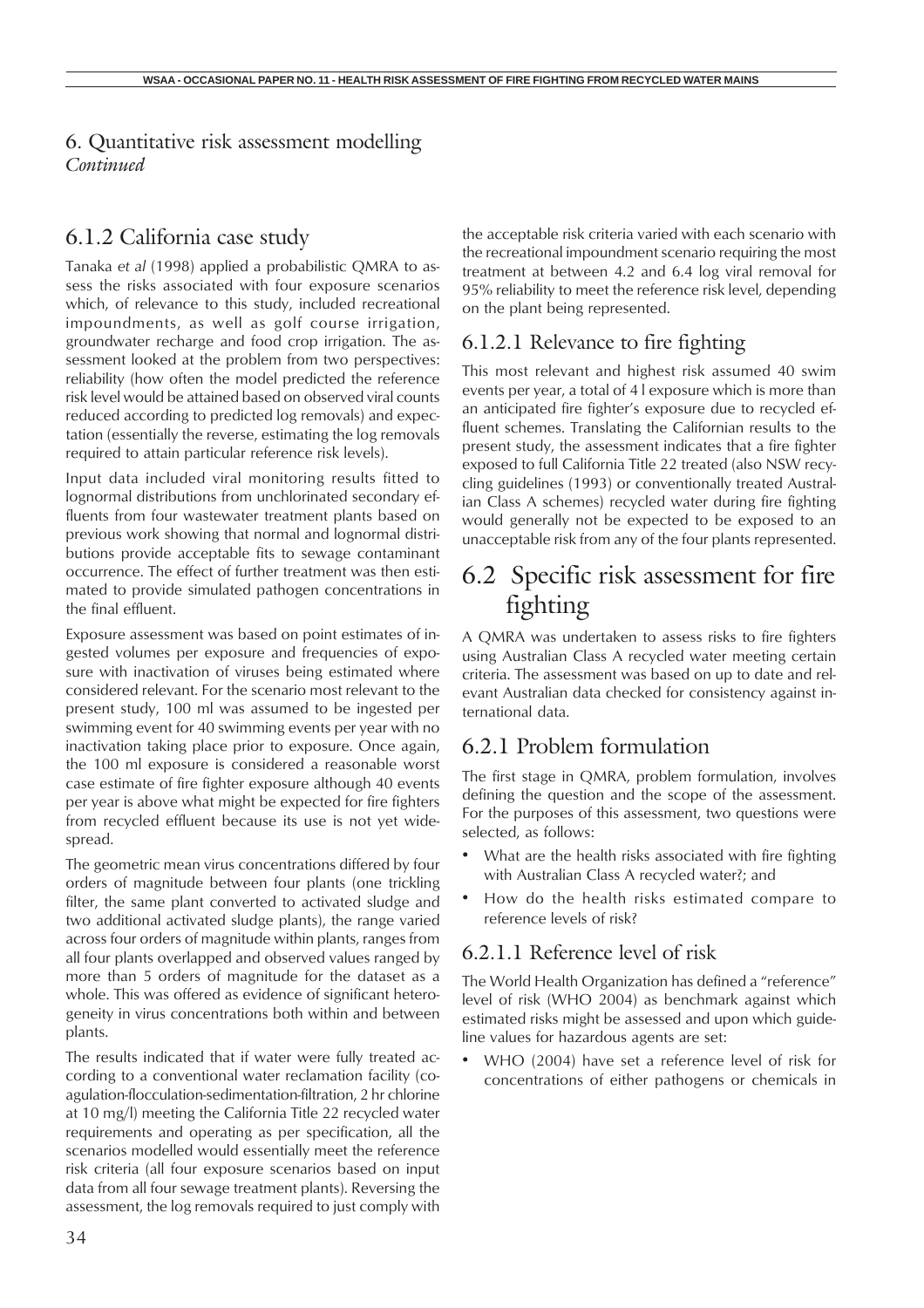drinking water that equate to an excess risk of 10-6 disability adjusted life years (DALYs) per person per year (DALYs apply to any hazardous agent, not just pathogens) and this is the most recent and broadly applicable health reference criterion in current use. The NHMRC draft revised Australian guidelines for Use of Recycled Water are likely to adopt this as the reference level of risk applicable for recycling and the DALY estimates are used in this report as the primary reference level of risk for risk characterisation; and

• The USEPA (1989) guideline reference risk for waterborne enteric pathogens, such as *Cryptosporidium parvum*, is set at a concentration in water that equates to an annual excess risk of infection of  $10^{-4}$  for an individual consuming that water for one year. To enable comparison with this USEPA reference level, infection probabilities are shown in this report but these are not used to assess the suitability of recycled water for fire fighting.

#### 6.2.1.1.1 DALYs explained

Dose response assessment involves predicting the probability of an adverse health-related outcome from an estimated dose of a hazardous agent. The outcome can be expressed in terms of infection, disease or as disability adjusted life years (DALYs). DALYs are preferred because they provide a single health outcome metric that can aggregate the many possible health outcomes arising from any or a range of single or multiple hazardous agents and *via* various exposure pathways.

The assumptions applied in estimating DALYs were derived from Murray and Lopez (1996) who presented their global burden of disease study. Tools were presented along with examples of their application to compare all health impacts in terms of DALYs. DALYs involve assigning probabilities, durations and severity weights to disease outcomes (Murray and Lopez 1996). Havelaar and Melse (2003) describe the basic principles of the DALY approach as being:

- to weigh each health outcome for its severity, between 0 and 1:
	- death being the most severe outcome with a severity weight of 1; and
	- morbidity (illness) outcomes, such as diarrhoea or cancer, have a severity weight somewhere between 0 and 1;
- to multiply the severity by the duration of the outcome in years:
	- duration of death being the remaining group (usually, the general population) life expectancy; and
	- duration of illness may range from days, (e.g. for diarrhoea) to years, (e.g. for cancer);
- to multiply the above by the population exposed:
	- this can involve determining DALYs for the specific number of people expected to suffer the outcome; or
	- expressing DALYs in a more standardised way, such as the number of DALYs per 1,000 cases (this approach provides DALY scores more likely to be greater than small decimals and is, therefore, easier to work with and report).

In practice, DALYs are used to provide a universal measure of disease burden for estimating the health impacts due to specific hazardous agents as well as to specific exposure routes:

- summing the various disease outcomes caused by a particular agent results in an aggregated estimate of the total burden of disease attributable to that agent; and
- summing the disease outcomes caused by a particular exposure pathway, given estimated concentrations of a range of hazardous agents, enables aggregation of the effects of multiple harmful agents for that exposure pathway.

The DALY scores expressed in this report are given per person per fire fighting event which can be expressed in long form as the estimated additional life years lost by a person attributable to fighting a fire with recycled water.

### 6.2.2 Hazard Identification

There are over 150 gastrointestinal pathogens that can be classified as waterborne. Undertaking a QMRA for all of these would be an extensive process and for many there would be inadequate data to produce a practically meaningful model. However, pathogens can be grouped with one pathogen being selected from each group as a repre-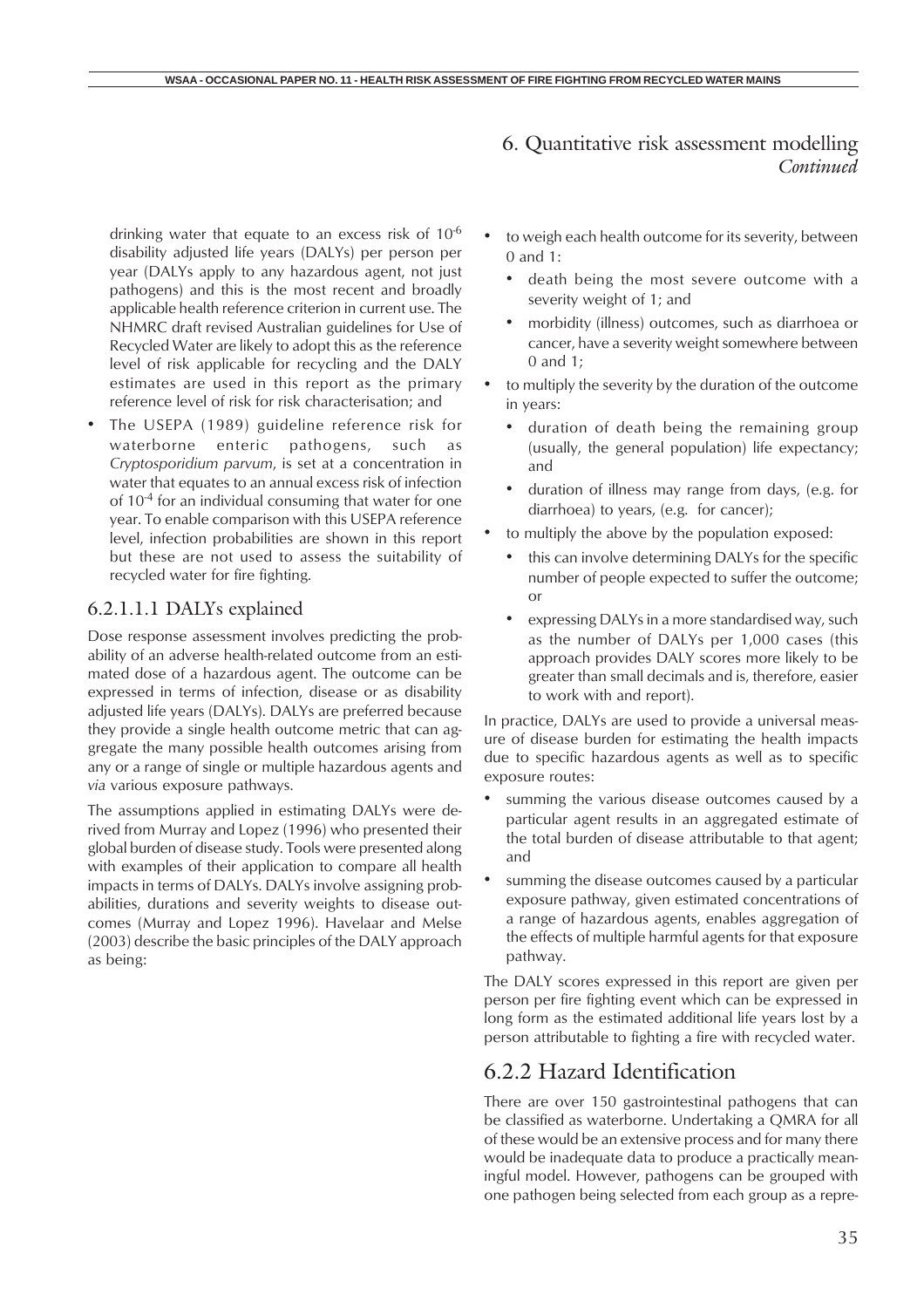sentative of itself and the others. Selection criteria for reference pathogens include the following:

- Waterborne transmission is an established route (albeit often less significant than other exposure routes);
- High relative resistance to environmental inactivation compared to others in the group (persistent in the environment);
- High relative prevalence in the community of interest compared to others in the group (the frequency of isolation from the faeces of human and animal populations that have the potential to pollute the water);
- High relative specific infectivity compared to others in the group (a small number of organisms has a relatively high probability of causing infection);
- High relative morbidity or mortality (health) consequence compared to others in the group (the disease caused by the pathogen is relatively severe); and
- High relative resistance to water treatment compared to others in the group (hard to treat).

The use of reference pathogens is appropriate because it makes the QMRA more manageable in scope and at the same time focuses on the "worst case" pathogens: those that would be expected to contribution the most to total disease burdens. Reference pathogens have high relative infectivity and symptom severity and high relative source abundance and resistance to removal and inactivation. These factors combined mean a reference pathogen would be expected to provide a dominant contribution to the total burden of disease attributable to all pathogens for which the reference is representative. Estimating disease burdens attributable to the reference pathogen is likely to approximate the total disease burden from all pathogens in the same group and for that exposure route. The following reference pathogens are recommended by WHO (2004):

- Rotavirus (as a reference for viral waterborne pathogens);
- *• Escherichia coli* O157 (as a reference for bacterial waterborne pathogens); and
- *• Cryptosporidium parvum* (as a reference for protozoan waterborne pathogens).

The selection of rotavirus as the viral reference pathogen is reasonable since infection is relatively common and important, where it causes, for example, approximately 50% of hospitalizations for gastroenteritis in the under fives in Australia (Carlin *et al* 1998). Norovirus is probably more common among adults (Hellard *et al* 2002) and would be a suitable alternative reference.

The bacterial reference pathogen *E. coli* O157 was proposed by WHO (2004) because of its symptom severity: the probability of severe illness and death from infection by *E. coli* O157 is much higher than for many other bacterial gastrointestinal pathogens. However, its use in QHRA models is problematic because there are no human feeding trials (the trials were undertaken on rabbits) leading to good dose-response models for *E. coli* O157. Therefore, the bacterial pathogen *Shigella dysenteriae* was selected to provide the dose-response model for infection for *E. coli* O157. Furthermore, any enterotoxigenic *E. coli* (ETEC) could be considered a similar pathogen and, therefore, "ETEC" was selected as the reference bacterial pathogen. This reference hazard, due to its high specific infectivity and symptom severity, can be considered to represent the broad group of bacterial pathogens. *Campylobacter jejuni* would be a suitable alternative (e.g. WHO 2004) but is both less infectious and has less severe symptoms than the model ETEC applied here.

The selection of *Cryptosporidium parvum* as the protozoan reference pathogen is reasonable. It is an established and relatively common cause of waterborne disease outbreaks (Lee *et al* 2002) and for the purposes of risk modeling can be assumed to be more infectious than alternatives such as *Entamoeba coli* or *Giardia lamblia* (Teunis *et al* 2002; Messner *et al* 2001). In addition, a good doseresponse model based on a total of five separate human feeding trials is available (Teunis *et al* 2002, Messner *et al* 2001, Teunis unpublished). *C. parvum* is assumed to be representative of both the established and most commonly isolated cryptosporidial oocysts from human stools: *C. parvum* and *C. hominis*.

It is acknowledged that the significance of recycled water as a transmission route for each of these pathogens is not established in all contexts, although each has been shown to be strongly related to waterborne transmission and is present in sewage. Furthermore, it is not certain whether or not other pathogens are more significant than the chosen references in terms of recycled water transmission and potential disease burden. However, it is likely that estimating disease burdens using these reference pathogens as model pathogens for the purposes of the QMRA will provide an acceptable estimate of total disease burden due to gastrointestinal pathogens arising from exposure to the recycled water.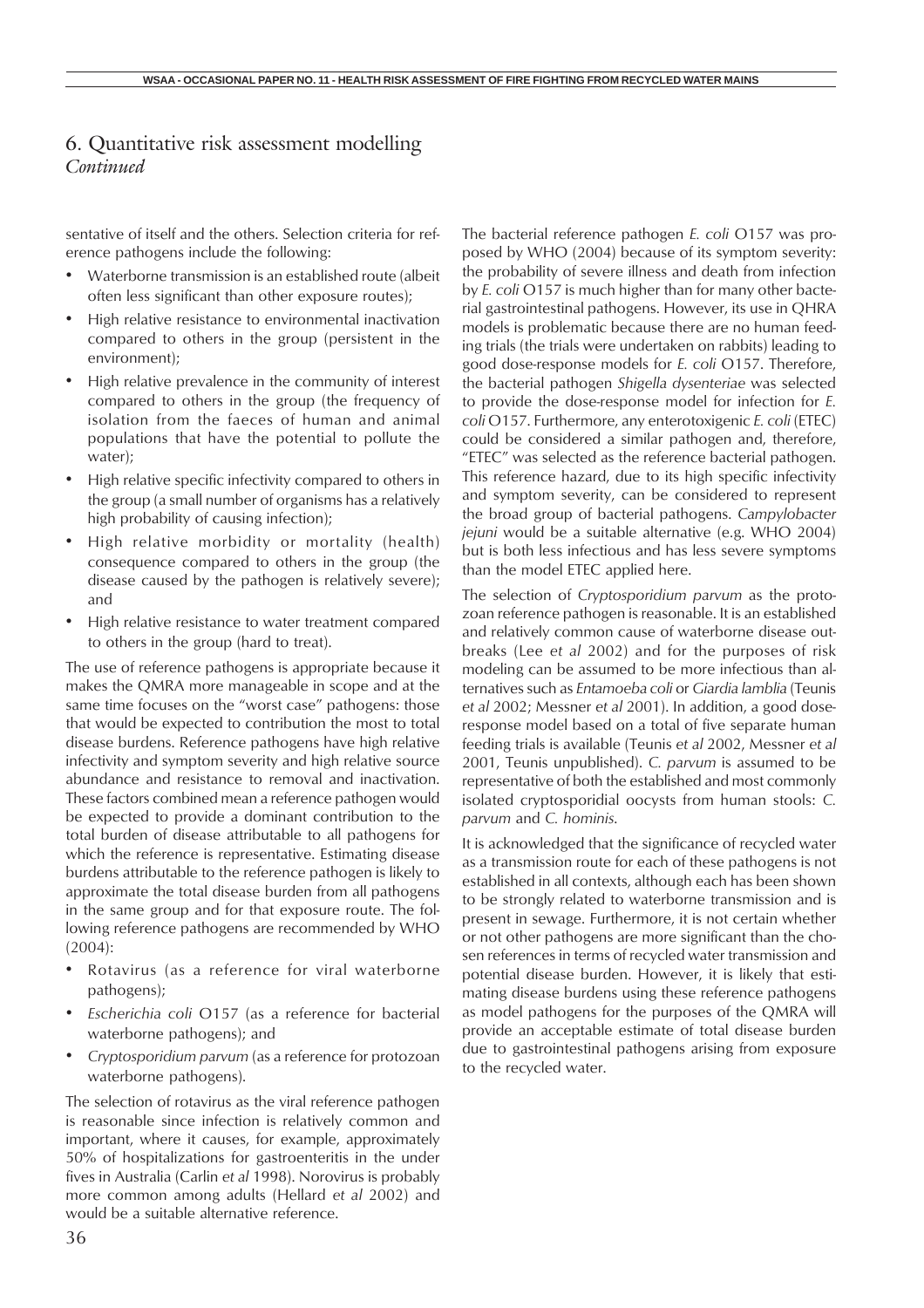#### 6.2.3 Exposure assessment

#### 6.2.3.1 Overview

The purpose of the exposure assessment is to estimate the dose of hazards consumed and contacted by the fire fighters. There are two steps involved in exposure assessment:

- Define the hazard concentration in the water used for fire fighting at the point of delivery; and
- Define the volume of water consumed.

The first component is the most important as it is required to determine both relative and actual risk. This is because the volume factors do not vary between water sources. For example, whatever type of water is used for fire-fighting the fire fighters would be expected to be exposed to the same volumes of water by the same exposure routes.

The general description of the exposure assessment was as follows:

- Estimate hazard concentration in water used for firefighting;
- Estimate the volumes of water consumed; and
- Multiply the volumes by the hazard concentration to provide the input to the dose-response component.

#### 6.2.3.2 Pathogen concentrations

To define enteric pathogen concentrations as inputs to the QMRA part of the model, frequency distributions were fitted to observed microbial count data from Australian recycled water treatment systems (unpublished). Holding shape parameters constant, scale parameters were modified to fit guideline values such that the desired cumulative density functions of the distributions had the properties consistent with the guidelines:

- Observed microbial count data provided a bestsupported estimate of the way that pathogen concentrations were distributed and varied in recycled effluent. The parameters of the distributions were determined by iteratively maximizing the likelihood that the observed data were derived from the modelled underlying distribution. The following principles were applied in fitting distributions:
	- Only distributions that are plausible were considered – the Poisson and negative binomial for discrete variables (El-Sharwaari *et al* 1981, Haas and Heller 1988, Haas and Rose 1996 and Gale 1996) substituted with the gamma distribution to simplify modelling where applicable as well as the normal and lognormal for continuous variables such as volumes consumed or where drawn from other

studies (Rose *et al* 1996 and Tanaka *et al* 1998); and

- The probability distribution of the likelihood value was observed in 2-D (Poisson) or 3-D (all other distributions) space (Figure 1) for a range of parameter values around the optimum to check that the optimal fit calculated was not a false optimum and then checked in 2-D space (Figure 2).
- Appropriate quantiles were selected as interpretations for the guideline values for various classes of recycled water or surface water as follows:
	- Fitted distributions were modified to maintain the same shape parameter but to provide a modified scale parameter to yield the selected quantiles. This involved down-shifting distributions through maximum likelihood fitting;
	- Quantiles for "maximum" values were taken to be 95<sup>th</sup> percentiles for the viral and protozoan pathogen classes at their guideline values and 50<sup>th</sup> percentiles were applied for the bacterial pathogen class to correspond to "median" values.
- Distributions were defined based on observed data as follows:
	- The distribution of viruses was defined for cultivable adenovirus in sewage. Data used to determine the shape parameters for the model were unpublished Australian sewage monitoring data ("Australian data") from secondary treated effluent. The Australian data were compared with recent published first world sewage monitoring data from NZ (Green and Lewis 1999, Simpson *et al* 2003) and US (Tanaka *et al* 1998). Only cultivable virus concentrations were used to represent infectious loads. Recent reports describe higher concentrations when nucleic acids have been sought (Le Cann *et al* 2004, Hot *et al* 2003) although older reports have not (Egglestone *et al* 1999, Divizia *et al* 1998). However, Schvoerer *et al* (2001) noted that genome:pfu ratios for viruses in sewage were variable but typically between  $10^1$  and 6 x  $10<sup>5</sup>$  depending on the specific virus and cell line used. This was thought to be not due to free nucleic acid but due to non-infectious virus loads (Schvoerer *et al* 2001), a hypothesis supported by the numbers of viral particles observed through immunofluorescence (Kukavica-Ibrulj *et al* 2003) or electron microscopic (Griffin *et al* 2003) observations. Datasets were reasonably consistent with respect to reported actual viral concentrations with the exception of some NZ data from Simpson *et al* (2003) where, for a brief period, higher-level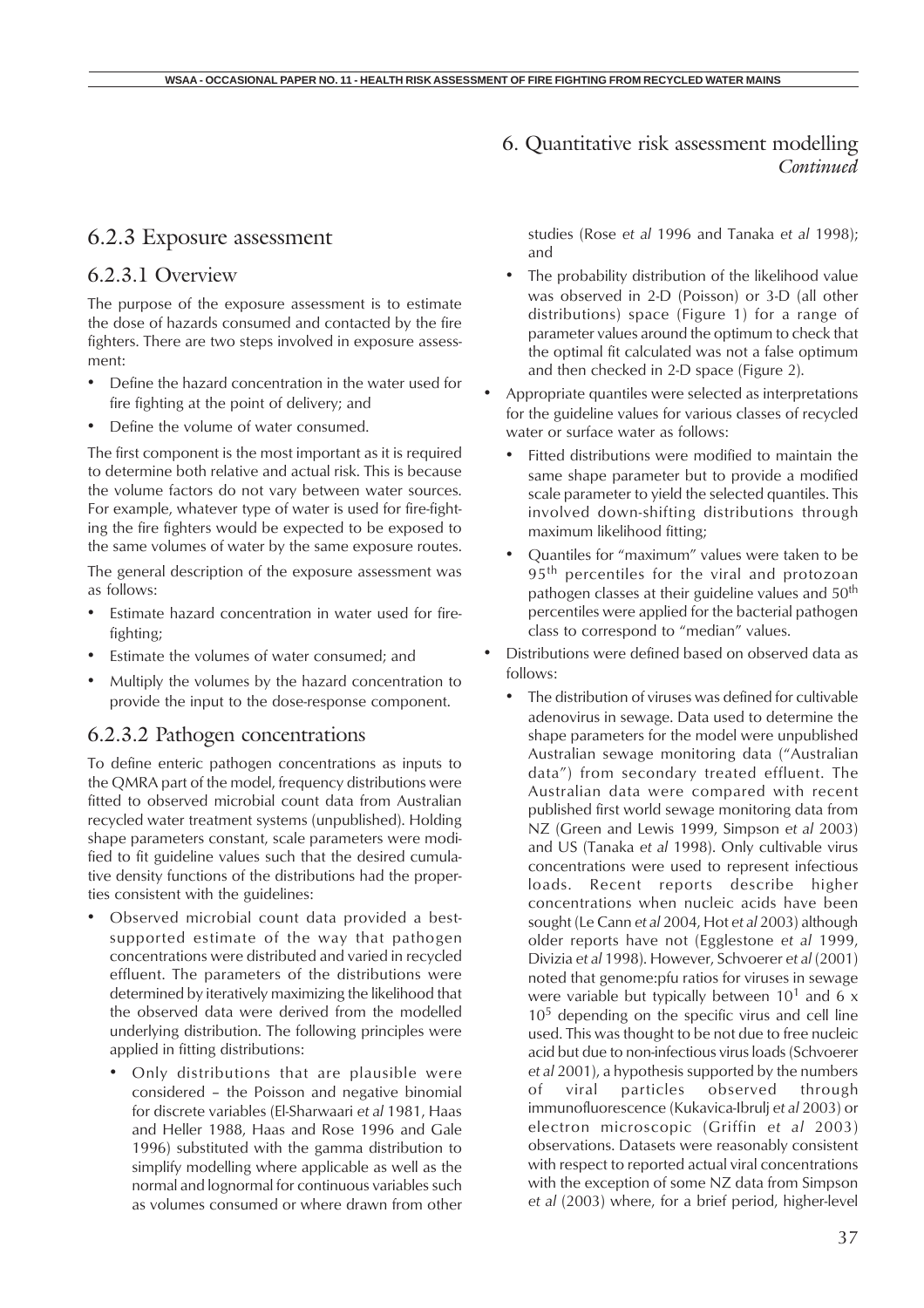peaks in viral concentration were observed, presumably during a community disease outbreak; and

- The distribution of protozoa was defined for observed *Cryptosporidium* oocyst datasets for sewage. Data used to determine the shape parameters for the model were unpublished Australian sewage monitoring data ("Australian data") from secondary treated effluent corrected for recovery and confirmed. The Australian data were compared with recent first world sewage monitoring data from Italy (Bonadonna *et al* 2002) and the UK (Robertson *et al* 2000, 1999) and found to be reasonably consistent. No reduction was simulated for loss of infectivity to allow for the reduction in going from observed values to infectious concentrations – this is a conservative assumption; and
- The distribution of bacteria was defined for observed indicator *E. coli* datasets for sewage. Data used to determine the shape parameters for the model were unpublished Australian sewage monitoring data ("Australian data") from secondary treated effluent. The ratio of indicator *E. coli* to pathogenic *E. coli* was derived from that for indicator *E. coli* to cultivable *Salmonella* spp from the same unpublished Australian sewage monitoring dataset at  $2.5 \times 10^5$ :1.



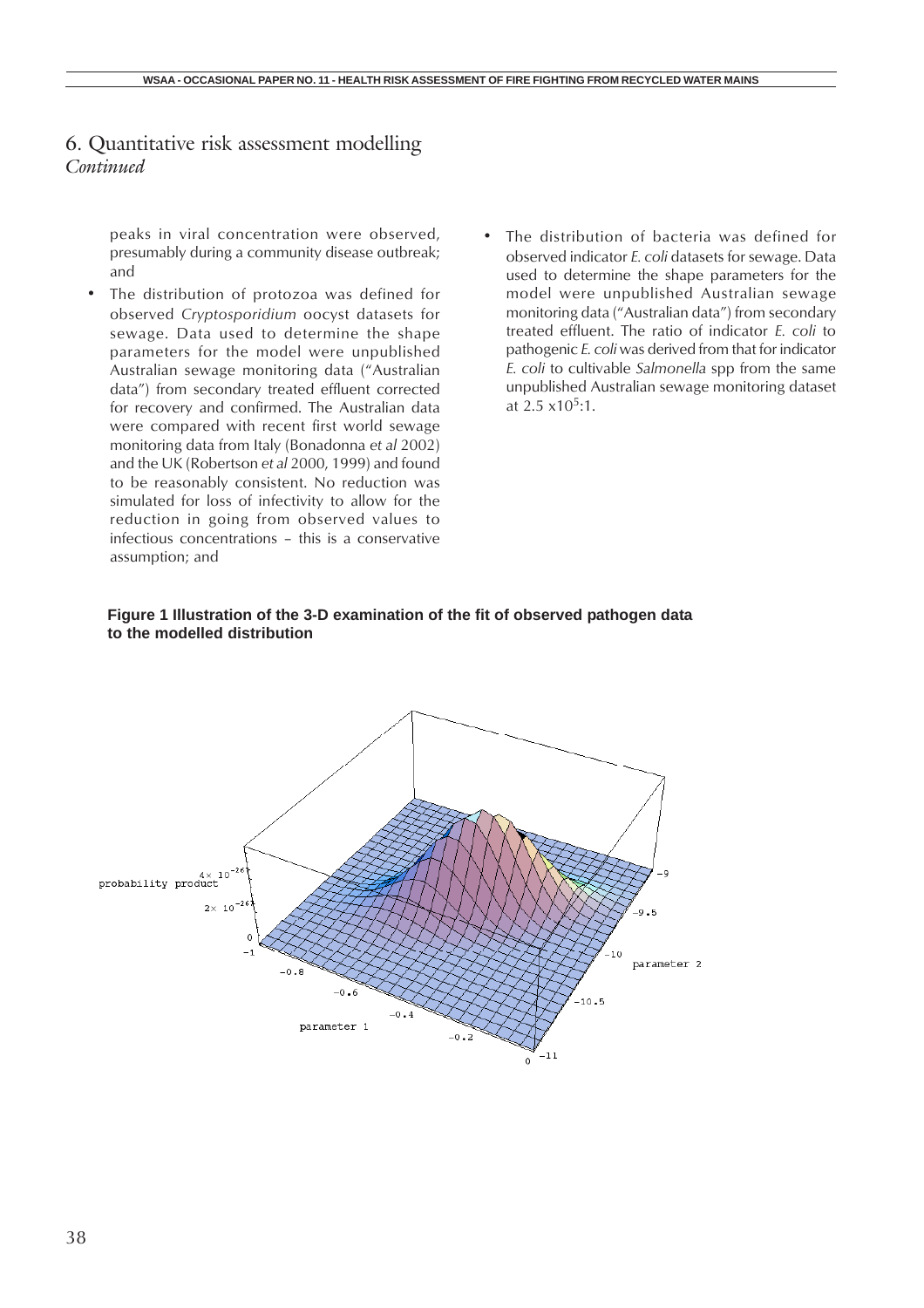

#### **Figure 2 Illustration of the 2-D examination of the fit of observed pathogen data to the modelled distribution**

### 6.2.3.3 Volume of water consumed

The volume of water consumed was determined through consultation with firefighters from the NSW Fire Brigade. Their assumptions appeared reasonable when compared to those used in risk assessments relating to recreational exposure to water and accidental ingestion of recycled water through irrigation (Rose *et al* 1996, Tanaka *et al* 1998) and were therefore applied unmodified:

• A lognormal distribution was fitted to the exposure ballpark estimates provided by the fire fighters. This had a median value of 2 ml and percentiles as shown in Table 5 and illustrated in Figure 3.

For pathogens, exposure was calculated as being the product of the hazard concentration distribution multiplied by the volume-consumed distribution using a Monte Carlo simulation (Figure 4).

|                                    | <b>Exposure estimates of fire fighters</b> |                 |                                         | <b>Exposure prediction of model</b> |
|------------------------------------|--------------------------------------------|-----------------|-----------------------------------------|-------------------------------------|
| Mode of<br>accidental<br>ingestion | <b>Proportion of fire</b><br>fighters      | Volume consumed | <b>Proportion of fire</b><br>fighters   | Volume consumed                     |
| Drink a glassful                   | $0.1\%$ (1 in 1,000)                       | 100 ml          | $0.1\%$ (99.9 <sup>th</sup> percentile) | $100.0$ ml                          |
| Swallow a<br>mouthful or gulp      | $2\%$ (1 in 50)                            | $25$ ml         | $2\%$ (98 <sup>th</sup> percentile)     | $26.9$ ml                           |
| Take a sip                         | $10\%$ (1 in 10)                           | $10 \mathrm{m}$ | $10\%$ (90 <sup>th</sup> percentile)    | $10.1$ ml                           |
| Direct spray in<br>mouth           | $100\%$ (all)                              | $1 \text{ ml}$  | 70% (30 <sup>th</sup> percentile)       | $1.0$ ml                            |
| Swallow spray drift                |                                            |                 | 99% $(1st$ percentile)                  | $0.1$ ml                            |

| Table 5 Illustration of the basis for the "volume consumed" distribution |
|--------------------------------------------------------------------------|
|                                                                          |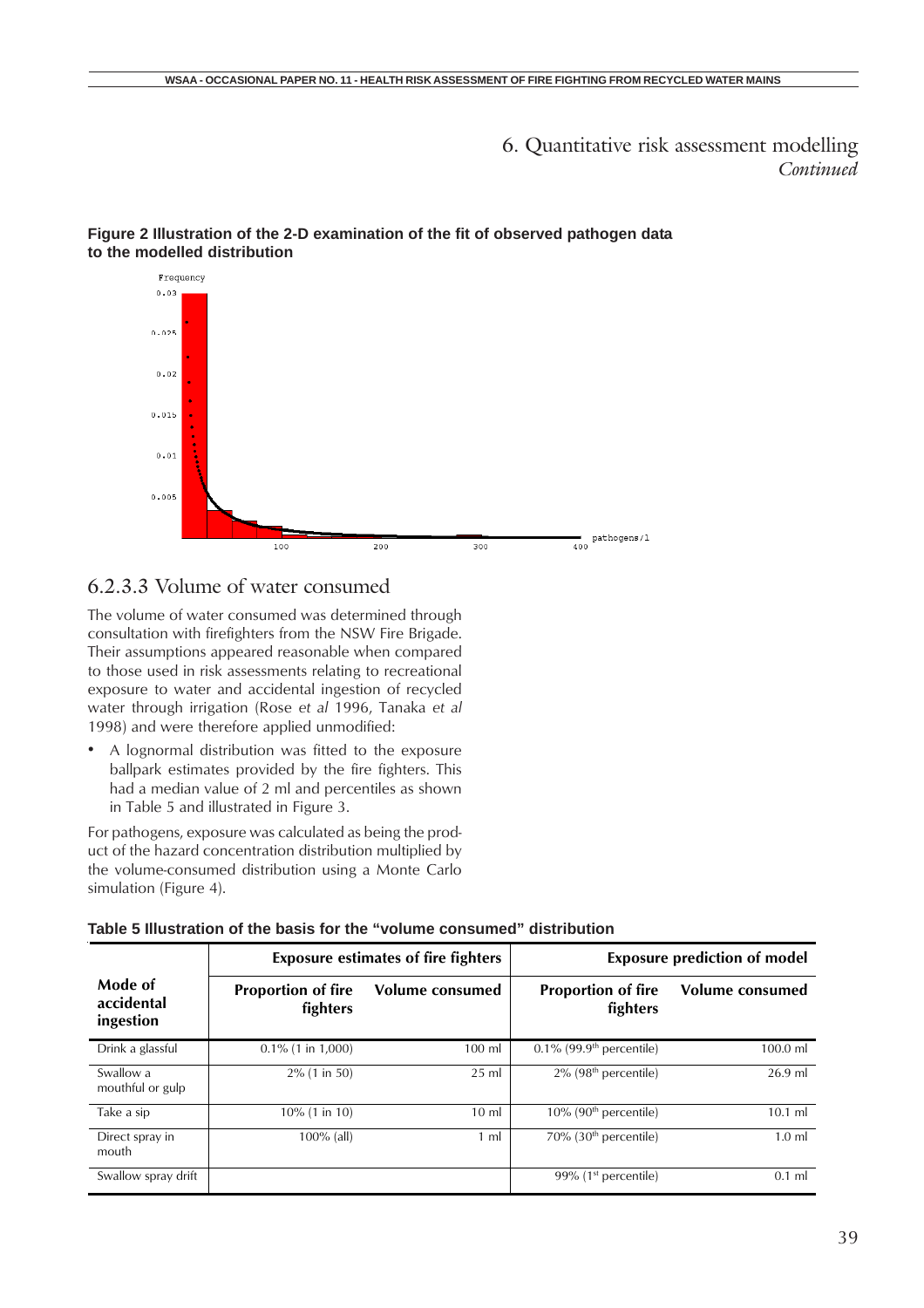



**Figure 4 Illustration of the simulated dose of pathogens consumed by fire fighters (note the log scale on the x-axis)**

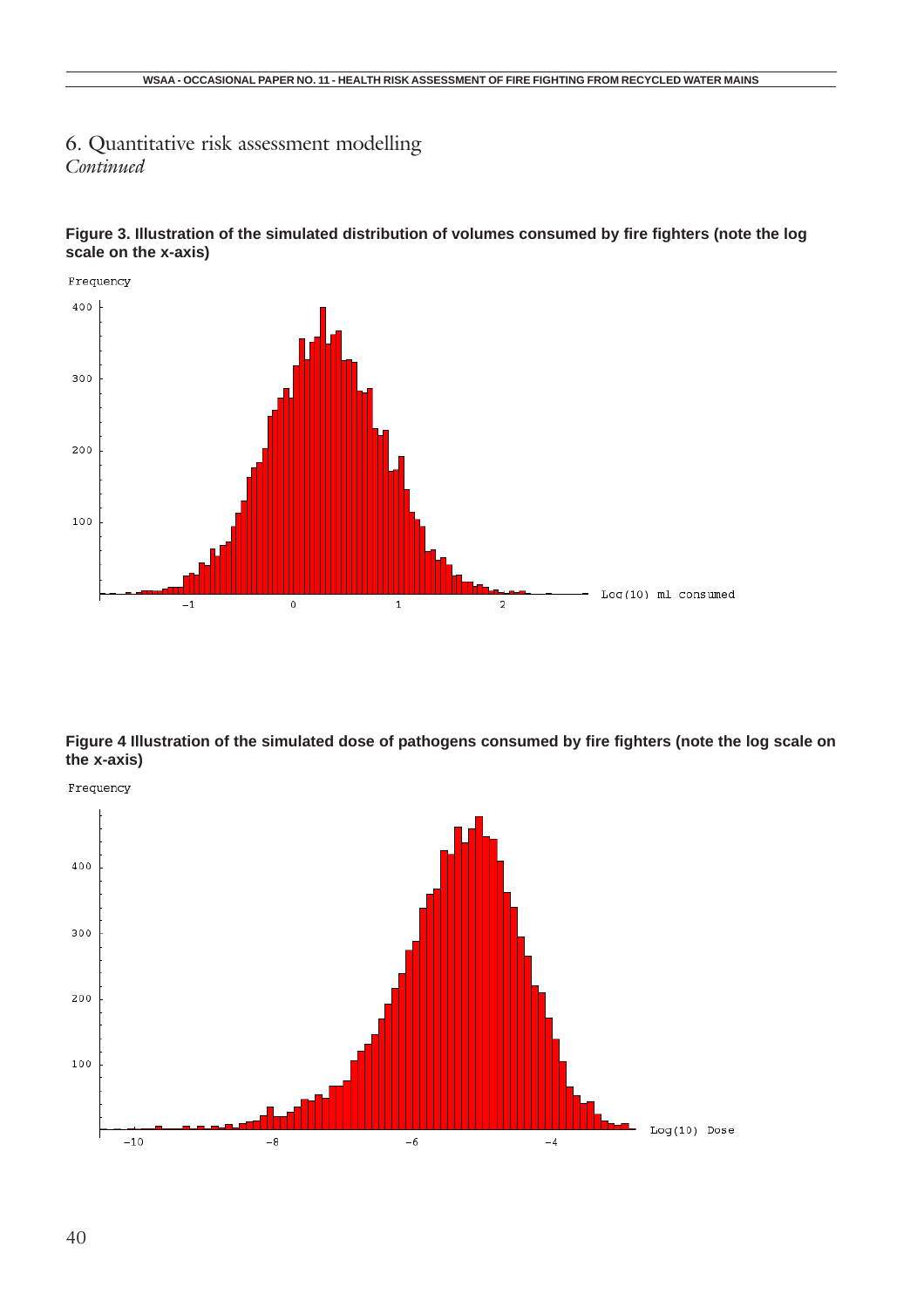#### 6.2.4 Dose response assessment

Dose response assessment involves predicting the probability of an adverse health-related outcome from an estimated dose of a hazardous agent. Unlike the previously discussed variables the dose response models for the infection endpoint were not allowed to vary and best-supported point estimates were used as follows:

- For rotavirus the beta-Poisson model of Gerba *et al* (1996) was applied in which  $r_{\text{inf}} = 1-(1+d/b)^a$  where  $r_{\text{inf}}$ is probability of infection, d is dose,  $a = 0.26$  and  $b =$ 0.42 leading to a  $r_{inf}$ 1 (probability of infection for a dose of one virion) of 0.27 and an  $ID_{50}$  (dose leading to a probability of infection of 50%) of 6;
- For ETEC the *S. dysenteriae* Weibull-gamma model of Holcomb *et al* (2001) was applied in which  $r_{\text{inf}} = 1$ - $(1+d<sup>c</sup>/b)<sup>-e</sup>$  where r<sub>inf</sub> is probability of infection, d is dose, c = 1.08, b = 22.50 and e = 0.25 leading to a  $r_{\text{inf}}$ 1 of 0.01 and an  $ID_{50}$  of 219; and
- For *C. parvum* the exponential model of Messner *et al* (2001) was applied where  $r_{\text{inf}} = 1-e^{-d/k}$  where d is dose. Reflecting the fact that sewage contains largely humanderived pathogens, the most infectious of the three strains (Tamu) of *C. parvum* tested at that time was selected with the k parameter proposed by Messner *et al* (2001) being applied whereby k = 16.45 leading to  $r_{\text{inf}}$ 1 of 0.059 and an ID<sub>50</sub> of 12.

#### 6.2.4.1 Disease burden for pathogens

As for the dose response, the DALY estimates were not allowed to vary and point best-supported estimates were used. The annual incidence of infection was the input to the DALY calculation. The assumptions and approach of Havelaar and Melse (2003) have been applied but some modifications have been made in the light of Australian disease burden analysis (Humans Services 1999a, b):

• Disease burden estimates for rotavirus were as described by Havelaar and Mesle (2003) for the developed world except that the duration of mild diarrhoea was reduced from 7 to 3 days based on local data (Human Services 1999a). Background immunity to rotavirus was assumed to be 94% (WHO 2004) and of those not immune and infected there was assumed to be an 88% probability of illness given infection, of which 97.5% develop mild diarrhoea with duration of 3 days (Human Services 1999a), severity weight of 0.1 and 2.5% develop severe diarrhoea with

a severity weight of 0.23 and a duration of 7 days, and a probability of death given severe diarrhoea of 0.015% with life years lost from death reduced from 80 to 50 since fire fighters were assumed to be aged 30 on average. The resulting estimated average disease burden per infection was  $5.8 \times 10^{-5}$  DALYs;

- Disease burden estimates for *Cryptosporidium* were as described by Havelaar and Mesle (2003) for the developed world except that the probability of death was increased from 1/100,000 to 1/10,000 as suggested by Havelaar and Mesle (2003) based on the cited analysis of Hunter and Syed. This gives a 71% probability of illness given infection, duration of 7 days, severity weight of 0.067, probability of death given illness of 0.01% and, differing from Havelaar and Mesle (2003) life years lost from death of 50 years, assuming fire fighters are on average 30 years of age. The resulting estimated average disease burden per infection was  $4.5 \times 10^{-3}$  DALYs:
- Disease burden estimates for ETEC were based on Havelaar and Melse (2003). No background immunity was assumed. As described by Havelaar and Melse (2003) the probability of illness given infection was 0.9 and illness resulted in either watery or bloody diarrhoea with a respective probability of 0.53 and 0.47 and respective severity weights of 0.067 and 0.39 and respective durations of 3.4 and 5.6 days. The probability of death given diarrhoea was 0.027% and, differing from Havelaar and Melse (2003), life years lost from death was 25, assuming fire fighters are aged 30 on average but that the older fire fighters would be more likely to suffer mortality. As described by Havelaar and Melse (2003) the probability of HUS given illness was 2.5% and HUS had a severity weight of 0.93 and duration of 21 days with a probability of death given HUS of 0.04. Life years lost due to death from HUS were assumed to be 25. As described by Havelaar and Melse (2003) the probability of ESRD given HUS was 0.1 and ESRD had a probability of death given ESRD being 0.252. Differing from Havelaar and Melse (2003), and based on the assumption that fire fighters were on average aged 30, life years lost due to death from ESRD was set at 25. The resulting estimated average disease burden per infection was 0.066 DALYs.

For the purposes of reporting, the DALY score per infection was multiplied by the probability of infection and final risk estimates reported in DALYs per fire fighting event per firefighter.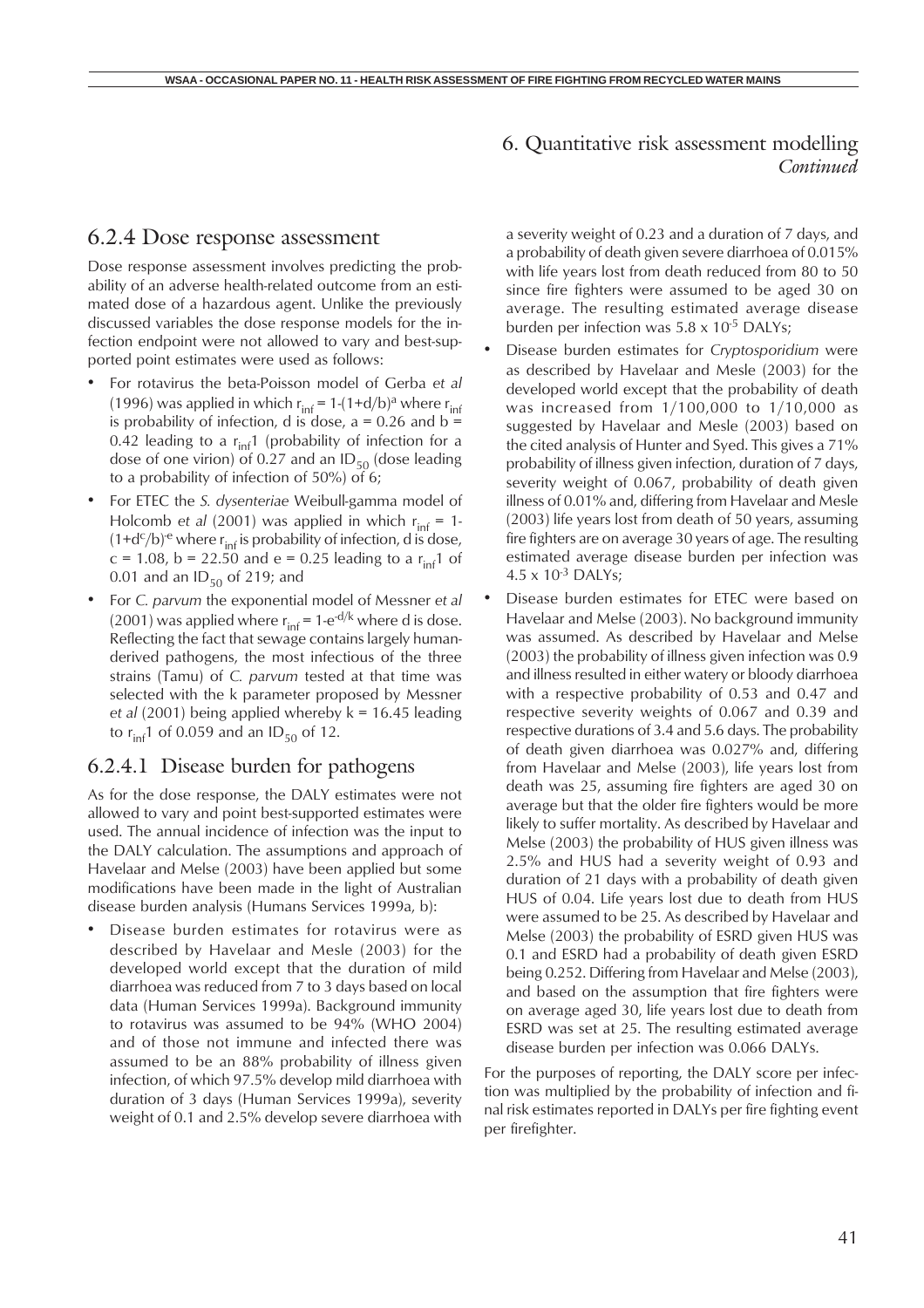### 6.2.5 Risk characterisation

## 6.2.5.1 Comparison with reference levels of risk

The reference level of risk of 1 in one million (10<sup>-6</sup>) DALYs per person per year, and the alternative of 1 in 10,000 per person per year  $(10^{-4})$  was not exceeded where the risk distribution for a single fire fighting event and for a single fire fighter per year was simulated using the best-supported assumptions applied in the base model. Results are given in Table 6 (infection) and Table 7 (DALYs) which illustrates the results both for single pathogens and all three pathogens combined. An example of the model output is given in Figure 5 for infection probabilities. The assumptions were briefly:

- One fire fighting event per fire fighter using the recycled water;
- Lognormally distributed volume consumed per fire fight with median 2 ml and 99.9%ile 100 ml;
- Gamma distributed median 0.15/50 l (rotavirus) and 0.03/50 l (*Cryptosporidium*) based on 95%ile 1 organism/50 l to fit Australian Class A guidelines and gamma distributed median ETEC concentration 0.02/ 50 l derived from ratio correction from fitted *E. coli* indicator data scaled to a median concentration of 10/ 100 ml;
- The dose response estimates identified above whereby the probability of infection with one organism and ID 50s were for rotavirus 27% and 6 respectively, for *Cryptosporidium* 6% and 12 respectively and for ETEC 1% and 219 respectively; and
- DALY estimates were determined as described above with DALYs per infection being  $5.8 \times 10^{-5}$  (rotavirus),  $4.5 \times 10^{-3}$  (*Cryptosporidium*) and 0.066 (ETEC).

#### **Table 6 Summary of base model infection probabilities (10,000 iterations)**

| Hazard          | Median risk          | 95%ile risk          |
|-----------------|----------------------|----------------------|
| Rotavirus       | $3.4 \times 10^{-6}$ | $5.9 \times 10^{-5}$ |
| Cryptosporidium | 6.1 x $10^{-8}$      | 5.1 x $10^{-6}$      |
| FTFC.           | $6.4 \times 10^{-8}$ | $5.3 \times 10^{-6}$ |
| Combined        | $4.3 \times 10^{-6}$ | $6.2 \times 10^{-5}$ |

#### **Table 7 Summary of base model DALY scores (10,000 iterations)**

| Hazard          | <b>Median DALYs</b>   | 95%ile DALYs         |
|-----------------|-----------------------|----------------------|
| Rotavirus       | $1.8 \times 10^{-10}$ | $3.4 \times 10^{-9}$ |
| Cryptosporidium | $3.0 \times 10^{-10}$ | $2.6 \times 10^{-8}$ |
| FTFC.           | $1.7 \times 10^{-10}$ | $7.6 \times 10^{-9}$ |
| Combined        | $2.1 \times 10^{-9}$  | $3.3 \times 10^{-8}$ |

#### **Figure 5 Illustration of the simulated probability of infection for fire fighters using Australian Class A Recycled Water**

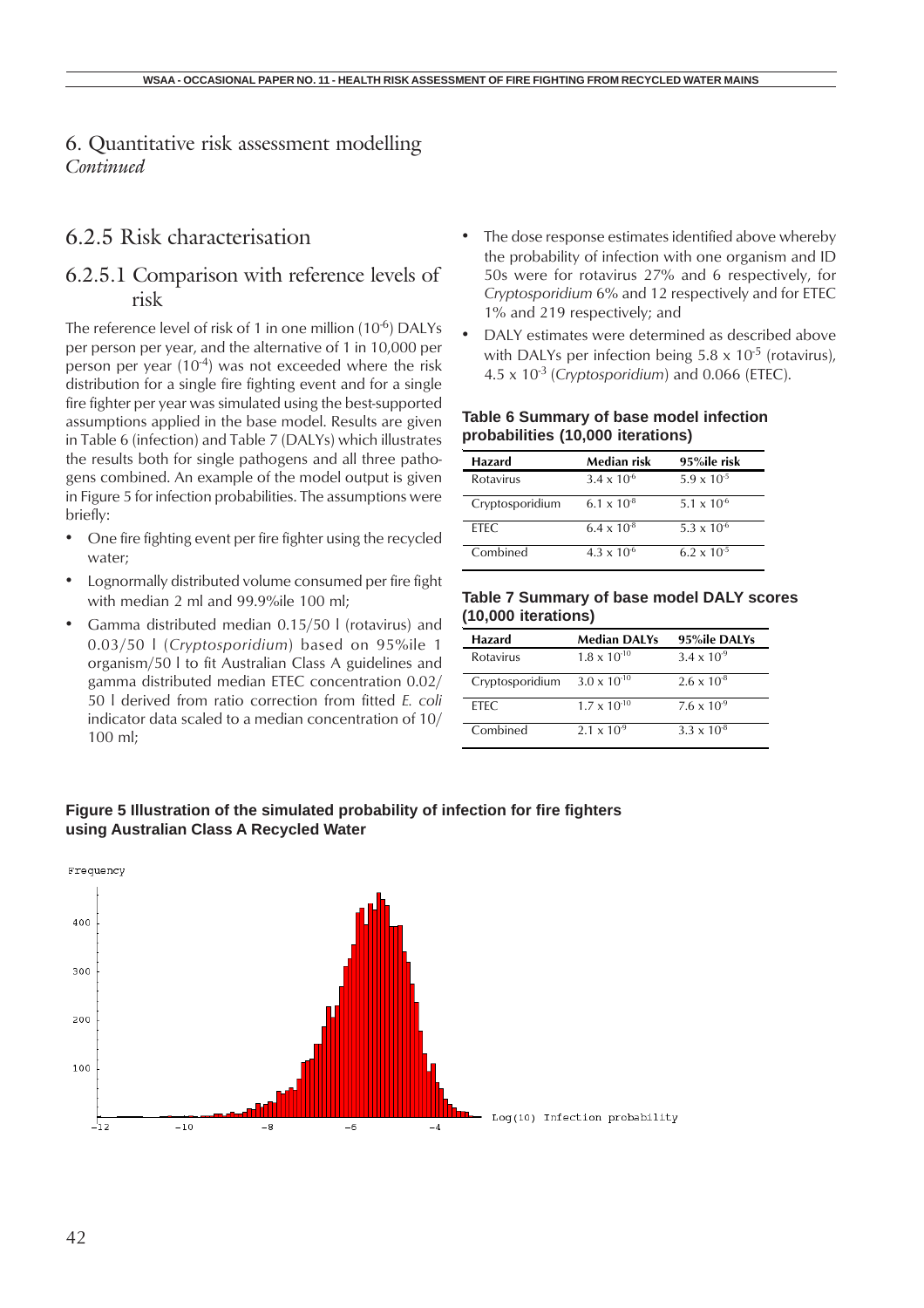#### 6.2.6 Sensitivity Analysis

#### 6.2.6.1 Discrete changes to assumptions

#### 6.2.6.1.1 Maximal infectivity pathogens

The dose response models assume that the infectious pathogens are not 100% efficient at eliciting an infection in a susceptible host. Instead, "best fitting" dose response models are derived from observed human feeding trial data (Figure 6). To test the importance of this assumption, the total risk of infection and total DALY disease burden estimates were compared for the "best-fitting" and "worstcase" models. The results are shown in Table 8 and indicate that even with worst-case dose response models the median risks are less than the reference levels for both endpoints modelled and the 95%ile risks are just on the reference levels.

#### 6.2.6.1.2 Class B effluent

The Australian Class B guideline provides *E. coli* indicator values that are one order of magnitude higher than for Class A. No specific values are provided for viral and protozoan pathogens. For the purposes of modelling and sensitivity analysis, all pathogen concentrations were assumed to be 10-fold higher in the Class B effluent than the levels derived for Class A. The results in Table 9 show that the median risks would be below the reference levels of risk and the 95%ile risks are only just above the reference level of risk for infection but still below this reference level for the DALY endpoint.

#### **Table 8 Comparison of risks estimated using best fitting with worst-case dose response relationships (10,000 iterations)**

| Hazard                                  | Median                | 95%ile                   |
|-----------------------------------------|-----------------------|--------------------------|
| Combined infection<br>risk (base model) | $4.3 \times 10^{-6}$  | $6.2 \times 10^{-5}$     |
| Combined infection                      | $1.7 \times 10^{-5}$  | $1.8 \times 10^{-4}$     |
| risk (worst case dose<br>response)      | (4-fold<br>increase)  | (3-fold increase)        |
| Combined DAI Ys<br>(base model)         | $2.1 \times 10^{-9}$  | $3.3 \times 10^{-8}$     |
| Combined DAI Ys                         | $1.0 \times 10^{-7}$  | $1.8 \times 10^{-6}$     |
| (worst case dose<br>response)           | (48-fold<br>increase) | $(55-fold)$<br>increase) |

#### **Table 9 Comparison of Australian Class A and a possible Class B quality (10,000 iterations)**

| Hazard                                  | Median                   | 95%ile                   |
|-----------------------------------------|--------------------------|--------------------------|
| Combined infection<br>risk (base model) | $4.3 \times 10^{-6}$     | $6.2 \times 10^{-5}$     |
| Combined infection<br>risk (Class B)    | $4.3 \times 10^{-5}$     | $6.2 \times 10^{-4}$     |
|                                         | $(10$ -fold<br>increase) | $(10-fold)$<br>increase) |
| Combined DAI Ys<br>(base model)         | $2.1 \times 10^{-9}$     | $3.3 \times 10^{-8}$     |
| Combined DAI Ys<br>(Class B)            | $2.1 \times 10^{-8}$     | $3.3 \times 10^{-7}$     |
|                                         | $(10$ -fold<br>increase) | $(10-fold)$<br>increase) |

**Figure 6 Comparison of the relevant (low) portion of the dose response relationships applied in the base case model with the worst case. From bottom to top relationships shown are ETEC,** *C. parvum***, rotavirus and worst case.**

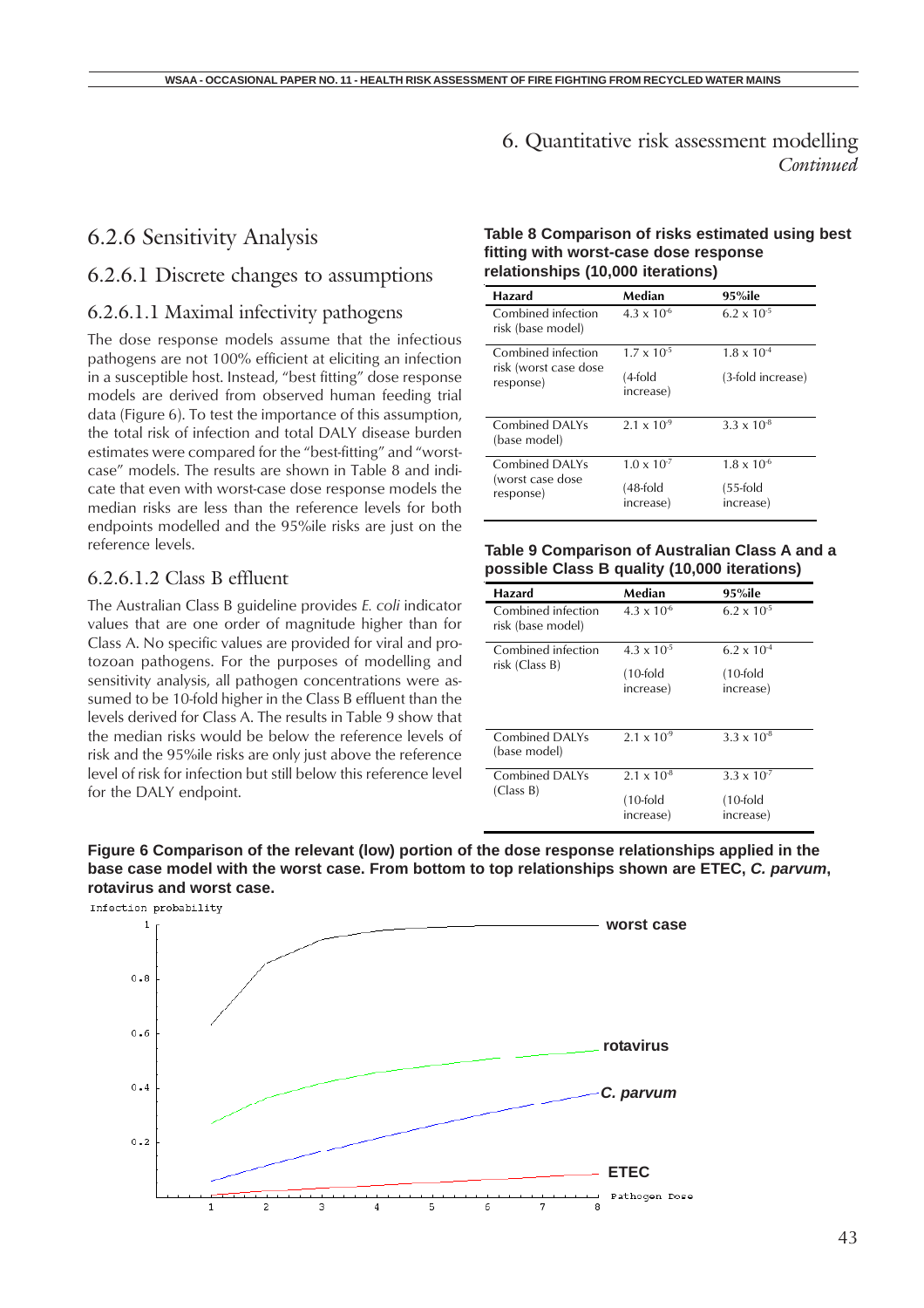#### 6.2.6.1.3 HAV DALYs

Since risks from viruses dominated the estimated disease burden, risks from an alternative reference organism were assessed compared to those for rotavirus: hepatitis A virus (HAV). The same dose response model was assumed as for rotavirus but the DALY per infection for HAV was applied and assumed to be 0.128 (as per Havelaar and Melse but assuming a 50% symptomatic infection rate). This is very much higher than for rotavirus, primarily due to the much higher death rate in adults for HAV (0.3% to 3%) versus rotavirus (0.015%) and the lower assumed immunity for HAV (50%) versus rotavirus (94%). In addition, the concentration of HAV was assumed to be tenfold lower than the guideline value in recognition of the low prevalence of HAV in Australia. Infectious HAV levels were likely to be much lower in sewage than the assumed levels of infectious rotavirus or the measured levels of cul-

#### **Table 10 Comparison of the use of HAV and rotavirus DALY scores (10,000 iterations)**

| Hazard                               | Median                    | 95%ile                    |
|--------------------------------------|---------------------------|---------------------------|
| Virus DALY (base<br>rotavirus model) | $1.8 \times 10^{-10}$     | $3.4 \times 10^{-9}$      |
| Virus DALY (HAV<br>model)            | $4.0 \times 10^{-8}$      | $8.1 \times 10^{-7}$      |
|                                      | $(222-fold)$<br>increase) | $(238-fold)$<br>increase) |
| Combined DAI Ys<br>(base model)      | $2.1 \times 10^{-9}$      | $3.3 \times 10^{-8}$      |
| Combined DAI Ys<br>(HAV DALY)        | $4.9 \times 10^{-8}$      | $7.7 \times 10^{-7}$      |
|                                      | (23-fold increase)        | (23-fold increase)        |

tivable enteroviruses that are used to define treatment requirements and validate recycled water quality performance. The results in Table 10 show that the median and 95%ile risks are less than the reference DALY guideline. If the HAV concentration was assumed to equal that of the guideline value, the 95%ile individual and combined disease burdens (but not the medians) do just exceed the reference value  $(7.5 \times 10^{-6})$  although this is considered an unrealistic assumption for the case of Australian recycled water.

#### 6.2.6.2 Continuous changes to assumptions

#### 6.2.6.2.1 Multiple fire fighting events

In practice, fire fighters fight multiple fires in any one year. However, the chances of the same fire fighter attending a fire in the same suburb more than once are limited. Recycled water for fire fighting is likely to be limited to a handful of suburbs within any major city and the number of fires in such suburbs is likely to be limited. Nonetheless, the change in the risk profile for a fire fighter assuming that between one and 20 (considered an upper limit) fire fighting events are attended with recycled water per year is shown in Table 11 and Figure 7. This illustrates that even if more than 20 fires are fought in any one year, the risks do not exceed the reference level of risk for DALYs and only just exceed the reference level of risk for infection probability. The reference  $10<sup>-6</sup>$  per person per year DALY level is not attained for the 95<sup>th</sup> percentile DALY risk until an unrealistic 70 fires per year (gives  $1.0 \times 10^{-6}$ DALYs) are assumed to be fought per fire fighter with recycled water.

**Table 11 Relationship between number of fires fought per year and annual combined infection risk and combined DALYs (10,000 iterations)**

| <b>Number of fires</b> | <b>Median infection risk</b> | 95%ile infection risk | <b>Median DALYs</b>  | 95%ile DALYs         |
|------------------------|------------------------------|-----------------------|----------------------|----------------------|
| 1 (base model)         | $4.3 \times 10^{-6}$         | $6.2 \times 10^{-5}$  | $2.1 \times 10^{-9}$ | $3.3 \times 10^{-8}$ |
| $\mathcal{D}$          | $1.4 \times 10^{-5}$         | $1.2 \times 10^{-4}$  | $6.8 \times 10^{-9}$ | $6.2 \times 10^{-8}$ |
| $\overline{5}$         | $4.9 \times 10^{-5}$         | $2.3 \times 10^{-4}$  | $2.5 \times 10^{-8}$ | $1.3 \times 10^{-7}$ |
| 10                     | $1.2 \times 10^{-4}$         | $3.9 \times 10^{-4}$  | $6.0 \times 10^{-8}$ | $2.2 \times 10^{-7}$ |
| 20                     | $2.6 \times 10^{-4}$         | $6.8 \times 10^{-4}$  | $1.4 \times 10^{-7}$ | $3.7 \times 10^{-7}$ |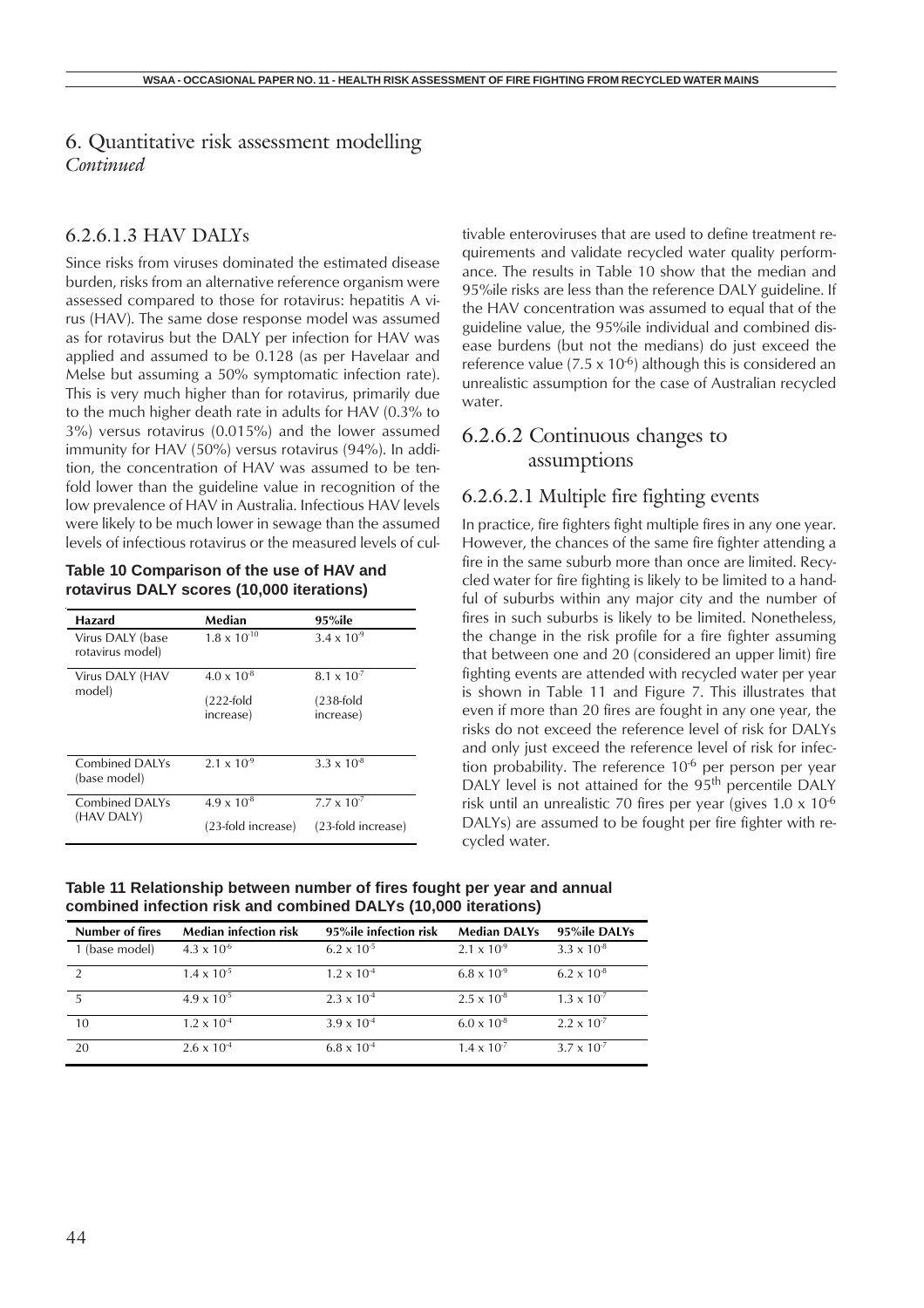#### 6.2.6.2.2 Volume consumed

The volume assumed to be consumed by fire fighters could be debated, although in this study the fire brigade provided the figures. Nonetheless, a table and plot showing the relationship between stepwise increases in the assumptions driving the volume consumed distribution and the median and 95th percentile risks is given in Table 12 and Figure 8. This illustrates that even if the distribution representing the volume consumed is increased 16-fold, the risks do not exceed the reference level of risk for DALYs although they do exceed the reference level of risk for infection probability for  $95<sup>th</sup>$  percentile, but not the median. The reference 10<sup>-6</sup> DALY level is not attained for the 95th percentile DALY risk until an unrealistic 60 ml (median) and 480 ml (95<sup>th</sup> percentile) of water (gives  $1.0 \times 10^{-7}$  $6$  DALYs) is assumed to be consumed per fire fighting event per fire fighter with recycled water.

## 6.3 Conclusion

The QMRA indicated that the best-supported estimates of the 95<sup>th</sup> percentile health risks in DALYs due to enteric pathogens when fighting a fire with recycled water complying with Australian Class A recycled water guidelines, as interpreted herein, were less than the current benchmark reference level of risk, (10<sup>-6</sup> per person per year), applied by the WHO (2004) for drinking water. The same reference level is expected to be adopted by the NHMRC for the revised Australian national recycled water guidelines.

The conclusions relating to Australian Class B effluent are less clear since pathogen targets are not specified. However, the sensitivity analysis suggested that a ten-fold increase in pathogen concentrations in going from Australian Class A to Class B, consistent with the difference in the *E. coli* guideline values, would still lead to 95th percentile DALY estimates below the reference values.

Importantly, the key conclusions were stable to varying the assumptions during the sensitivity analysis. For example, for Australian Class A recycled water, the 95<sup>th</sup> percentile DALY risk estimate did not reach the reference level of  $1 \times 10^{-6}$  per person per year until unrealistic assumptions were applied, such as assuming  $\geq$ 70 fires were fought per year with Australian Class A recycled water per fire fighter, the volume consumed per fire fighter per fire was 60 ml (median) and 480 ml  $(95<sup>th</sup>$  percentile), an increased severity of disease burden (hepatitis A virus unadjusted for concentration) or that all pathogens had the maximal dose response infectivity.

## 6.4 Recommendation

Fire fighting with Australian Class A, and a reasonable interpretation of Class B, recycled water can be considered to represent an acceptable health risk.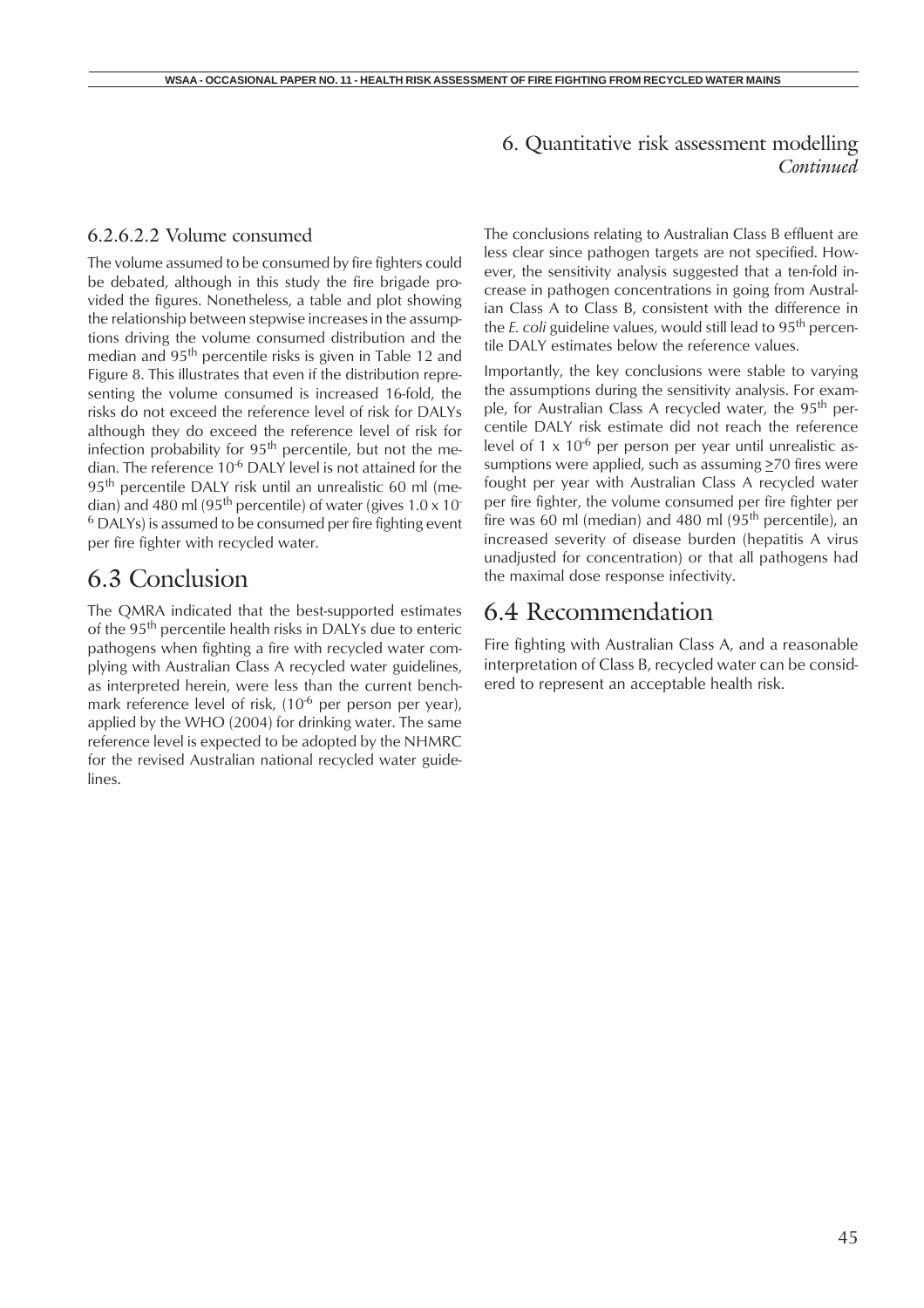| Median [95%ile]        | <b>Median infection</b> | 95%ile infection              | Median               | 95%ile               |
|------------------------|-------------------------|-------------------------------|----------------------|----------------------|
| volume consumed        | risk                    | risk                          | <b>DALYs</b>         | <b>DALYs</b>         |
| 2 [16] (base<br>model) | $4.3 \times 10^{-6}$    | $6.2 \times 10^{-5}$          | $2.1 \times 10^{-9}$ | $3.3 \times 10^{-8}$ |
| 4 [32]                 | $8.6 \times 10^{-6}$    | $1.2 \times 10^{-4}$          | $4.2 \times 10^{-9}$ | $6.9 \times 10^{-8}$ |
| 8[64]                  | $1.7 \times 10^{-5}$    | $2.4 \times 10^{-4}$          | $8.9 \times 10^{-9}$ | $1.4 \times 10^{-7}$ |
| 16 [128]               | $3.4 \times 10^{-5}$    | 5.1 $\times$ 10 <sup>-4</sup> | $1.8 \times 10^{-8}$ | $2.8 \times 10^{-7}$ |
| 32 [256]               | $6.9 \times 10^{-5}$    | $1.0 \times 10^{-3}$          | $3.6 \times 10^{8}$  | $5.4 \times 10^{-7}$ |

| Table 12 Relationship between assumed volume consumed per fire     |  |
|--------------------------------------------------------------------|--|
| and combined infection risk and combined DALYs (10,000 iterations) |  |

**Figure 7 Relationship between number of fires fought per year and annual combined infection risk (A) and combined DALYs (B) for median (s) and 95%ile (l) values (10,000 iterations). Note that the reference risk level is used as the denominator of the plotted values such that a y-axis value of 1 equates to the relevant reference level of risk.**

Relationship between number of fires fought per year and annual combined infection risk







**Figure 8 Relationship between assumed volume (ml) consumed per fire and combined infection risk (A) and combined DALYs (B) for median (s) and 95%ile (l) values (10,000 iterations). Median volumes are shown with the 95%ile being subject to the same multipliers (not shown). Note that the reference risk level is used as the denominator of the plotted values such that a y-axis value of 1 equates to the relevant reference level of risk.**





A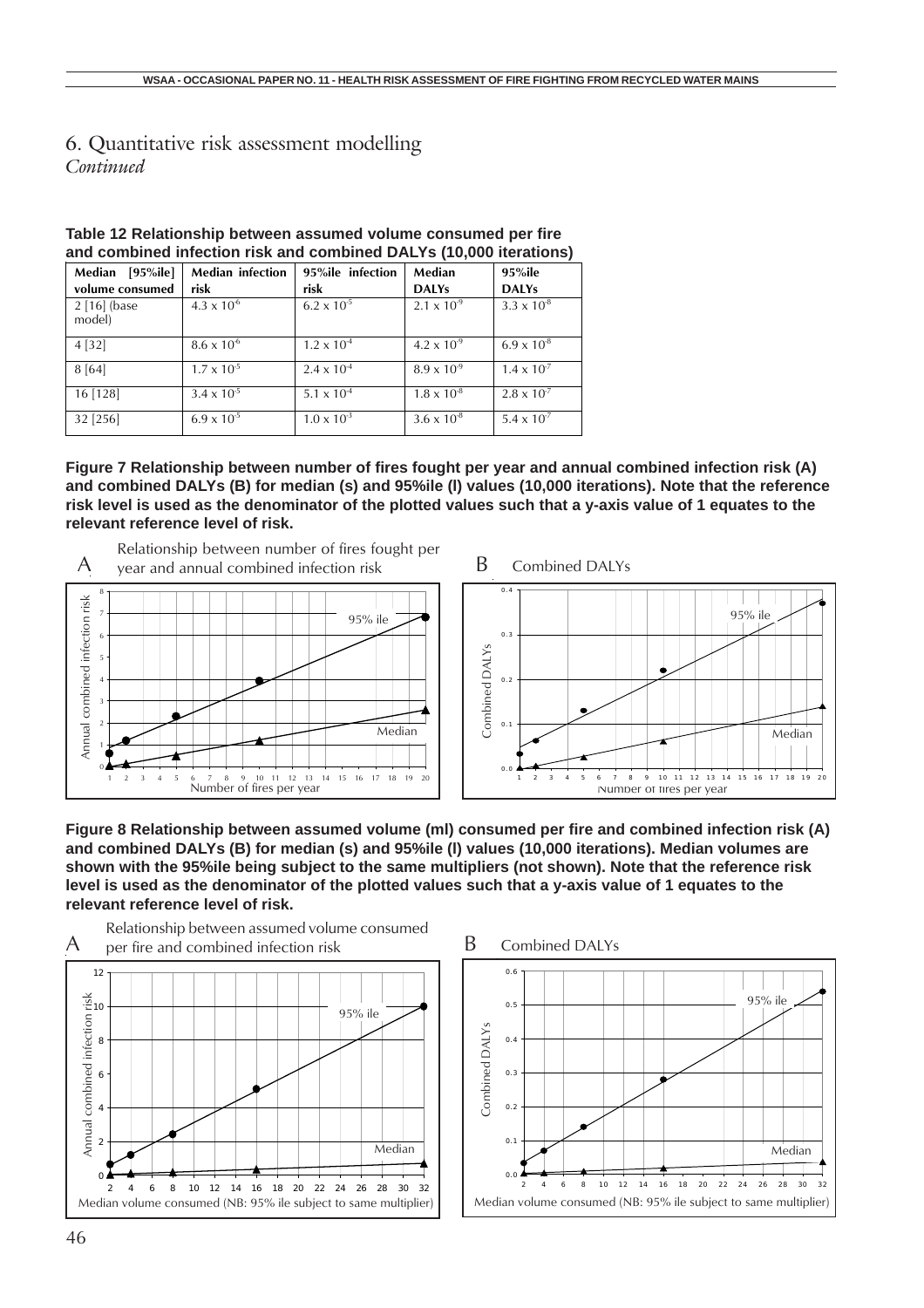# 7. References and Endnotes

# 7.1 Legal/Guideline References

- ARMCANZ/ANZECC/NHMRC (2000) National Water Quality Management Strategy #14, Guidelines for Sewerage Systems: Use of Recycled Water.
- Bartley, M. Liability for Water Supply: Lessons from the High Court in Puntoriero. Partner, Phillips Fox, Solicitors. Unpublished.
- Davison, A., Howard, G., Stevens, M., Callan, P., Fewtrell, L., Deere, D. and Bartram, J. (2003) Water Safety Plans. Managing Drinking Water from Catchment to Consumer. Final Draft. IWA Publishing, London, UK.
- Davison, A. & Deere, D. A. (2004) Due Diligence Defense: The Benefits of a Documented System. HACCP in Water Utilities Conference, National Sanitation Foundation and World Health Organization, Ann Arbor, Michigan, 4-5 May.
- Davison, A.D. and Pryor, E.L. (2003) Don't risk your business: due diligence and risk management planning for local water utilities. AWA NSW Regional Conference, Newcastle, 30-31 October 2003.
- Davison, A.D., Davis, S. & Deere, D.A. (1999) Quality assurance and due diligence for water: can HACCP deliver? Presented at Cleaner Production in the Food and Beverage Industry. AWWA Conference, Hobart 1-3 September 1999.
- Davison, A.D., Pryor, E., Howard. G. and Deere, D. (2004) Duly diligent utilities. Proceedings of the IWA World Water Congress and Exhibition, Marrakech, 19-24 September 2004.
- Eva Eriksson, Karina Auffarth, Mogens Henze and Anna Ledin, Characteristics of grey wastewater, Urban Water, Volume 4, Issue 1, March 2002, Pages 85-104. (http:/ /www.sciencedirect.com/science/article/ B6VR2-44KWVGK-3/2/c86db3fecf 2408f158297fcb2431a5aa)
- H.S.Hillel S. Koren and Douglas Crawford-Brown, A framework for the integration of ecosystem and human health in public policy: two case studies with infectious agents, Environmental Research, Volume 95, Issue 1, May 2004, Pages 92-105. (http:// www.sciencedirect.com/science/article/B6WDS-49CMV0J-1/2/ 1405f3bef92399bf30965a21f92b0c42)
- Hurlimann, A. and McKay, J. (2004) Governance that Builds Knowledge and Trust in Water Authorities and Positive Impacts on Community Use of Recycled Water. *Enviro04 Conference*, Sydney, 28 March – 1 April 2004.
- Joan B. Rose, Linda J. Dickson, Samuel R. Farrah and Robert P. Carnahan, Removal of pathogenic and indicator microorganisms by a full-scale water reclamation facility, Water Research, Volume 30, Issue 11, November 1996, Pages 2785-2797. (http:// www.sciencedirect.com/science/article/B6V73-

3VV3H1J-2H/2/

- dd3d00d2cb8cb1f8574e455020b3445b)
- McDonald, B. (2003) The common law of negligence. Commercial Law Quarterly, June- August, 12-36.
- McKay, J. and Moller, A. (2000). Is it time for a new model of water quality laws? Environ. Plan. Law J. 17(3), 165- 175.
- Moore, L. (2003) Recycled water: managing the legal risks. Water December, 70-74.
- NHMRC (2002) Australian Drinking Water Guidelines: Framework for the Management of Drinking Water **Quality**
- Olga Bridges, Double trouble: health risks of accidental sewage release, Chemosphere, Volume 52, Issue 9, September 2003, Pages 1373-1379. (http:// www.sciencedirect.com/science/article/B6V74- 48W2N76-M/2/

a14c06ca464949142c6385a8981c686d)

- Otto M. Poulsen , Niels O. Breum , Niels Ebbehøj , Åse Marie Hansen , Ulla I. Ivens , Duco van Lelieveld , Per Malmros , Leo Matthiasen , Birgitte H. Nielsen , Eva Møller Nielsen et al., Sorting and recycling of domestic waste. Review of occupational health problems and their possible causes, Science of The Total Environment, Volume 168, Issue 1, 19 May 1995, Pages 33-56. (http://www.sciencedirect.com/ science/article/B6V78-3Y6HJRM-25/2/ 55af9d020cf09717e8eed78ed9d7e61b)
- Roy M. Kirby, Jamie Bartram and Richard Carr, Water in food production and processing: quantity and quality concerns, Food Control, Volume 14, Issue 5, June 2003, Pages 283-299. (http://www.sciencedirect.com/ science/article/B6T6S-47RB2MV-1/2/ df9222754c2ad95673e0770151f393a5)
- Sandra Pérez, Miriam Guillamón and Damià Barceló, Quantitative analysis of polycyclic aromatic hydrocarbons in sewage sludge from wastewater treatment plants, Journal of Chromatography A, Volume 938, Issues 1-2, 14 December 2001, Pages 57-65. (http://www.sciencedirect.com/science/ article/B6TG8-44D4ND8-1/2/ b6f6fa677353206cbb365865da84239d)
- Slaughter, J. and Farlegih, A. (2003) Citizens v. utilities: litigation trends nuisance and trespass claims against wastewater treatment facilities. *AMSA 2003 law seminar*, Beverage & Diamond.
- Telford, P. (1999) A Case Note: *Puntoriero v Water Administration Ministerial Corporation*. Gadens Lawyers.
- Pentony, B., Graw, S., Lennard, J. and Parker, D. (1999) Understanding Business Law. Second Edition. Butterworths.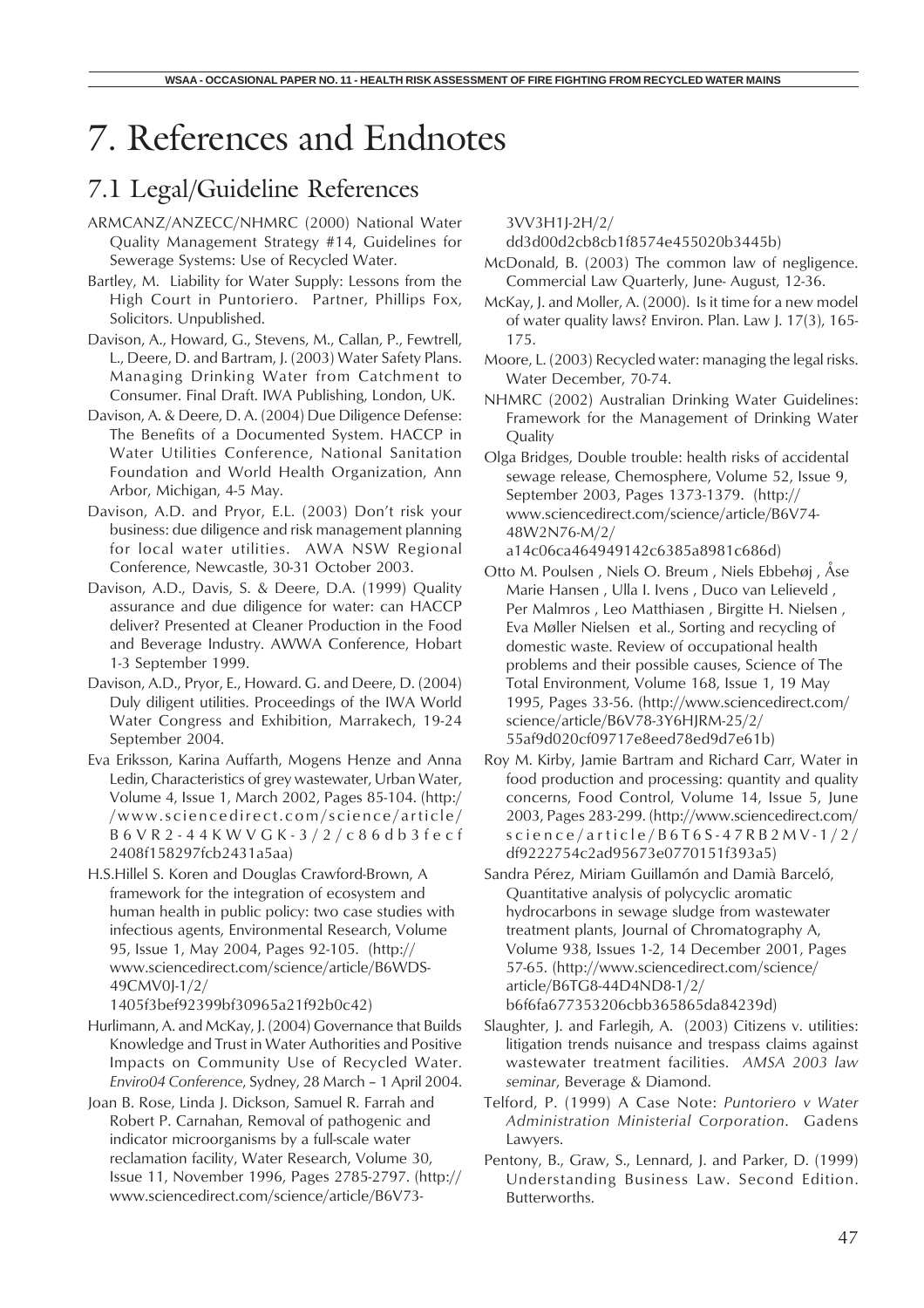#### 7. References and Endnotes *Continued*

- Water Futures (2004) Risk Management Plan Guide. Methodology Options Workshop. Workshop Summary Paper.
- Weizhen Lu and Andrew Y. T. Leung, A preliminary study on potential of developing shower/laundry wastewater reclamation and reuse system, Chemosphere, Volume 52, Issue 9, September 2003, Pages 1451-1459. (http://www.sciencedirect.com/ science/article/B6V74-48W2N76-F/2/ f3f00a73460754917f68ce77d5706105)
- WHO/FAO (World Health Organization and Food and Agriculture Organization of the United Nations) (2003) Hazard characterization for pathogens in food and water guidelines. Microbiological Risk Assessment Series No. 3. ISBN 1726-5274.

# 7.2 Technical references

- Anderson, WB; Huck, PM; Dixon, DG; Mayfield, CL (2003b) Endotoxin inactivation in water by using medium-pressure. Appl. Environ. Microbiol. 69 3002- 3004
- Anderson, WB; Mayfield, CI; Dixon, DG; Huck, PM (2003a) Endotoxin inactivation by selected drinking water treatment oxidants. Water Res. 37 4553-4560
- Anderson, WB; Slawson, RM; Mayfield; CI (2002) A review of drinking-water-associated endotoxin, including potential routes of exposure. Can J Microbiol. 48 567- 587
- ANZECC/ARMCANZ (2000) Australian and New Zealand Guidelines for Fresh and Marine Water Quality. National Water Quality Management Strategy. Paper No. 4. Volume 1. Australian and New Zealand Environment and Conservation Council and Agriculture and Resource Management Council of Australia and New Zealand.
- Armon, R; Gold, D; Brodsky, M; Oron, G (2002) Surface and subsurface irrigation with effluents of different qualities and presence of Cryptosporidium oocysts in soil and on crops. Water Sci. Technol. 46 115-122
- Asano T et al. Evaluation of the California wastewater reclamation criteria using enteric virus monitoring data. Water Science and Technology, 1992, 26(7/8): 1513– 1524.
- Asano, T; Cotruvo, JA (2004) Groundwater recharge with recycled municipal wastewater: health and regulatory considerations. Water Research 38 1941-1951
- AWWA (2004) Utility's water quality proven under intense scrutiny. American Water Works Association. E Main Stream. Volume 48, Number 1.
- Bartram, J, Cotruvo, J, Exner, M, Fricker, C and Glasmacher, A. (Eds) (2003) Heterotrophic Plate Counts and Drinking-water Safety. The Significance of HPCs for Water Quality and Human Health. IWA Publishing.
- Bener, A; Lestringant, GG; Dogan, M; Ibrahim, A; Pasha, MAH; Al-Shadli, AM; Islam, MR (1998) Respiratory symptoms and skin disorders in sewage workers. J. Environ. Sci. Health Part A-Toxic/Hazard. Subst. Environ. Eng. 33 1657-1674
- Bickford, G; Toll, J; Hansen, J; Baker, E; Keessen, R (1999) Aquatic ecological and human health risk assessment of chemicals in wet weather discharges in the Sydney region, New South Wales, Australia. Mar. Pollut. Bull. 39 335-345
- Blackbeard, J (2003) CRC Water Quality & Treatment, Wastewater Strategy Position Paper, 17 December 2003. Page 1, Project 1: Management of third pipe systems including pathogen regrowth.
- Blumenthal, U; Mara, D; Peasey, A; Ruiz-Palacios, G; Stott, R (2000) Guidelines for the microbiological quality of treated wastewater used in agriculture: recommendations for revising WHO guidelines. World Health Organization. Bulletin of the WHO. 78 1104- 1116
- Blumenthal, UJ; Cifuentes, E; Bennett, S; Quigley, M; Ruiz-Palacios, G (2001) The risk of enteric infections associated with wastewater reuse: the effect of season and degree of storage of wastewater. Transactions of the Royal Society of Tropical Medicine and Hygiene 95 131-137
- Bonadonna, L; Briancesco, R; Ottaviani, M; Veschetti, E (2002) Occurrence of Cryptosporidium oocysts in sewage effluents and correlation with microbial, chemical and physical water variables. Environ. Monit. Assess. 75 241-252
- Bonanni, P; Comodo, N; Pasqui, R; Vassalle, U; Farina, G; Lo Nostro, A; Boddi, V; Tiscione, E (2000) Prevalence of hepatitis A virus infection in sewage plant workers of Central Italy: is indication for vaccination justified. Vaccine 19 844-849
- Bridges, O (2003) Double trouble: health risks of accidental sewage release Chemosphere 52 1373–1379
- Calderon, RL (2000) The epidemiology of chemical contaminants of drinking water. Food and Chemical Toxicology 38 S13-S20
- Carlin JB, Chondros P, Masendycz P, Bugg H, Bishop RF, Barnes GL. (1998) Rotavirus infection and rates of hospitalisation for acute gastroenteritis in young children in Australia, 1993-1996. Med J Aust. 169 (5): 252-6.
- Casas, N; Sunen, E (2002) Detection of enteroviruses, hepatitis A virus and rotaviruses in sewage by means of an immunomagnetic capture reverse transcription-PCR assay. Microbiol. Res. 157 169-175
- CDC (1996) Lake-associated outbreak of Escherichia coli O157:H7 - Illinois, 1995. MMWR 45(21);437-9
- CDC (2000) Pseudomonas dermatitis/folliculitis associated with pools and hot tubs - Colorado and Maine, 1999- 2000. MMWR 49(48);1087-1091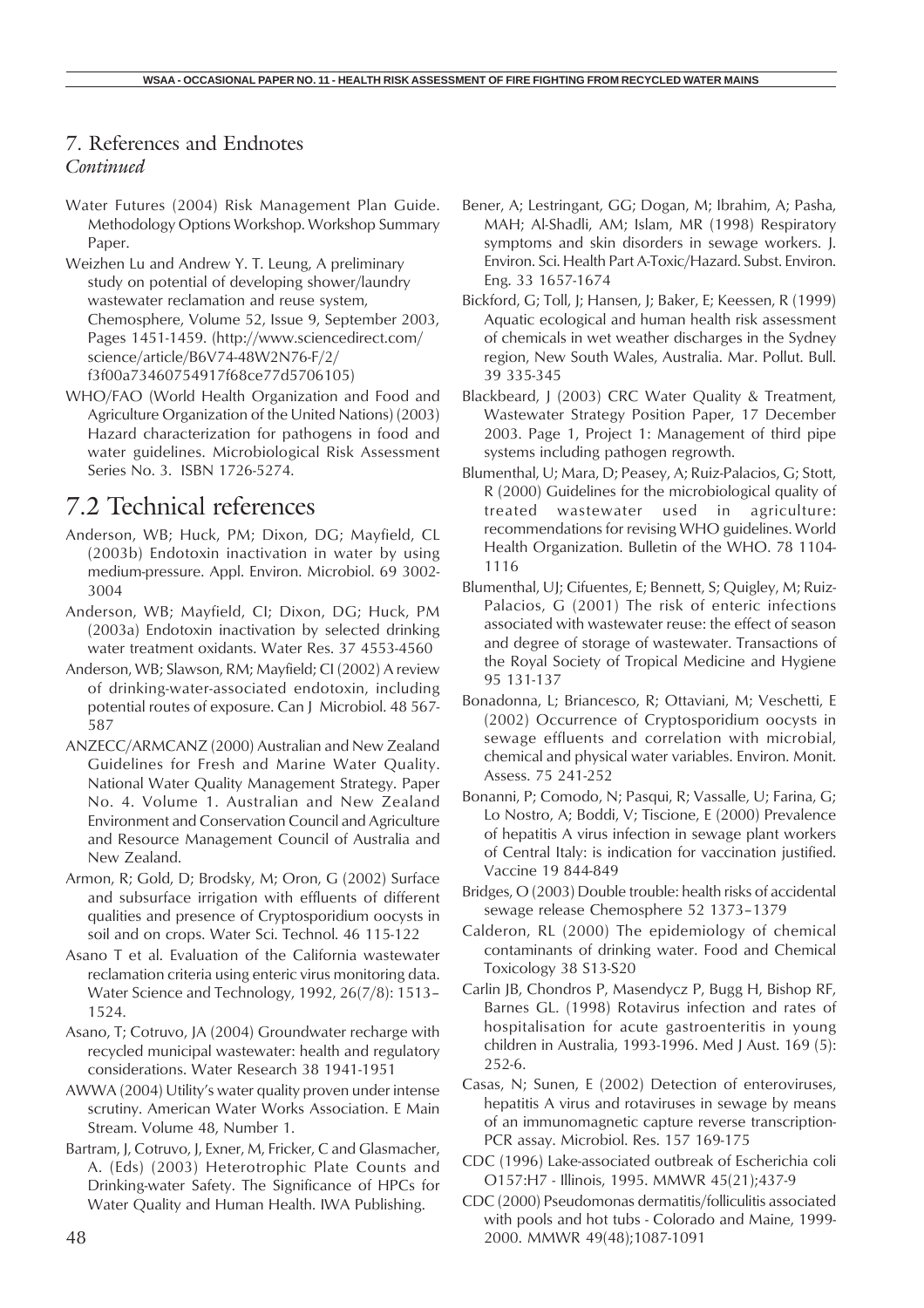#### 7. References and Endnotes *Continued*

- CDC (2001a) Protracted outbreaks of cryptosporidiosis associated with swimming pool use - Ohio and Nebraska, 2000. MMWR 50(20);406-410
- CDC (2001b) Shigellosis outbreak associated with an unchlorinated fill-and-drain-wading pool – Iowa, 2001. MMWR 50(37); 797-800.
- Ceballos, BSO; Soares, NE; Moraes, MR; Catao, RMR; Konig, A (2003) Microbiological aspects of an urban river used for unrestricted irrigation in the semi-arid region of north-east Brazil. Water Sci. Technol. 47 51- 57
- Colford, JM; Tager, I; Byers, LF; Ricci, P; Hubbard, A; Horner, R (1999) Methods for assessing the public health impact of outflows from combined sewer systems. J. Air Waste Manage. Assoc. 49 454-462
- CRCWQT (2003) US Waterborne Disease Study. Cooperative Research Centre for Water Quality and Treatment. Healthstream Issue 31.
- Currie, BJ; Fisher, DA; Howard, DM; Burrow, JNC (2000) Neurological melioidosis Acta Tropica 74 145-151
- Davison, A., Davis, S. and Deere, D. (1999) Quality assurance and due diligence for water - Can HACCP deliver?, AWWA/WMAA *Cleaner Production in the Food and Beverage Industries Conference*, Hobart, 1- 3 September.
- Deere D, Cole C, Williams JA, McConnell S, Bethel M, and Ashbolt N J (1998a) Assessment of human health risks to support decision-making on wastewater treatment options, Proc. AWWA/IWA Recoverable Resources Conference, Moama, NSW, 7-9 May.
- Deere D, Stevens M, Davison A, Helm, G and Dufour, A (2001) "Management Strategies". In Water Quality: Guidelines, Standards and Health – Assessment of risk and risk management for water-related infectious disease. (Eds) Bartram J and Fewtrell L. World Health Organization, IWA Publishing, London, UK. pp.257- 288.
- Deere, D.A., Walsh, K. and Nadebaum, P. (1998b). Interpreting pathogen monitoring data in terms of public health risk. Cooperative Research Centre for Water Quality and Treatment. Project 1.1.1 Project Report.
- Devaux, I; Gerbaud, L; Planchon, C; Bontoux, J; Glanddier, PY (2001) Infectious risk associated with wastewater reuse: an epidemiological approach applied to the case of Clermont-Ferrand, France. Water Sci. Technol. 43 53-60
- Divizia, M; Ruscio, V; Degener, AM; Pana, A (1998) Hepatitis A virus detection in wastewater by PCR and hybridization. Microbiologica 21 161-167
- Douwes, J; Mannetje, A; Heederik, D (2001) Work-related symptoms in sewage treatment workers. Ann. Agr. Env. Med. 8 39-45

Egglestone, SI; Caul, EO; Vipond, IB; Darville, JM (1999)

Absence of human astrovirus RNA in sewage and environmental samples. J. Appl. Microbiol. 86 709-714

- El-Sharwaari, A.H., Esterby, S.R and Dutka, B.J. (1981) Bacterial density in water determined by Poisson or negative binomial distributions. Applied and Environmental Microbiology 41, 107-116.
- EPA Vic (2002) Use of Recycled Water. Publication 464.1.
- Eriksson, E; Auffarth, K; Henze, M; Ledin, A (2002) Characteristics of grey wastewater. Urban Water 4 85– 104
- Falkinham JO (2003) Mycobacterial Aerosols and Respiratory Disease. Emerg Infect Dis, July 2003.
- Fleisher, JM; Kay, D; Wyer, MD; Godfree, AF (1998) Estimates of the severity of illnesses associated with bathing in marine recreational waters contaminated with domestic sewage. Int. J. Epidemiol. 27 722-726
- Franco, E; Giambi, C; Ialacci, R; Coppola, RC; Zanetti, AR (2003) Risk groups for hepatitis A virus infection. Vaccine 21 2224-2233
- Friis, L (2001) Health of municipal sewage workers. Studies of cancer incidence, biomarkers of carcinogencity and genotoxicity, and self-reported symptoms. Acta Universitasis Uppsaliensis. PhD Thesis, Faculty of Medicine, Uppsala University, Sweden.
- Gale, P. (1996) Developments in microbiological risk assessment models for drinking water - a short review. Journal of Applied Bacteriology 81, 403-410.
- Gerba, C.P., Rose, J.B., Haas, C.N. and Crabtree, K.D. (1996) Waterborne rotavirus: a risk assessment. *Water Research* **30**(12):2929-2940.
- Gerba, CP; Nwachuku. N; Riley, KR (2003) Disinfection resistance of waterborne pathogens on the United States Environmental Protection Agency's Contaminant Candidate List (CCL). Journal of Water Supply: Research and Technology-AQUA 52 81-94
- Glas, C; Hotz, P; Steffen, R (2001) Hepatitis A in workers exposed to sewage: a systematic review. Occup. Environ. Med. 58 762-768
- Green, DH; Lewis, GD (1999) Comparative detection of enteric viruses in wastewaters, sediments and oysters by reverse transcription PCR and cell culture. Water Res. 33 1195-1200
- Griffin, DW; Donaldson, KA; Paul, JH; Rose, JB; (2003) Pathogenic Human Viruses in Coastal Waters Clinical Microbiology Reviews 16 129-143
- Gustafson TL, Band JD, Hutcheson RH and Schaffner Jr W (1983) Pseudomonas folliculitis: an outbreak and review. Rev Infect Dis 5:1-8.
- Haas CN. Viewpoint: acceptable health risk. Journal of the American Water Works Association, 1996, 88 (12): 8.
- Haas, C.N. (1994) Dose-response analysis using spreadsheets. Risk Analysis 14, 1097-1103.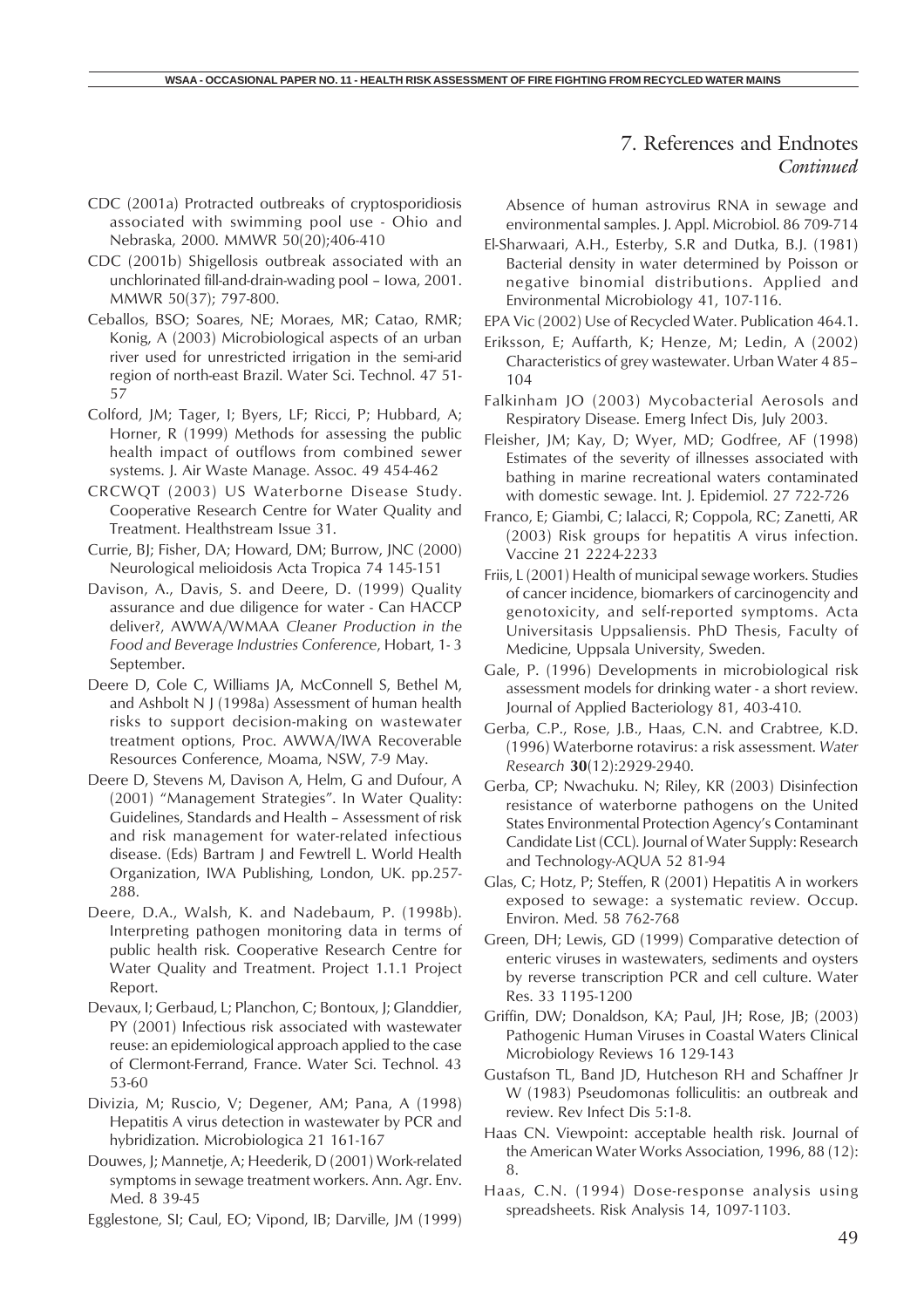# 7. References and Endnotes

#### *Continued*

- Haas, C.N. and Heller, B. (1988) Test of the validity of the Poisson assumption for analysis of most-probablenumber results. Applied and Environmental Microbiology 54, 2996-3002.
- Haas, C.N. and Rose, J.B. (1996) Distribution of Cryptosporidium oocysts in a water supply. Water Research 30, 2251-2254.
- Haas, C.N., Thayyar-Madabusi, A., Rose, J.B. and Gerba, C.P. (2000) Development of a dose-response relationship for *Escherichia coli* O157:H7. *International Journal of Food Microbiology* **1748**:153-159
- Hansen, ES; Hilden, J; Klausen, H; Rosdahl, N (2003) Wastewater exposure and health - a comparative study of two occupational groups. Occup. Environ. Med. 60 595-598
- Havelaar, A.H. and Melse, J.M. (2003) Quantifying public health risk in the WHO guidelines for drinking-water quality. RIVM Report No. 734301022/2003
- Helmer, I; Hespanhol, I (1997) Water Pollution Control. E&FN Spon
- Holcombe, D.L., Smith, M.A., Ware, G.O., Hung, Y-C., Brackett, R.E. and Doyle, M.P. (1999) Comparison of six dose-response models for use with food-borne pathogens. *Risk Analysis* **19**(6):1091-1100
- Hot, D; Legeay, O; Jacques, J; Gantzer, C; Caudrelier, Y; Guyard, K; Lange, M; Andreoletti, L (2003) Detection of somatic phages, infectious enteroviruses and enterovirus genomes as indicators of human enteric viral pollution in surface water. Water Res. 37 4703- 4710
- Hrudey, SE and Hrudey, EJ (2004) Global lesson from disease outbreaks. Water 21 August 2004 16-18.
- Human Services (1999a) The Victorian Burden of Disease Study:Morbidity.
- Human Services (1999b) The Victorian Burden of Disease Study:Mortality.
- Jacangelo J., Adham, S. and Laine, J (1997) Membrane Filtration for Microbial Removal. American Water Works Association Research Foundation.
- Jacangelo, J.G., Patania, N.L, Trussell, R.R., Haas, C.N. and Gerba, C. (2002) Inactivation of waterborne emerging pathogens by selected disinfectants. American Water Works Association Research Foundation and USEPA.
- Jeggli, S; Steiner, D; Joller, H; Tschopp, A; Steffen, R; Hotz, P (2004) Hepatitis E, Helicobacter pylori, and gastrointestinal symptoms in workers exposed to waste water. Occup. Environ. Med. 61 622-627
- Kay, D; Bartram, J; Pruss, A; Ashbolt, N; Wyer, MD; Fleisher, JM; Fewtrell, L; Rogers, A; Rees, G (2004) Derivation of numerical values for the World Health Organization guidelines for recreational waters. Water Res. 38 1296- 1304
- Keeffe, EB (2004) Occupational risk for hepatitis A A

literature-based analysis. J. Clin. Gastroenterol. 38 440- 448

- Khuder, SA; Arthur, T; Bisesi, MS; Schaub, EA (1998) Prevalence of infectious diseases and associated symptoms in wastewater treatment workers. Am. J. Ind. Med. 33 571-577
- Kirby, RM; Bartram, J; Carr, R (2003) Water in food production and processing: quantity and quality concerns Food Control 14 283–299
- Kukavica-Ibrulj, I; Darveau, A; Fliss, I (2003) Immunofluorescent detection and quantitation of hepatitis A virus in sewage treatment effluent and on agri-food surfaces using scanning confocal microscopy. J. Virol. Methods 108 9-17
- LeCann, P; Ranarijaona, S; Monpoeho, S; Le Guyader, F; Ferre, V (2004) Quantification of human astroviruses in sewage using real-time RT-PCR. Res. Microbiol. 155 11-15
- Lee, SH Levy DA Craun GF Beach MJ Calderon RL. (2002) Surveillance for Waterborne-Disease Outbreaks United States, 1999—2000. MMWR 51 (SS08) 1-28
- Lemmon, JM, McAnulty, JM and Bawden-Smith J (1996) Outbreak of cryptosporidiosis linked to an indoor swimming pool. Medical J Australia 165:613
- Lerman, Y; Chodik, G; Aloni, H; Ribak, J; Ashkenazi, S (1999) Occupations at increased risk of hepatitis A: A 2-year nationwide historical prospective study. Am. J. Epidemiol. 150 312-320
- Lopez-Pila, JM; Szewzyk, R (2000) Estimating the infection risk in recreational waters from the faecal indicator concentration and from the ratio between pathogens and indicators. Water Res. 34 4195-4200
- Lu, W; Leung, AYT (2003) A preliminary study on potential of developing shower/laundry wastewater reclamation and reuse system Chemosphere 52 1451–1459
- Lumb, R; Stapledon, R; Scroop, A; Bond, P; Cunliffe, D; Goodwin, A; Doyle, R; Bastian, I. (2004). Investigation of Spa Pools Associated with Lung Disorders Caused by *Mycobacterium avium* Complex in Immunocompetent Adults. Appl. Environ. Microbiol. 70 4906-4910
- Madaeni, SS (1999) The application of membrane technology for water disinfection. Water Res. 33 301- 308
- Masson, M; Deans, G (1996) Membrane filtration and reverse osmosis purification of sewage: Secondary effluent for re-use at Eraring Power Station. Desalination 106 11-15
- Melloul, A; Amahmid, O; Hassani, L; Bouhoum, K (2002) Health effect of human wastes use in agriculture in El Azzouzia (the wastewater spreading area of Marrakesh city, Morocco). Int. J. Environ. Health Res. 12 17-23
- Messner, M. J., Chappell, C.L. and Okhuysen, P.C. (2001) Risk assessment for *Cryptosporidium*: a hierarchical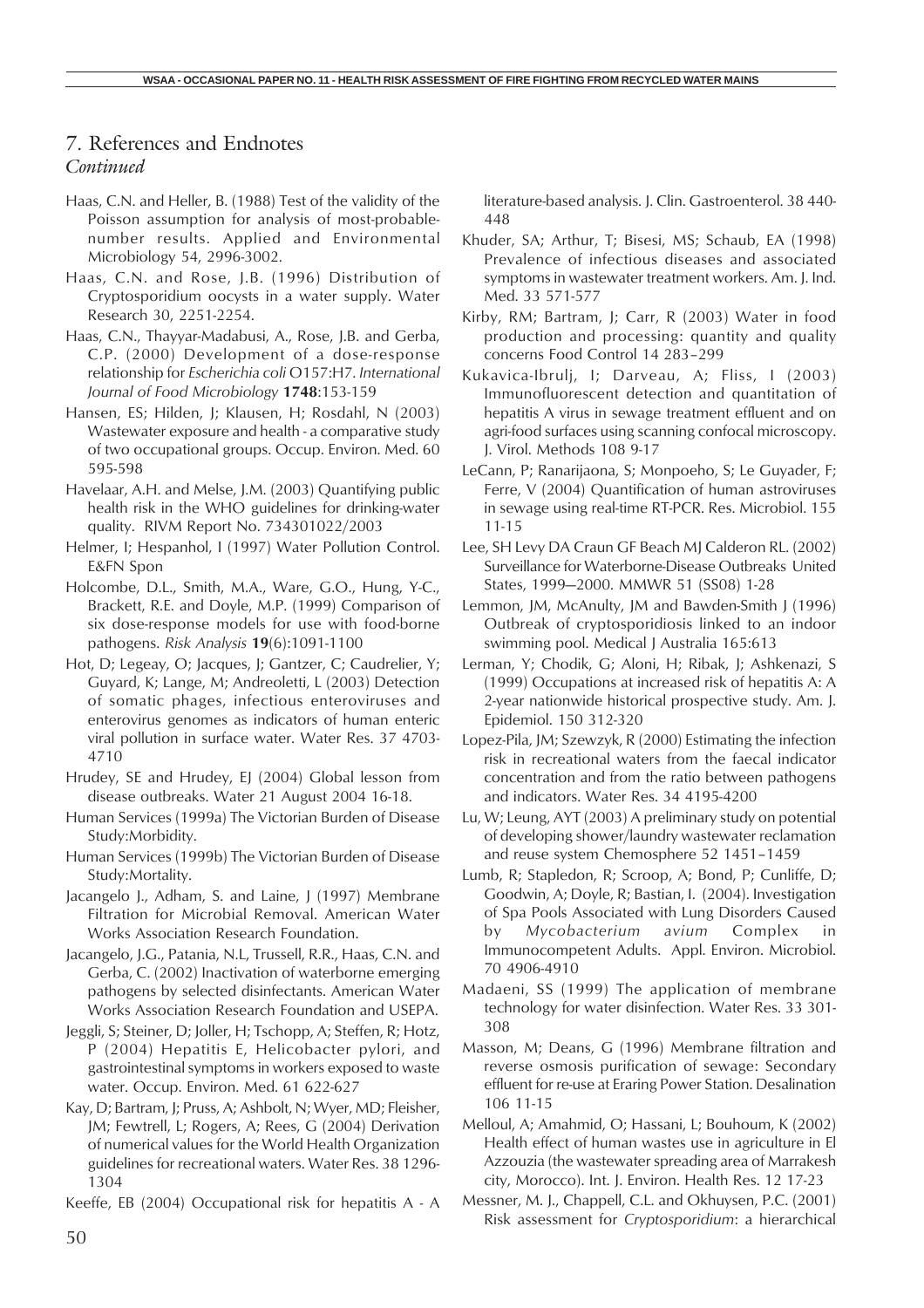Bayesian analysis of human dose response data. *Water Research* **35**(16):3934-3940

- Michel, O; Nagy, A; Schroeven, M; Du Chateau, J; Nève, J; Fondu, P; Sergysels, R (1997) Dose-Response Relationship To Inhaled Endotoxin In Normal Subjects Am J Respir Crit Care Med 156:1157–1164
- Moens, E (2002) The prevention and control of Legionella spp. (including Legionnaires' disease) in food factories Trends in Food Science & Technology 13 380–384
- Murray C.J.L. and Lopez A.D. (1996) The Global Burden of Disease: a comprehensive assessment of mortality and disability from diseases, injuries and risk factors in 1990 and projected to 2020. Harvard: Harvard School of Public Health.
- NHMRC/ARMCANZ (1996) Australian drinking water guidelines. National Water Quality Management Strategy. Paper No. 6. Volume 1. National Health and Medical Research Council and Agriculture and Resource Management Council of Australia and New Zealand.
- Parkinson, A; Roddick, FA (2004) Wastewater treatment effectiveness: a review. Journal of the Australian Water Association 31 63-68.
- Pérez, S; Guillamón, M; Barceló, D (2001) Quantitative analysis of polycyclic aromatic hydrocarbons in sewage sludge from wastewater treatment plants. Journal of Chromatography 938 57-65
- Pillai, SD; Ricke, SC (2002) Bioaerosols from municipal and animal wastes: background and contemporary issues. Can. J. Microbiol. 48 681-696
- Poulsen, OM; Breum, NO; Ebbehøj, N; Hansen, AM; Ivens, UI; van Lelieveld, D; Malmros, P; Matthiasen, L; Nielsen, BH; Nielsen, EM; Schibye, B; Skov, T; Stenbaek, EI; Wilkins, KC (1995) Sorting and recycling of domestic waste. Review of occupational health problems and their possible causes Science of The Total Environment 168 33-56
- Prazmo, Z; Krysinska -Traczyk, E; Skórska, C; Sitkowska, J; Cholewa, G; Dutkiewicz, J; (2003) Exposure To Bioaerosols in a Municipal Sewage Treatment Plant. Ann Agric Environ Med, 10, 241–248
- Pruss, A (1998) Review of epidemiological studies on health effects from exposure to recreational water. Int. J. Epidemiol. 27 1-9
- Rapala, J; Lahti, K; Rasanen, LA; Esala, AL; Niemela, SI; Sivonen, K (2002) Endotoxins associated with cyanobacteria and their removal during drinking water treatment. Water Res. 36 2627-2635
- Ratnam S, Hogan K, March SB and Butler RW (1986) Whirlpool associated folliculitis caused by Pseudomonas aeruginosa: report of an outbreak and review. J Clin Microbiol 23:655-9.
- Robertson, LJ; Paton, CA; Campbell, AT; Smith, PG; Jackson, MH; Gilmour, RA; Black, SE; Stevenson, DA;

7. References and Endnotes *Continued*

Smith, HV (2000) Giardia cysts and Cryptosporidium oocysts at sewage treatment works in Scotland, UK. Water Res. 34 2310-2322

- Robertson, LJ; Smith, PG; Grimason, AT; Smith, HV (1999) Removal and destruction of intestinal parasitic protozoans by sewage treatment processes. Int. J. Environ. Health Res. 9 85-96
- Rose, JB; Dickson, LJ; Farrah, SR; Carnahan, RP (1996) Removal of pathogenic and indicator microorganisms by a full-scale water reclamation facility Water Research 30 2785-2797
- Roser, D; Ashbolt, N (2004) Transforming pathogen water quality data into source water monitoring and control information. Draft final report for CRC-WQT Project 2.2.1 Monitoring and Management of Surface and Subsurface Source Waters.
- Rowe, D.R. and Abdel-Magid, I.M. (1995) Handbook of Wastewater Reclamation and Reuse. CRC Press
- Rylander, R (1999) Health effects among workers in sewage treatment plants. Occup. Environ. Med. 56 354- 357
- Sawada, Y; Fujii, R; Igami, I; Kawai, A; Kamiki, T; Niwa, M (1986) Removal of endotoxin from water by microfiltration through a microporous polyethylene hollow-fiber membrane. Appl Environ Microbiol 51 813–820
- Schulman, LJ; Sargent, EV; Naumann, BD; Faria, EC; Dolan, DG; Wargo, JP (2002) A human health risk assessment of pharmaceuticals in the aquatic environment. Hum. Ecol. Risk Assess. 8 657-680
- Schvoerer, E; Ventura, M; Dubos, O; Cazaux, G; Serceau, R; Gournier, N; Dubois, V; Caminade, P; Fleury, HJA; Lafon, ME (2001) Qualitative and quantitative molecular detection of enteroviruses in water from bathing areas and from a sewage treatment plant. Res. Microbiol. 152 179-186
- Simpson, D; Jacangelo, J; Loughran, P; McIlroy, C (2003) Investigation of potential surrogate organisms and public health risk in UV irradiated secondary effluent. Water Sci. Technol. 47 37-43
- Singh, KP; Mohan, D; Sinha, S; Dalwani, R (2004) Impact assessment of treated/untreated wastewater toxicants discharged by sewage treatment plants on health, agricultural, and environmental quality in the wastewater disposal area. Chemosphere 55 227-255
- Sobsey, M.D., Fuji, T. and Shields, P.A. (1988). Inactivation of hepatitis A virus and model viruses in water by free chlorine and monochloramine. Water Science and Technology. 20 (11-12) 385-391.
- Stampi, S; Zanetti, F; Crestani, A; De Luca, G (2000) Occurrence and seasonal variation of airborne Gram negative bacteria in a sewage treatment plant. Microbiologica 23 97-104